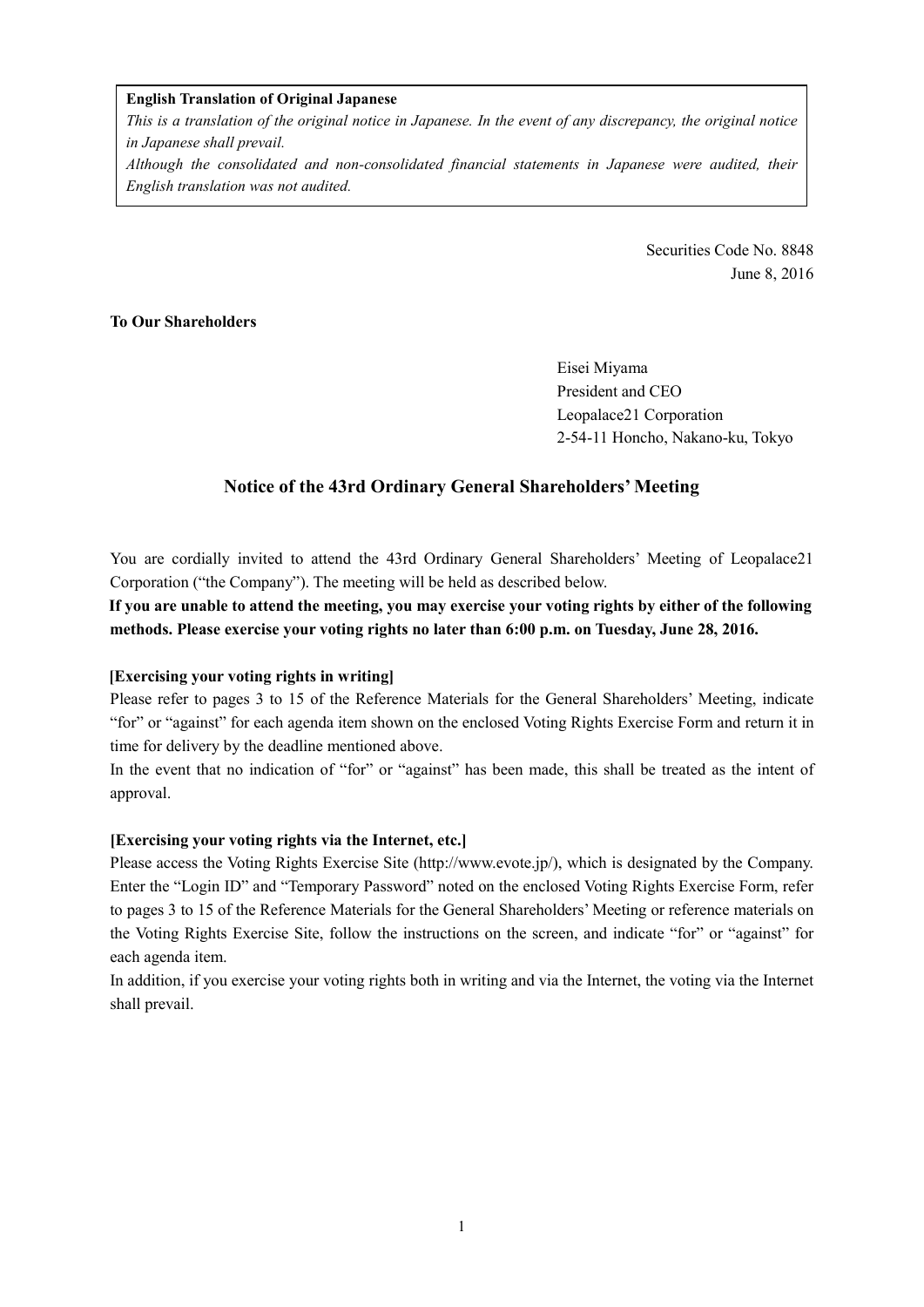#### **Details**

**1. Date and Time:** June 29, 2016 (Wednesday), 10:00 a.m. (Reception will open at 9:00 a.m.) **2. Place:** Leopalace21 Corporation, Head Office, Event Hall on B1 floor 2-54-11 Honcho, Nakano-ku, Tokyo

### **3. Agenda for the Meeting Matters to be reported:**

- 1. Report on the Business Report, Consolidated Financial Statements, and Results of Audit of the Consolidated Financial Statements by the Accounting Auditor and the Audit & Supervisory Board for the 43rd Fiscal Term (from April 1, 2015 to March 31, 2016)
- 2. Report on Non-consolidated Financial Statements for the 43rd Fiscal Term (from April 1, 2015 to March 31, 2016)

#### **Matters to be resolved**:

| <b>Proposal No. 1:</b> | Appropriation of Surplus                                 |
|------------------------|----------------------------------------------------------|
| <b>Proposal No. 2:</b> | Amendment to the Articles of Incorporation               |
| <b>Proposal No. 3:</b> | Appointment of Eleven (11) Directors                     |
| <b>Proposal No. 4:</b> | Appointment of Two (2) Audit & Supervisory Board Members |

Note: For those attending the meeting in person, please present the enclosed Voting Rights Exercise Form at the reception desk.

Should any amendments be made to the Reference Materials for the General Shareholders' Meeting, the Business Report, Non-consolidated Financial Statements or Consolidated Financial Statements, such amendments will be posted on the Company website (please refer to the URL below).

Trust banks and other nominee shareholders (including standing proxies) who have applied in advance to use the electronic voting platform operated by ICJ, Inc. (a joint-venture company established by Tokyo Stock Exchange, Inc. and others) may use this platform other than voting via the Internet to electronically exercise voting rights for the Company's General Shareholders' Meeting.

#### http://eg.leopalace21.com/

 On the day of the General Shareholders' Meeting, officers and staffs of the Company will be dressed "cool-biz" style, or in suits without neckties, in order to contribute to electricity savings with respect to air-conditioning. We invite all shareholders to dress casually.

 Please be advised in advance that no gifts will be distributed to attending shareholders, and no social function will be held after the conclusion of the General Shareholders' Meeting.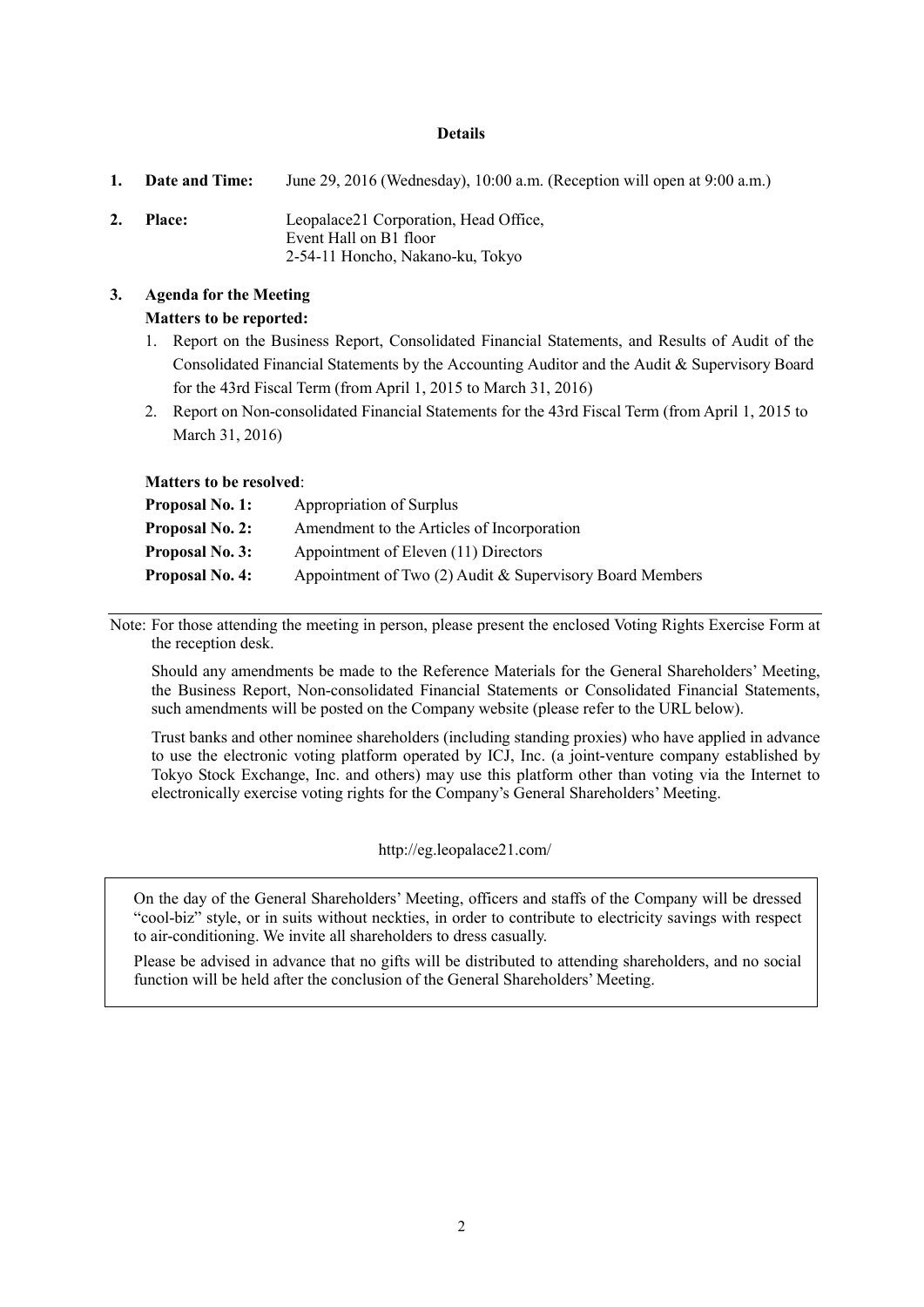# **Reference Materials for the General Shareholders' Meeting**

#### **Proposal No. 1: Appropriation of Surplus**

The return of profits to shareholders is positioned as a key management issue for the Company. In terms of dividends, the Company sets as its basic policy that it will increase shareholder value by increasing earnings per share (EPS) through investments for future growth in areas such as real estate, overseas businesses, mergers and acquisitions, IT, and research and development, and that it provides stable dividend to shareholders, in order to maximize mid- to long-term corporate value.

Based on the above-mentioned policy, in light of such factors as business performance during the fiscal term under review and future business development, it is proposed that the distribution of year-end dividends for the fiscal term under review be as follows.

Matters concerning year-end dividends

- (1) Form of dividend Cash
- (2) Allotment of dividends assets and total amount of dividends 10 yen per common share of the Company The total payment of year-end dividends shall amount to 2,628,743,950 yen.
- (3) Effective date of payment for dividends June 30, 2016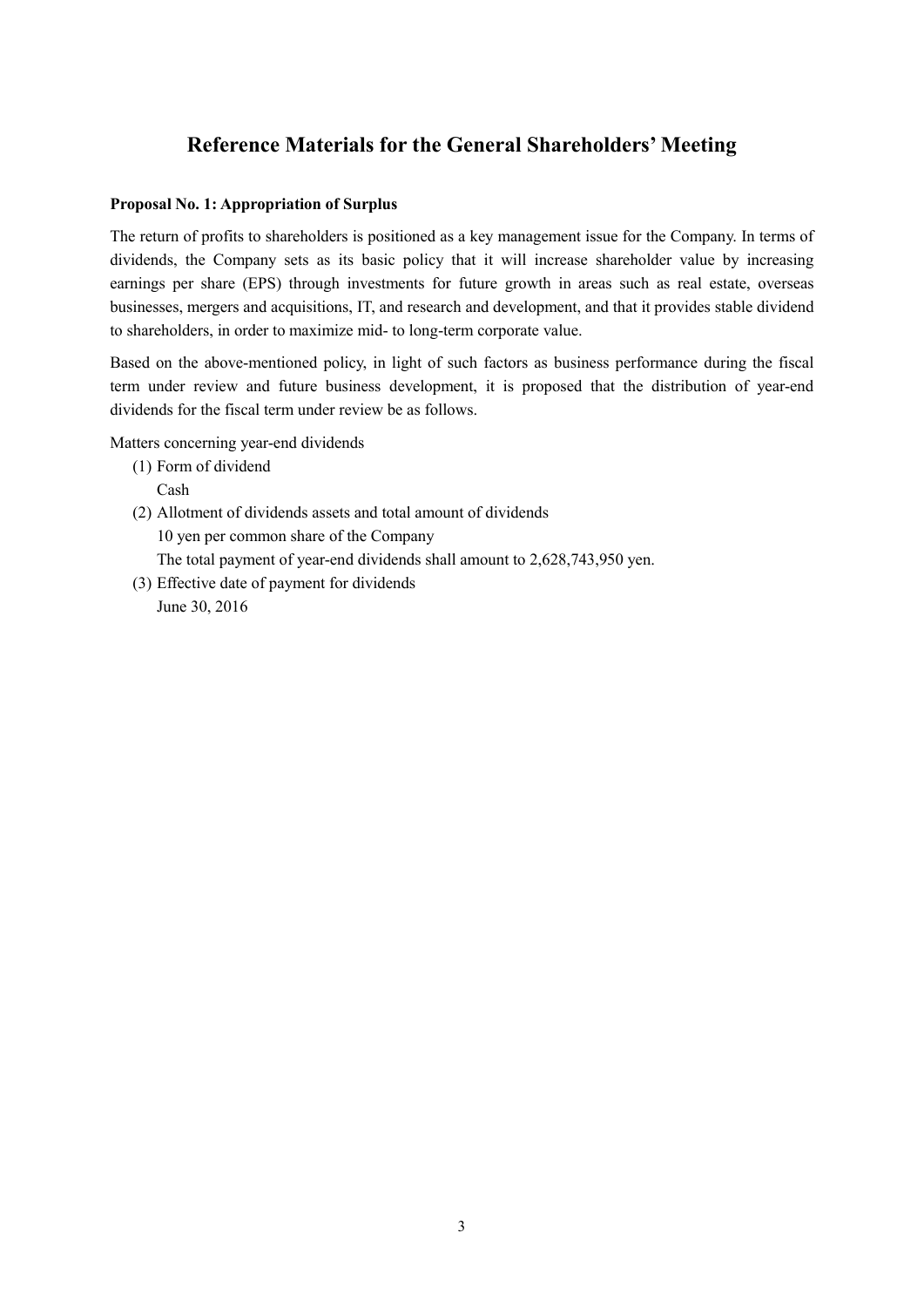### **Proposal No. 2: Amendment to the Articles of Incorporation**

1. Rationale for amendment

The Company would like to amend items in the purpose to respond to the revision of the Long-Term Care Insurance Act and expand and diversify business.

2. Details of amendment

Details of the amendment are as follows:

(Proposed amendments are underlined)

|                       | <b>Existing Articles of Incorporation</b> |                                                                                                         |                                     | <b>Proposed Amendment</b>                                                                                                                                                                                                                                |  |  |
|-----------------------|-------------------------------------------|---------------------------------------------------------------------------------------------------------|-------------------------------------|----------------------------------------------------------------------------------------------------------------------------------------------------------------------------------------------------------------------------------------------------------|--|--|
|                       |                                           | <b>Chapter 1 General Provisions</b>                                                                     | <b>Chapter 1 General Provisions</b> |                                                                                                                                                                                                                                                          |  |  |
| Article 1. < Omitted> |                                           |                                                                                                         |                                     | Article 1. < As per the existent articles >                                                                                                                                                                                                              |  |  |
| (Purpose)             |                                           |                                                                                                         | (Purpose)                           |                                                                                                                                                                                                                                                          |  |  |
|                       |                                           | Article 2. $1,-25.$ < Omitted>                                                                          |                                     | Article 2. $1,-25. <$ As per the existent articles>                                                                                                                                                                                                      |  |  |
|                       | 26.                                       | <omitted></omitted>                                                                                     |                                     | $\leq$ As per the existent articles $\geq$<br>26.                                                                                                                                                                                                        |  |  |
|                       |                                           | Preventative home-visit care<br>under the Long-Term Care<br><b>Insurance Act</b><br><omitted></omitted> |                                     | Home-visit service for<br>preventive long-term care and<br>primary home-visit business<br>under the Long-Term Care<br>Insurance Act<br>$\leq$ As per the existent articles $\geq$                                                                        |  |  |
|                       |                                           | Preventative day care under<br>the Long-Term Care Insurance<br>Act<br><newly established=""></newly>    |                                     | Outpatient preventive<br>long-term care and primary<br>outpatient business under the<br>Long-Term Care Insurance Act<br>Regular and as-needed<br>home-visit services for<br>long-term care and nursing<br>care under the Long-Term<br>Care Insurance Act |  |  |
|                       |                                           | <omitted></omitted>                                                                                     |                                     | $\leq$ As per the existent articles $\geq$                                                                                                                                                                                                               |  |  |
|                       |                                           | $27 - 34$ . < Omitted>                                                                                  |                                     | $27 - 34$ . $\leq$ As per the existent articles $>$                                                                                                                                                                                                      |  |  |
| Articles 3.–42.       |                                           | $\leq$ Omitted>                                                                                         |                                     | Articles $3.-42. <$ As per the existent articles>                                                                                                                                                                                                        |  |  |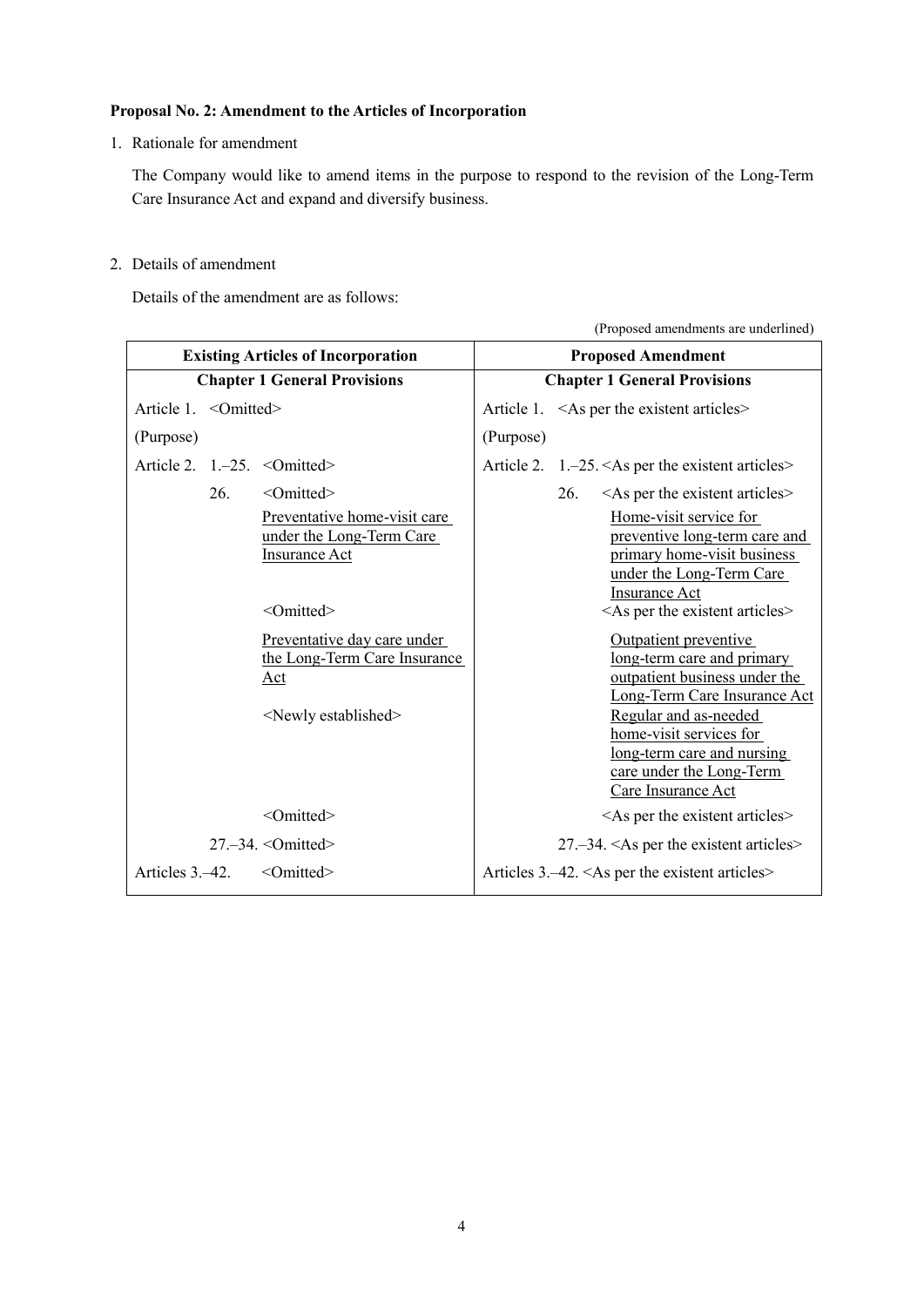### **Proposal No. 3: Appointment of Eleven (11) Directors**

The term of office of all nine (9) Directors will expire at the conclusion of this Ordinary General Shareholders' Meeting. The Company wishes to increase the number of Directors by two (2) persons (of which one (1) will be Outside Director) to reinforce the management structure, and therefore proposes the appointment of eleven (11) Directors (of which nine (9) are candidates for reappointment).

| Candidate<br>number | Name<br>(Date of birth)                                                                                                                                                                                                                                                                                                                                                                                                                                                                                                                         |                                  | Career summary, and positions and duties in the Company<br>(Significant concurrent positions)                                                                                                                                                           | Number of the<br>Company's shares<br>held |
|---------------------|-------------------------------------------------------------------------------------------------------------------------------------------------------------------------------------------------------------------------------------------------------------------------------------------------------------------------------------------------------------------------------------------------------------------------------------------------------------------------------------------------------------------------------------------------|----------------------------------|---------------------------------------------------------------------------------------------------------------------------------------------------------------------------------------------------------------------------------------------------------|-------------------------------------------|
|                     | Eisei Miyama                                                                                                                                                                                                                                                                                                                                                                                                                                                                                                                                    | October 1977                     | Joined Leopalace21 Corporation                                                                                                                                                                                                                          |                                           |
|                     | (November 13, 1957)                                                                                                                                                                                                                                                                                                                                                                                                                                                                                                                             | April 1990                       | General Manager of the 3rd Sales Department,<br>Leopalace21 Corporation                                                                                                                                                                                 |                                           |
|                     |                                                                                                                                                                                                                                                                                                                                                                                                                                                                                                                                                 | June 1990                        | Director, Leopalace21 Corporation                                                                                                                                                                                                                       |                                           |
|                     |                                                                                                                                                                                                                                                                                                                                                                                                                                                                                                                                                 | January 1996                     | Executive Director of Management, Leopalace21<br>Corporation                                                                                                                                                                                            |                                           |
|                     |                                                                                                                                                                                                                                                                                                                                                                                                                                                                                                                                                 | November 1996                    | General Manager of the Leasing Business Headquarters,<br>Leopalace21 Corporation                                                                                                                                                                        |                                           |
|                     |                                                                                                                                                                                                                                                                                                                                                                                                                                                                                                                                                 | April 2003                       | Senior Managing Director, Leopalace21 Corporation                                                                                                                                                                                                       |                                           |
|                     |                                                                                                                                                                                                                                                                                                                                                                                                                                                                                                                                                 | April 2008                       | Deputy General Manager of the Sales Headquarters,<br>Leopalace21 Corporation<br>General Manager of the Elderly Care Business<br>Headquarters, Leopalace21 Corporation<br>General Manager of the Hotel Business Headquarters,<br>Leopalace21 Corporation | 132,200 shares                            |
| 1                   |                                                                                                                                                                                                                                                                                                                                                                                                                                                                                                                                                 | April 2009                       | Senior Managing Director and Senior Executive Officer,<br>Leopalace21 Corporation<br>General Manager of the Management Planning<br>Headquarters, Leopalace21 Corporation                                                                                |                                           |
|                     |                                                                                                                                                                                                                                                                                                                                                                                                                                                                                                                                                 | December 2009                    | Vice President and Representative Director, Leopalace21<br>Corporation<br>General Manager of the 1st Sales Department, Leasing<br>Business Division, Leopalace21 Corporation                                                                            |                                           |
|                     |                                                                                                                                                                                                                                                                                                                                                                                                                                                                                                                                                 | February 2010                    | President and CEO, Leopalace21 Corporation (incumbent)<br>General Manager of the Marketing and Sales Headquarters,<br>Leopalace21 Corporation                                                                                                           |                                           |
|                     |                                                                                                                                                                                                                                                                                                                                                                                                                                                                                                                                                 | June 2010                        | President and CEO, Leopalace21 Corporation (incumbent)                                                                                                                                                                                                  |                                           |
|                     |                                                                                                                                                                                                                                                                                                                                                                                                                                                                                                                                                 | Significant concurrent positions | Director, Leopalace Guam Corporation                                                                                                                                                                                                                    |                                           |
|                     | <b>Reason for nomination as a candidate for Director</b>                                                                                                                                                                                                                                                                                                                                                                                                                                                                                        |                                  |                                                                                                                                                                                                                                                         |                                           |
|                     | Mr. Eisei Miyama is fulfilling an appropriate role as Director by taking important management decisions and supervising<br>business execution. Moreover, as President and CEO, he demonstrates strong leadership and decisiveness based on his abundant<br>experience in guiding the execution of the Company's business, such as the formulation of the Leopalace21 Group's<br>Medium-term Management Plan.<br>For this reason, it is judged that his abundant knowledge and ability in the field of management are essential to the Company's |                                  |                                                                                                                                                                                                                                                         |                                           |
|                     |                                                                                                                                                                                                                                                                                                                                                                                                                                                                                                                                                 |                                  | management, so the Company has nominated him once more as a candidate for Director.                                                                                                                                                                     |                                           |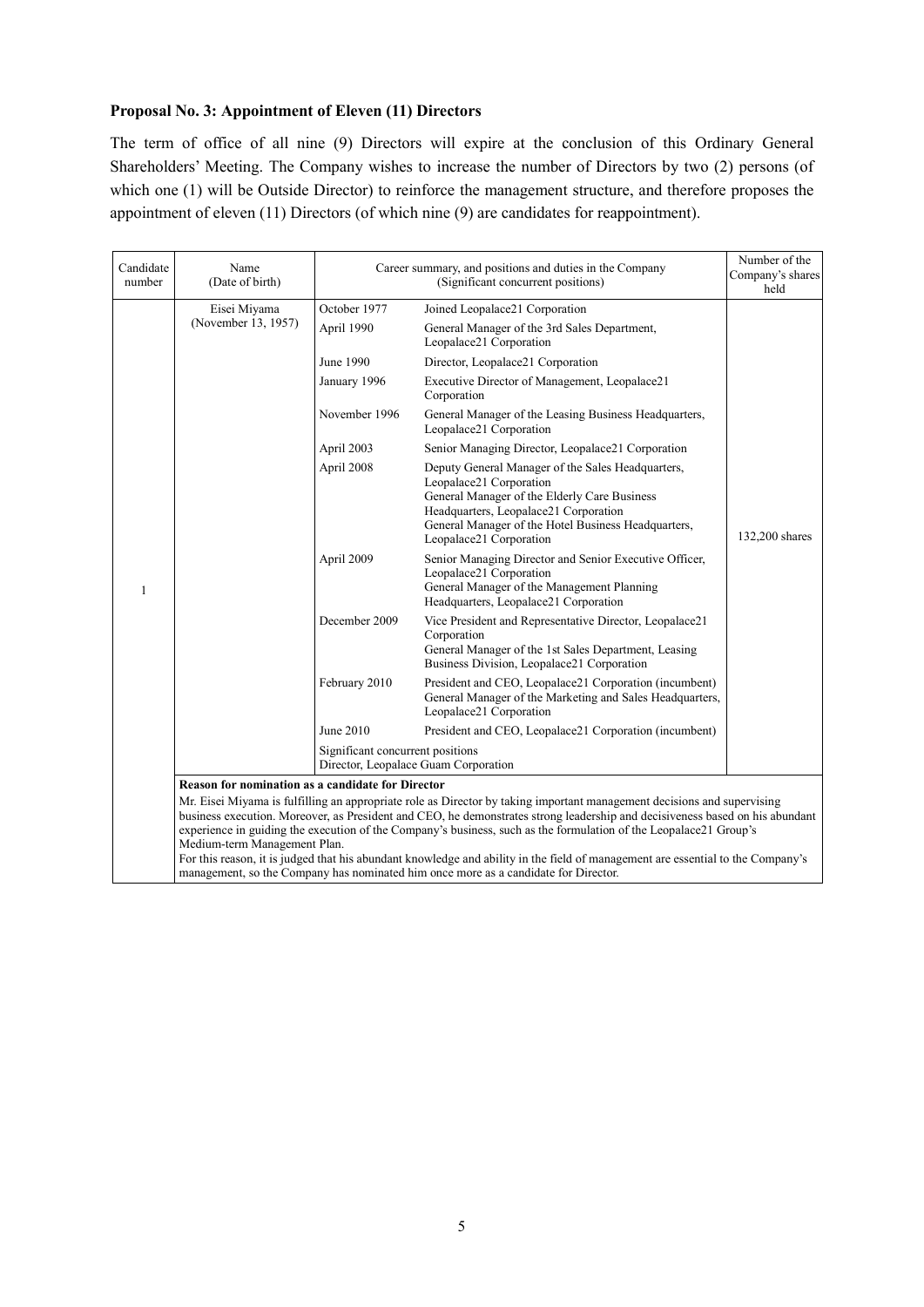| Candidate<br>number | Name<br>(Date of birth)                                  |                                                                                                                                     | Career summary, and positions and duties in the Company<br>(Significant concurrent positions)                                                                                                                                                                                                                                                                             | Number of the<br>Company's shares<br>held |
|---------------------|----------------------------------------------------------|-------------------------------------------------------------------------------------------------------------------------------------|---------------------------------------------------------------------------------------------------------------------------------------------------------------------------------------------------------------------------------------------------------------------------------------------------------------------------------------------------------------------------|-------------------------------------------|
|                     | Tadahiro Miyama                                          | September 1985                                                                                                                      | Joined Leopalace21 Corporation                                                                                                                                                                                                                                                                                                                                            |                                           |
|                     | (January 21, 1966)                                       | October 2002                                                                                                                        | General Manager of the Sales and Marketing General<br>Headquarters, Leopalace21 Corporation                                                                                                                                                                                                                                                                               |                                           |
|                     |                                                          | June 2003                                                                                                                           | Director, Leopalace21 Corporation<br>Deputy General Manager of the Sales and Marketing<br>General Headquarters, Leopalace21 Corporation                                                                                                                                                                                                                                   |                                           |
|                     |                                                          | October 2006                                                                                                                        | Director and Managing Executive Officer, Leopalace21<br>Corporation<br>General Manager of the Subcontracting Business<br>Headquarters, Leopalace21 Corporation                                                                                                                                                                                                            |                                           |
|                     |                                                          | May 2007                                                                                                                            | Executive Director of Management, Leopalace21<br>Corporation                                                                                                                                                                                                                                                                                                              |                                           |
|                     |                                                          | April 2009                                                                                                                          | Executive Director of Management and Managing<br>Executive Officer, Leopalace21 Corporation<br>General Manager of the Sales and Marketing General<br>Headquarters, Leopalace21 Corporation<br>General Manager of the Subcontracting Business<br>Department, Leopalace21 Corporation<br>General Manager of the Subcontracting Sales Department,<br>Leopalace21 Corporation |                                           |
|                     |                                                          | May 2011                                                                                                                            | Director and Senior Executive Officer, Leopalace21<br>Corporation<br>General Manager of the Marketing and Sales Headquarters,<br>Leopalace21 Corporation (incumbent)<br>General Manager of the Leasing Business Division,<br>Leopalace21 Corporation                                                                                                                      | $14,200$ shares                           |
| $\overline{c}$      |                                                          | April 2012                                                                                                                          | General Manager of the Apartment Construction<br>Subcontracting Business Division, Leopalace21<br>Corporation                                                                                                                                                                                                                                                             |                                           |
|                     |                                                          | April 2014                                                                                                                          | Director and Senior Vice President, Leopalace21<br>Corporation (incumbent)<br>General Manager of the Corporate Business Promotion<br>Headquarters, Leopalace21 Corporation (incumbent)                                                                                                                                                                                    |                                           |
|                     |                                                          | <b>July 2015</b>                                                                                                                    | General Manager of the Apartment Construction<br>Subcontracting Business Division, Leopalace21<br>Corporation                                                                                                                                                                                                                                                             |                                           |
|                     |                                                          | April 2016                                                                                                                          | General Manager of the Leasing Business Division,<br>Leopalace21 Corporation (incumbent)                                                                                                                                                                                                                                                                                  |                                           |
|                     |                                                          | Significant concurrent positions<br>Director, Plaza Guarantee CO., LTD.<br>Director, Asuka SSI<br>Director, Azu Life Care Co., Ltd. | Director, Leopalace Leasing Corporation<br>Director, Leopalace21 Business Consulting (Shanghai) Co., Ltd.<br>President, Leopalace21 (Shanghai) Property Management Co., Ltd.<br>Director, Leopalace21 (Thailand) CO., LTD.<br>Director, LEOPALACE21 VIETNAM CO., LTD.<br>Director, Leopalace21 (Cambodia) Co., Ltd.<br>Director, LEOPALACE21 PHILIPPINES INC.             |                                           |
|                     |                                                          |                                                                                                                                     | Director, LEOPALACE21 REAL ESTATE (CAMBODIA) Co., Ltd.                                                                                                                                                                                                                                                                                                                    |                                           |
|                     | <b>Reason for nomination as a candidate for Director</b> |                                                                                                                                     |                                                                                                                                                                                                                                                                                                                                                                           |                                           |
|                     |                                                          |                                                                                                                                     | Mr. Tadahiro Miyama is fulfilling an appropriate role as Director by taking important management decisions and supervising                                                                                                                                                                                                                                                |                                           |
|                     |                                                          |                                                                                                                                     | business execution. Moreover, as Senior Vice President, he is actively involved in business execution, planning the Company's<br>global strategy and controlling the marketing and sales and other departments.                                                                                                                                                           |                                           |
|                     |                                                          |                                                                                                                                     | For this reason, it is judged that his abundant knowledge and ability in the field of management are essential to the Company's                                                                                                                                                                                                                                           |                                           |
|                     |                                                          |                                                                                                                                     | management, so the Company has nominated him once more as a candidate for Director.                                                                                                                                                                                                                                                                                       |                                           |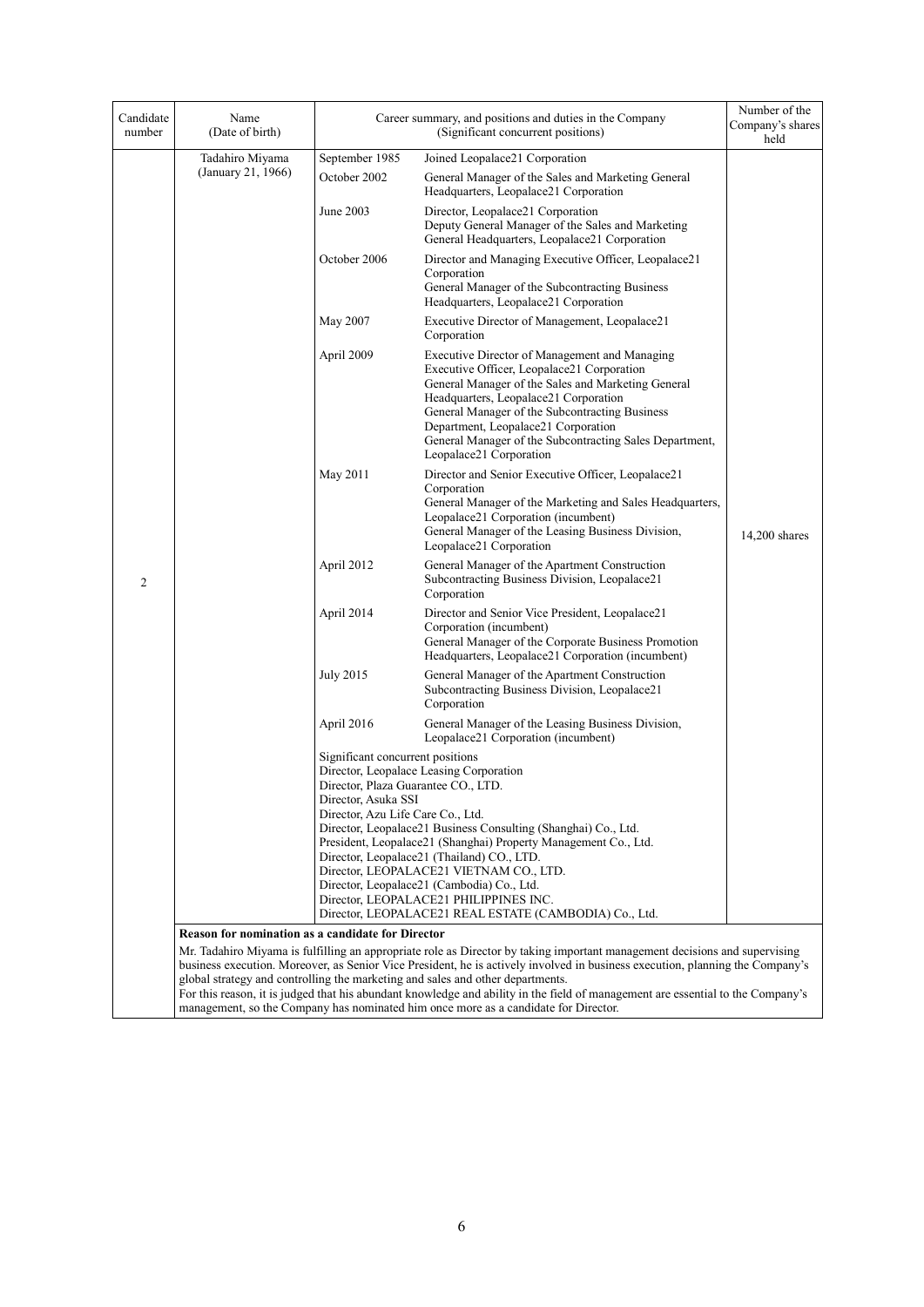| Candidate<br>number | Name<br>(Date of birth)                                                                                                                                                                                                                                                                                                                                                                                                                                                                                            |                                                                   | Career summary, and positions and duties in the Company<br>Company's shares<br>(Significant concurrent positions)                                                                |                 |  |
|---------------------|--------------------------------------------------------------------------------------------------------------------------------------------------------------------------------------------------------------------------------------------------------------------------------------------------------------------------------------------------------------------------------------------------------------------------------------------------------------------------------------------------------------------|-------------------------------------------------------------------|----------------------------------------------------------------------------------------------------------------------------------------------------------------------------------|-----------------|--|
|                     | Yuzuru Sekiya<br>(September 1, 1957)                                                                                                                                                                                                                                                                                                                                                                                                                                                                               | April 1980                                                        | Joined The Sumitomo Bank, Limited (now Sumitomo<br>Mitsui Banking Corporation)                                                                                                   |                 |  |
|                     |                                                                                                                                                                                                                                                                                                                                                                                                                                                                                                                    | April 2004                                                        | Manager of Tokyo Credit Business Dept. IV, Sumitomo<br>Mitsui Banking Corporation                                                                                                |                 |  |
|                     |                                                                                                                                                                                                                                                                                                                                                                                                                                                                                                                    | June 2005                                                         | General Manager of Kitakyushu Corporate Business Office,<br>Sumitomo Mitsui Banking Corporation                                                                                  |                 |  |
|                     |                                                                                                                                                                                                                                                                                                                                                                                                                                                                                                                    | April 2008                                                        | Head of Credit Monitoring Dept. of Credit Dept. I, Middle<br>Market Banking Unit, Sumitomo Mitsui Banking<br>Corporation                                                         |                 |  |
|                     |                                                                                                                                                                                                                                                                                                                                                                                                                                                                                                                    | April 2010                                                        | Joined Leopalace21 Corporation on loan<br>Executive Officer, Leopalace21 Corporation<br>Deputy General Manager of the Management<br>Headquarters, Leopalace21 Corporation        |                 |  |
|                     |                                                                                                                                                                                                                                                                                                                                                                                                                                                                                                                    | June 2010                                                         | Director and Executive Officer, Leopalace21 Corporation                                                                                                                          |                 |  |
|                     |                                                                                                                                                                                                                                                                                                                                                                                                                                                                                                                    | May 2011                                                          | Deputy General Manager of the Business Management<br>Headquarters, Leopalace21 Corporation                                                                                       |                 |  |
| 3                   |                                                                                                                                                                                                                                                                                                                                                                                                                                                                                                                    | April 2012                                                        | Director and Managing Executive Officer, Leopalace21<br>Corporation<br>General Manager of the Business Management<br>Headquarters, Leopalace21 Corporation                       | $12,000$ shares |  |
|                     |                                                                                                                                                                                                                                                                                                                                                                                                                                                                                                                    | April 2013                                                        | General Manager of the General Planning Headquarters,<br>Leopalace21 Corporation<br>Deputy General Manager of the Business Management<br>Headquarters, Leopalace21 Corporation   |                 |  |
|                     |                                                                                                                                                                                                                                                                                                                                                                                                                                                                                                                    | April 2014                                                        | Director and Senior Executive Officer, Leopalace21<br>Corporation (incumbent)<br>General Manager of the Management Planning<br>Headquarters, Leopalace21 Corporation (incumbent) |                 |  |
|                     |                                                                                                                                                                                                                                                                                                                                                                                                                                                                                                                    | April 2015                                                        | General Manager of the Hotel and Resort Business<br>Division, Leopalace21 Corporation (incumbent)                                                                                |                 |  |
|                     |                                                                                                                                                                                                                                                                                                                                                                                                                                                                                                                    | Significant concurrent positions<br>Director, WING MATE CO., LTD. | Director, Leopalace Guam Corporation                                                                                                                                             |                 |  |
|                     | <b>Reason for nomination as a candidate for Director</b>                                                                                                                                                                                                                                                                                                                                                                                                                                                           |                                                                   |                                                                                                                                                                                  |                 |  |
|                     | Mr. Yuzuru Sekiya is fulfilling an appropriate role as Director by taking important management decisions and supervising<br>business execution. Moreover, as Senior Executive Officer, he is actively involved in business execution, controlling the<br>management planning department.<br>For this reason, it is judged that his abundant knowledge and ability in the field of management are essential to the Company's<br>management, so the Company has nominated him once more as a candidate for Director. |                                                                   |                                                                                                                                                                                  |                 |  |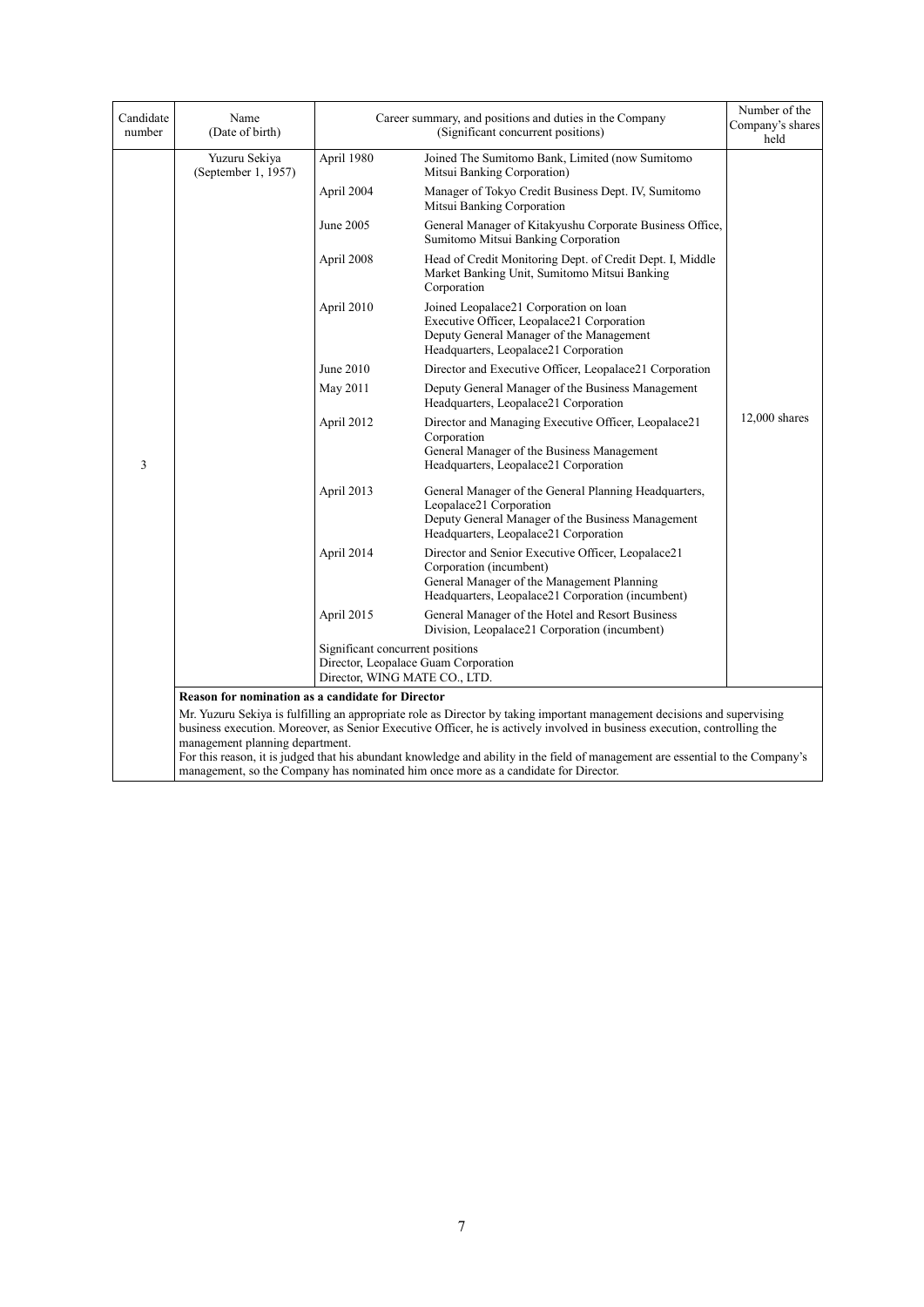| Candidate<br>number | Name<br>(Date of birth)                                                                                                                                                                                                                                                                                                                                                                                                                                                                                                             |              | Career summary, and positions and duties in the Company<br>(Significant concurrent positions)                                                                                                                                                                                                                                                                                                   | Number of the<br>Company's shares<br>held |
|---------------------|-------------------------------------------------------------------------------------------------------------------------------------------------------------------------------------------------------------------------------------------------------------------------------------------------------------------------------------------------------------------------------------------------------------------------------------------------------------------------------------------------------------------------------------|--------------|-------------------------------------------------------------------------------------------------------------------------------------------------------------------------------------------------------------------------------------------------------------------------------------------------------------------------------------------------------------------------------------------------|-------------------------------------------|
|                     | Hiroshi Takeda                                                                                                                                                                                                                                                                                                                                                                                                                                                                                                                      | April 1988   | Joined Leopalace21 Corporation                                                                                                                                                                                                                                                                                                                                                                  |                                           |
|                     | (January 1, 1964)                                                                                                                                                                                                                                                                                                                                                                                                                                                                                                                   | April 1999   | General Manager of the Kinki Sales Headquarters,<br>Leopalace21 Corporation                                                                                                                                                                                                                                                                                                                     |                                           |
|                     |                                                                                                                                                                                                                                                                                                                                                                                                                                                                                                                                     | October 2006 | Executive Officer, Leopalace21 Corporation                                                                                                                                                                                                                                                                                                                                                      |                                           |
|                     |                                                                                                                                                                                                                                                                                                                                                                                                                                                                                                                                     | June 2007    | Director, Leopalace21 Corporation<br>General Manager of the West Japan Sales Headquarters,<br>Subcontracting Business Headquarters, Leopalace21<br>Corporation                                                                                                                                                                                                                                  |                                           |
|                     |                                                                                                                                                                                                                                                                                                                                                                                                                                                                                                                                     | April 2009   | Director and Executive Officer, Leopalace21 Corporation<br>General Manager of the Sales Planning Department,<br>Subcontracting Business Division, Leopalace21<br>Corporation                                                                                                                                                                                                                    |                                           |
|                     |                                                                                                                                                                                                                                                                                                                                                                                                                                                                                                                                     | April 2010   | Director and Executive Officer, Leopalace21 Corporation<br>General Manager of the Western Japan Construction<br>Subcontracting Department, the Construction<br>Subcontracting Business Division, Leopalace21<br>Corporation<br>General Manager of the Central Japan Construction<br>Subcontracting Department, the Construction<br>Subcontracting Business Division, Leopalace21<br>Corporation | 11,200 shares                             |
| 4                   |                                                                                                                                                                                                                                                                                                                                                                                                                                                                                                                                     | May 2011     | General Manager of the Asset Management Department,<br>Leasing Business Division, Leopalace21 Corporation                                                                                                                                                                                                                                                                                       |                                           |
|                     |                                                                                                                                                                                                                                                                                                                                                                                                                                                                                                                                     | April 2013   | Managing Executive Officer, Leopalace21 Corporation<br>General Manager of the Leasing Business Division,<br>Leopalace21 Corporation                                                                                                                                                                                                                                                             |                                           |
|                     |                                                                                                                                                                                                                                                                                                                                                                                                                                                                                                                                     | April 2014   | Senior Executive Officer, Leopalace21 Corporation                                                                                                                                                                                                                                                                                                                                               |                                           |
|                     |                                                                                                                                                                                                                                                                                                                                                                                                                                                                                                                                     | June 2015    | Director and Senior Executive Officer, Leopalace21<br>Corporation (incumbent)                                                                                                                                                                                                                                                                                                                   |                                           |
|                     |                                                                                                                                                                                                                                                                                                                                                                                                                                                                                                                                     | January 2016 | Deputy General Manager of the Apartment Construction<br>Subcontracting Business Division, Leopalace21<br>Corporation                                                                                                                                                                                                                                                                            |                                           |
|                     |                                                                                                                                                                                                                                                                                                                                                                                                                                                                                                                                     | April 2016   | General Manager of the Apartment Construction<br>Subcontracting Business Division, Leopalace21<br>Corporation (incumbent)<br>Deputy General Manager of the Marketing and Sales<br>Headquarters, Leopalace21 Corporation (incumbent)                                                                                                                                                             |                                           |
|                     | <b>Reason for nomination as a candidate for Director</b>                                                                                                                                                                                                                                                                                                                                                                                                                                                                            |              |                                                                                                                                                                                                                                                                                                                                                                                                 |                                           |
|                     | Mr. Hiroshi Takeda is fulfilling an appropriate role as Director by taking important management decisions and supervising<br>business execution. Moreover, as Senior Executive Officer, he is actively involved in business execution, controlling the leasing<br>business and the construction business.<br>For this reason, it is judged that his abundant knowledge and ability in the field of management are essential to the Company's<br>management, so the Company has nominated him once more as a candidate for Director. |              |                                                                                                                                                                                                                                                                                                                                                                                                 |                                           |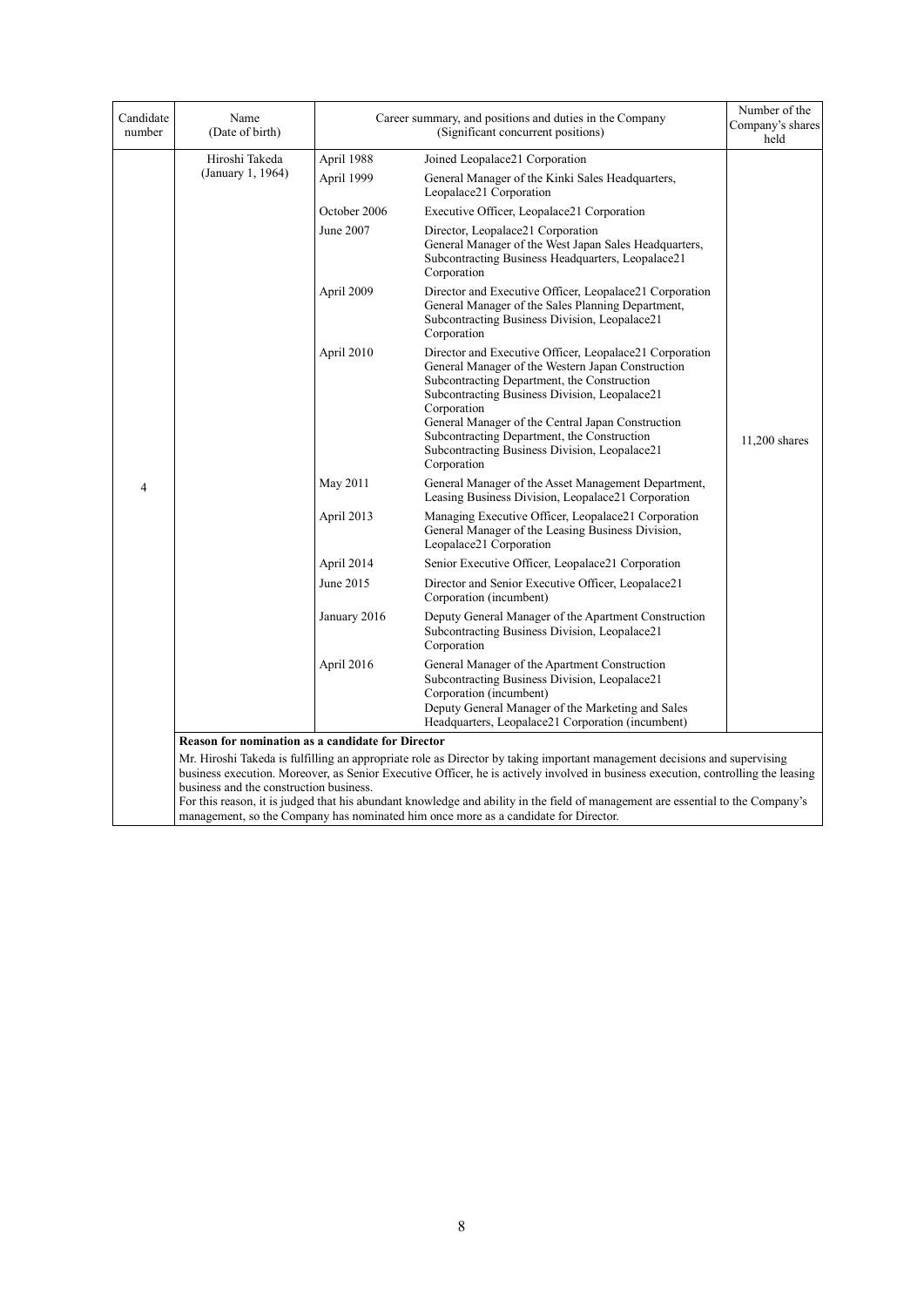| Candidate<br>number | Name<br>(Date of birth)                                                                                                                                                                                                                                                                  |                  | Career summary, and positions and duties in the Company<br>(Significant concurrent positions)                                                                                                                          | Number of the<br>Company's shares<br>held |  |
|---------------------|------------------------------------------------------------------------------------------------------------------------------------------------------------------------------------------------------------------------------------------------------------------------------------------|------------------|------------------------------------------------------------------------------------------------------------------------------------------------------------------------------------------------------------------------|-------------------------------------------|--|
|                     | Kazuto Tajiri                                                                                                                                                                                                                                                                            | April 1975       | Joined The Kyowa Bank, Ltd. (now Resona Bank, Limited)                                                                                                                                                                 |                                           |  |
|                     | (August 22, 1952)                                                                                                                                                                                                                                                                        | October 1998     | General Manager of Credit 4th Department, The Kyowa<br>Bank, Ltd. (now Resona Bank, Limited)                                                                                                                           |                                           |  |
|                     |                                                                                                                                                                                                                                                                                          | June 2002        | General Manager of Credit 2nd Department, The Asahi<br>Bank, Ltd. (now Resona Bank, Limited)                                                                                                                           |                                           |  |
|                     |                                                                                                                                                                                                                                                                                          | March 2003       | General Manager of Credit 2nd Department, Saitama<br>Resona Bank, Limited                                                                                                                                              |                                           |  |
|                     |                                                                                                                                                                                                                                                                                          | <b>July 2004</b> | Joined Resona Research Institute Co., Ltd. on loan<br>General Manager of Tokyo Consulting Department                                                                                                                   |                                           |  |
|                     |                                                                                                                                                                                                                                                                                          | <b>June 2008</b> | Executive Officer, Head and General Manager of Tokyo<br>Sales Department, Resona Research Institute Co., Ltd.                                                                                                          |                                           |  |
|                     |                                                                                                                                                                                                                                                                                          | December 2009    | Managing Executive Officer, Head of Tokyo Headquarters,<br>Tokyo Sales Department, Saitama Sales Department and<br>Consulting Department, Resona Research Institute Co.,<br>Ltd.                                       | $3,400$ shares                            |  |
| 5                   |                                                                                                                                                                                                                                                                                          | April 2013       | Joined Leopalace21 Corporation<br>Managing Executive Officer, Leopalace21 Corporation<br>General Manager of the Business Management<br>Headquarters, Leopalace21 Corporation                                           |                                           |  |
|                     |                                                                                                                                                                                                                                                                                          | June 2013        | Director and Managing Executive Officer, Leopalace21<br>Corporation                                                                                                                                                    |                                           |  |
|                     |                                                                                                                                                                                                                                                                                          | April 2014       | General Manager of the Management Headquarters,<br>Leopalace21 Corporation (incumbent)                                                                                                                                 |                                           |  |
|                     |                                                                                                                                                                                                                                                                                          | April 2016       | Director and Senior Executive Officer, Leopalace21<br>Corporation (incumbent)                                                                                                                                          |                                           |  |
|                     | <b>Reason for nomination as a candidate for Director</b>                                                                                                                                                                                                                                 |                  |                                                                                                                                                                                                                        |                                           |  |
|                     | Mr. Kazuto Tajiri is fulfilling an appropriate role as Director by taking important management decisions and supervising<br>business execution. Moreover, as Senior Executive Officer, he is actively involved in business execution, controlling the<br>business management department. |                  |                                                                                                                                                                                                                        |                                           |  |
|                     |                                                                                                                                                                                                                                                                                          |                  | For this reason, it is judged that his abundant knowledge and ability in the field of management are essential to the Company's<br>management, so the Company has nominated him once more as a candidate for Director. |                                           |  |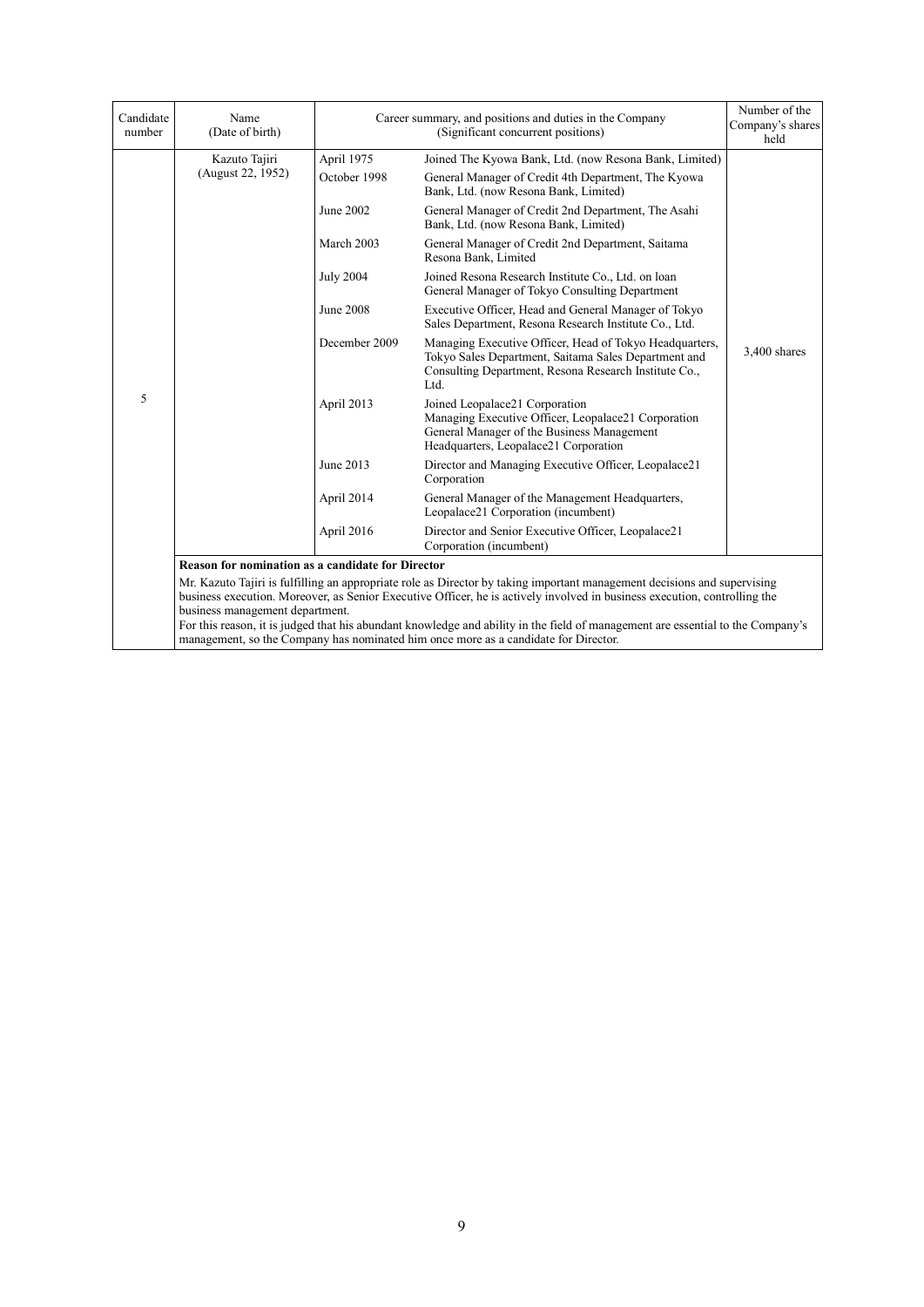| Candidate<br>number | Name<br>(Date of birth)                                                                                                                                                                                                                                                                                                                                                                                                                                                                                                                                                                                      |                                  | Career summary, and positions and duties in the Company<br>(Significant concurrent positions)                                                                                                                                 | Number of the<br>Company's shares<br>held |  |
|---------------------|--------------------------------------------------------------------------------------------------------------------------------------------------------------------------------------------------------------------------------------------------------------------------------------------------------------------------------------------------------------------------------------------------------------------------------------------------------------------------------------------------------------------------------------------------------------------------------------------------------------|----------------------------------|-------------------------------------------------------------------------------------------------------------------------------------------------------------------------------------------------------------------------------|-------------------------------------------|--|
|                     | Yoshikazu Miike                                                                                                                                                                                                                                                                                                                                                                                                                                                                                                                                                                                              | April 1976                       | Joined Sankei Co., Ltd.                                                                                                                                                                                                       |                                           |  |
|                     | (July 8, 1957)                                                                                                                                                                                                                                                                                                                                                                                                                                                                                                                                                                                               | October 1980                     | Joined Leopalace21 Corporation                                                                                                                                                                                                |                                           |  |
|                     |                                                                                                                                                                                                                                                                                                                                                                                                                                                                                                                                                                                                              | April 1999                       | General Manager of the Sales and Marketing General<br>Headquarters, Leopalace21 Corporation                                                                                                                                   |                                           |  |
|                     |                                                                                                                                                                                                                                                                                                                                                                                                                                                                                                                                                                                                              | June 1999                        | Director, Leopalace21 Corporation<br>Deputy General Manager of the Sales and Marketing<br>General Headquarters, Leopalace21 Corporation                                                                                       |                                           |  |
|                     |                                                                                                                                                                                                                                                                                                                                                                                                                                                                                                                                                                                                              | October 2003                     | Deputy General Manager of the Leasing Business<br>Headquarters, Leopalace21 Corporation                                                                                                                                       |                                           |  |
|                     |                                                                                                                                                                                                                                                                                                                                                                                                                                                                                                                                                                                                              | October 2006                     | Director and Managing Executive Officer, Leopalace21<br>Corporation (incumbent)<br>Representative in charge of the Kyushu region, West Japan<br>Sales Headquarters, Leasing Business Headquarters,<br>Leopalace21 Corporation |                                           |  |
|                     |                                                                                                                                                                                                                                                                                                                                                                                                                                                                                                                                                                                                              | June 2007                        | Representative in charge of the West Japan regions,<br>Leasing Business Headquarters, Leopalace21 Corporation                                                                                                                 |                                           |  |
|                     |                                                                                                                                                                                                                                                                                                                                                                                                                                                                                                                                                                                                              | April 2008                       | Representative in charge of the East Japan regions, Leasing<br>Business Headquarters, Leopalace21 Corporation                                                                                                                 |                                           |  |
|                     |                                                                                                                                                                                                                                                                                                                                                                                                                                                                                                                                                                                                              | April 2009                       | General Manager of the Related Business Headquarters,<br>Leopalace21 Corporation<br>General Manager of the Elderly Care Business Department,<br>Leopalace21 Corporation                                                       | 69,900 shares                             |  |
| 6                   |                                                                                                                                                                                                                                                                                                                                                                                                                                                                                                                                                                                                              | April 2010                       | General Manager of the Leasing Business Division,<br>Leopalace21 Corporation<br>General Manager of the Western Japan Leasing and<br>Administration Department, Leasing Business Division,<br>Leopalace21 Corporation          |                                           |  |
|                     |                                                                                                                                                                                                                                                                                                                                                                                                                                                                                                                                                                                                              | May 2011                         | General Manager of the Related Businesses Division,<br>Leopalace21 Corporation                                                                                                                                                |                                           |  |
|                     |                                                                                                                                                                                                                                                                                                                                                                                                                                                                                                                                                                                                              | February 2012                    | General Manager of the Hotel and Resort Business<br>Division, Leopalace21 Corporation                                                                                                                                         |                                           |  |
|                     |                                                                                                                                                                                                                                                                                                                                                                                                                                                                                                                                                                                                              | April 2012                       | Deputy General Manager of the Related Businesses<br>Division, Leopalace21 Corporation                                                                                                                                         |                                           |  |
|                     |                                                                                                                                                                                                                                                                                                                                                                                                                                                                                                                                                                                                              | April 2013                       | General Manager of the Hotel and Resort Business<br>Division, Leopalace21 Corporation                                                                                                                                         |                                           |  |
|                     |                                                                                                                                                                                                                                                                                                                                                                                                                                                                                                                                                                                                              | April 2015                       | Deputy General Manager of Hotel and Resort Business<br>Division, Leopalace21 Corporation (incumbent)                                                                                                                          |                                           |  |
|                     |                                                                                                                                                                                                                                                                                                                                                                                                                                                                                                                                                                                                              | Significant concurrent positions | Representative Director, WING MATE CO., LTD.                                                                                                                                                                                  |                                           |  |
|                     | <b>Reason for nomination as a candidate for Director</b><br>Mr. Yoshikazu Miike is fulfilling an appropriate role as Director by taking important management decisions and supervising<br>business execution. Moreover, as Managing Executive Officer, he is actively involved in business execution, with responsibility<br>for the hotel and resort business-related department.<br>For this reason, it is judged that his abundant knowledge and ability in the field of management are essential to the Company's<br>management, so the Company has nominated him once more as a candidate for Director. |                                  |                                                                                                                                                                                                                               |                                           |  |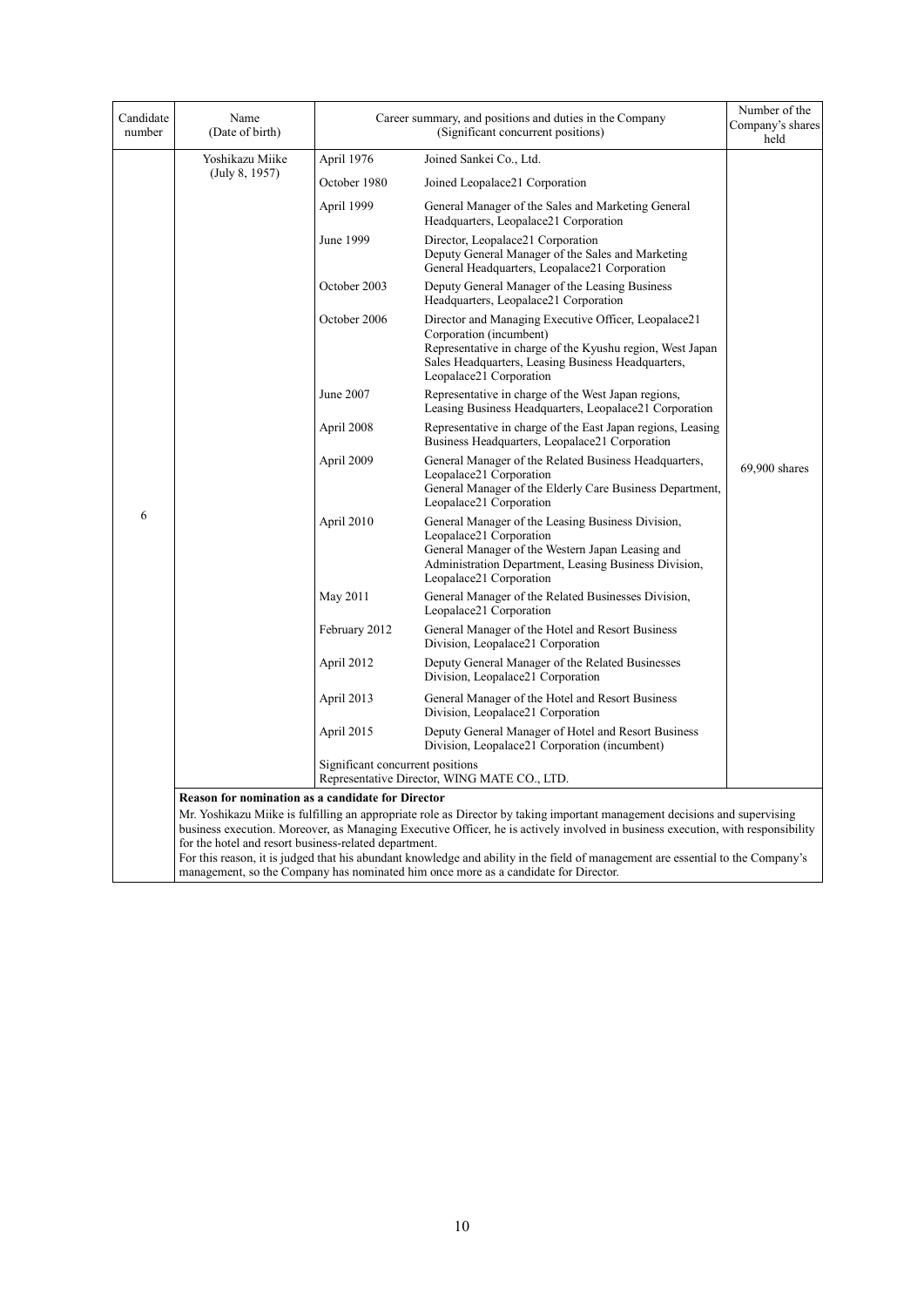| Candidate<br>number | Name<br>(Date of birth)                                                                                                                                                                                                                                                                                                                                                                        |                                  | Career summary, and positions and duties in the Company<br>(Significant concurrent positions)                                                                                                                                                               | Number of the<br>Company's shares<br>held |  |
|---------------------|------------------------------------------------------------------------------------------------------------------------------------------------------------------------------------------------------------------------------------------------------------------------------------------------------------------------------------------------------------------------------------------------|----------------------------------|-------------------------------------------------------------------------------------------------------------------------------------------------------------------------------------------------------------------------------------------------------------|-------------------------------------------|--|
|                     | Hiroyuki Harada                                                                                                                                                                                                                                                                                                                                                                                | April 1980                       | Joined NISSANSHA INC.                                                                                                                                                                                                                                       |                                           |  |
|                     | (January 7, 1955)                                                                                                                                                                                                                                                                                                                                                                              | January 1985                     | Joined Leopalace21 Corporation                                                                                                                                                                                                                              |                                           |  |
|                     |                                                                                                                                                                                                                                                                                                                                                                                                | April 1999                       | General Manager of the Advertising Department,<br>Leopalace21 Corporation                                                                                                                                                                                   |                                           |  |
|                     |                                                                                                                                                                                                                                                                                                                                                                                                | October 2004                     | General Manager of the Personnel Department,<br>Leopalace21 Corporation                                                                                                                                                                                     |                                           |  |
|                     |                                                                                                                                                                                                                                                                                                                                                                                                | May 2007                         | Executive Officer, Leopalace21 Corporation                                                                                                                                                                                                                  |                                           |  |
|                     |                                                                                                                                                                                                                                                                                                                                                                                                | May 2011                         | General Manager of the General and Legal Affairs<br>Department, Leopalace21 Corporation                                                                                                                                                                     |                                           |  |
|                     |                                                                                                                                                                                                                                                                                                                                                                                                | April 2012                       | Executive Officer, Leopalace21 Corporation<br>General Manager of the Personnel Department,<br>Leopalace21 Corporation                                                                                                                                       | 8,700 shares                              |  |
|                     |                                                                                                                                                                                                                                                                                                                                                                                                | April 2013                       | Deputy General Manager of the Business Management<br>Headquarters, Leopalace21 Corporation                                                                                                                                                                  |                                           |  |
| 7                   |                                                                                                                                                                                                                                                                                                                                                                                                | June 2013                        | Director and Executive Officer, Leopalace21 Corporation                                                                                                                                                                                                     |                                           |  |
|                     |                                                                                                                                                                                                                                                                                                                                                                                                | January 2014                     | General Manager of the Work-life Balance Promotion<br>Office, Leopalace21 Corporation (incumbent)                                                                                                                                                           |                                           |  |
|                     |                                                                                                                                                                                                                                                                                                                                                                                                | April 2014                       | Deputy General Manager of the Management<br>Headquarters, Leopalace21 Corporation (incumbent)                                                                                                                                                               |                                           |  |
|                     |                                                                                                                                                                                                                                                                                                                                                                                                | April 2016                       | Director and Managing Executive Officer, Leopalace21<br>Corporation (incumbent)                                                                                                                                                                             |                                           |  |
|                     |                                                                                                                                                                                                                                                                                                                                                                                                | Significant concurrent positions | Representative Director, Leopalace Smile Co., Ltd.                                                                                                                                                                                                          |                                           |  |
|                     | <b>Reason for nomination as a candidate for Director</b>                                                                                                                                                                                                                                                                                                                                       |                                  |                                                                                                                                                                                                                                                             |                                           |  |
|                     |                                                                                                                                                                                                                                                                                                                                                                                                |                                  | Mr. Hiroyuki Harada is fulfilling an appropriate role as Director by taking important management decisions and supervising                                                                                                                                  |                                           |  |
|                     |                                                                                                                                                                                                                                                                                                                                                                                                |                                  | business execution. Moreover, as Managing Executive Officer, he is actively involved in business execution, controlling the                                                                                                                                 |                                           |  |
|                     | personnel and general and legal affairs departments.                                                                                                                                                                                                                                                                                                                                           |                                  | For this reason, it is judged that his abundant knowledge and ability in the field of management are essential to the Company's                                                                                                                             |                                           |  |
|                     |                                                                                                                                                                                                                                                                                                                                                                                                |                                  | management, so the Company has nominated him once more as a candidate for Director.                                                                                                                                                                         |                                           |  |
|                     | New Candidate                                                                                                                                                                                                                                                                                                                                                                                  | April 1983                       | Joined Nakamichi Leasing Co., Ltd.                                                                                                                                                                                                                          |                                           |  |
|                     | Bunya Miyao                                                                                                                                                                                                                                                                                                                                                                                    | June 1990                        | Joined Leopalace21 Corporation                                                                                                                                                                                                                              |                                           |  |
|                     | (April 14, 1960)                                                                                                                                                                                                                                                                                                                                                                               | September 2000                   | Deputy Manager of the Financial Department, Leopalace21<br>Corporation                                                                                                                                                                                      |                                           |  |
|                     |                                                                                                                                                                                                                                                                                                                                                                                                | <b>July 2008</b>                 | General Manager of the Resort Business Headquarters,<br>Leopalace21 Corporation                                                                                                                                                                             | $3,000$ shares                            |  |
|                     |                                                                                                                                                                                                                                                                                                                                                                                                | <b>July 2010</b>                 | General Manager of the Business Planning Department,<br>Leopalace21 Corporation (incumbent)                                                                                                                                                                 |                                           |  |
| 8                   |                                                                                                                                                                                                                                                                                                                                                                                                | <b>July 2012</b>                 | Administrative Officer, Leopalace21 Corporation                                                                                                                                                                                                             |                                           |  |
|                     |                                                                                                                                                                                                                                                                                                                                                                                                | April 2013                       | Executive Officer, Leopalace21 Corporation (incumbent)                                                                                                                                                                                                      |                                           |  |
|                     | <b>Reason for nomination as a candidate for Director</b>                                                                                                                                                                                                                                                                                                                                       |                                  |                                                                                                                                                                                                                                                             |                                           |  |
|                     | As Executive Officer, Mr. Bunya Miyao is involved in business execution in the areas of management planning, PR, and IR,<br>with responsibility for management planning operations. Moreover, having had experience in the hotel and resort business, as<br>well as financial affairs and accounting, he is well-versed not only in his assigned duties, but also in the Company's business as |                                  |                                                                                                                                                                                                                                                             |                                           |  |
|                     | a whole.<br>Company has nominated him as a new candidate for Director.                                                                                                                                                                                                                                                                                                                         |                                  | For this reason, it is judged that his appointment to the post of Director would be in the interests of the Company, so the                                                                                                                                 |                                           |  |
|                     | Outside Director                                                                                                                                                                                                                                                                                                                                                                               | April 1987                       | Joined The Fuji Bank, Limited (now Mizuho Bank, Ltd.)                                                                                                                                                                                                       |                                           |  |
|                     | Tetsuji Taya<br>(December 14, 1963)                                                                                                                                                                                                                                                                                                                                                            | April 2007                       | Board Member & Managing Director, Industrial Growth<br>Platform, Inc.                                                                                                                                                                                       |                                           |  |
|                     |                                                                                                                                                                                                                                                                                                                                                                                                | September 2009                   | Representative Director, Industrial Growth Platform, Inc.                                                                                                                                                                                                   |                                           |  |
|                     |                                                                                                                                                                                                                                                                                                                                                                                                | June 2010                        | Director, Leopalace21 Corporation (incumbent)                                                                                                                                                                                                               | $3,000$ shares                            |  |
|                     |                                                                                                                                                                                                                                                                                                                                                                                                | March 2011                       | Board Member & Managing Director, Industrial Growth                                                                                                                                                                                                         |                                           |  |
|                     |                                                                                                                                                                                                                                                                                                                                                                                                | Significant concurrent positions | Platform, Inc. (incumbent)                                                                                                                                                                                                                                  |                                           |  |
| 9                   |                                                                                                                                                                                                                                                                                                                                                                                                |                                  | Board Member & Managing Director, Industrial Growth Platform, Inc.                                                                                                                                                                                          |                                           |  |
|                     | Reason for nomination as a candidate for Outside Director                                                                                                                                                                                                                                                                                                                                      |                                  |                                                                                                                                                                                                                                                             |                                           |  |
|                     |                                                                                                                                                                                                                                                                                                                                                                                                |                                  | Mr. Tetsuji Taya fulfills an appropriate role in supervising the business execution of the Company, using the keen insight                                                                                                                                  |                                           |  |
|                     |                                                                                                                                                                                                                                                                                                                                                                                                |                                  | accumulated during his career and deep knowledge and experience in corporate management to actively provide advice from an<br>independent and fair perspective during the Board of Directors meetings and other meetings. He also serves as a member of the |                                           |  |
|                     |                                                                                                                                                                                                                                                                                                                                                                                                |                                  | Nomination and Remuneration Committee, thereby increasing the transparency and objectivity of officer appointment and                                                                                                                                       |                                           |  |
|                     | remuneration decision procedures.                                                                                                                                                                                                                                                                                                                                                              |                                  |                                                                                                                                                                                                                                                             |                                           |  |
|                     | For this reason, it is judged that his abundant knowledge and ability in the field of management are essential to the Company's<br>management, so the Company has nominated him once more as a candidate for Outside Director.                                                                                                                                                                 |                                  |                                                                                                                                                                                                                                                             |                                           |  |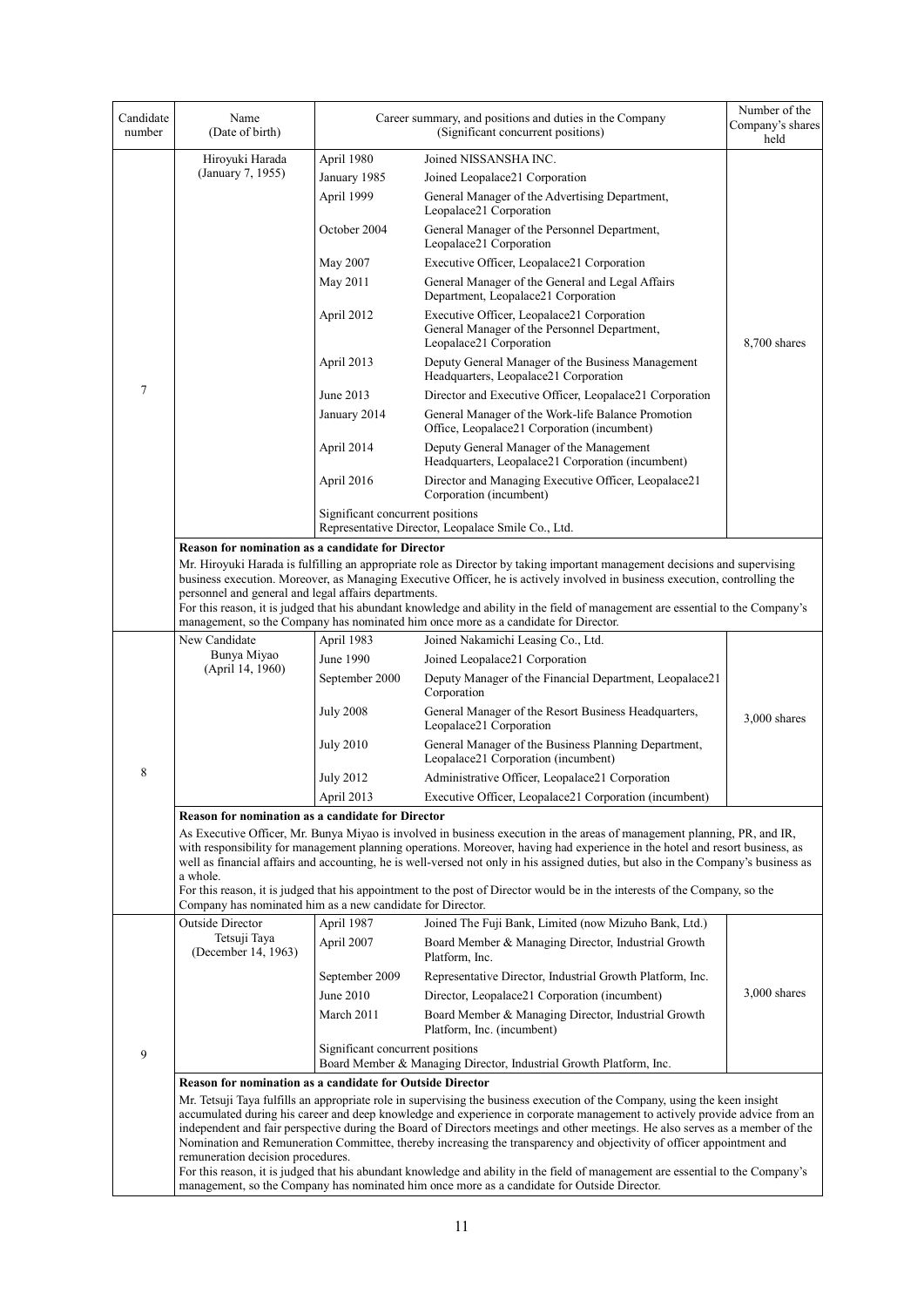| Candidate<br>number | Name<br>(Date of birth)                                          |                                                        | Career summary, and positions and duties in the Company<br>(Significant concurrent positions)                                                                                                                                                                                                                                                                                                                                                                                                                                                                                                                                                                                                                                                         | Number of the<br>Company's shares<br>held |
|---------------------|------------------------------------------------------------------|--------------------------------------------------------|-------------------------------------------------------------------------------------------------------------------------------------------------------------------------------------------------------------------------------------------------------------------------------------------------------------------------------------------------------------------------------------------------------------------------------------------------------------------------------------------------------------------------------------------------------------------------------------------------------------------------------------------------------------------------------------------------------------------------------------------------------|-------------------------------------------|
|                     | Outside Director                                                 | April 1984                                             | Joined Recruit Co., Ltd.                                                                                                                                                                                                                                                                                                                                                                                                                                                                                                                                                                                                                                                                                                                              |                                           |
|                     | Yoshiko Sasao                                                    | April 2000                                             | Joined RECRUIT STAFFING CO., LTD. on loan                                                                                                                                                                                                                                                                                                                                                                                                                                                                                                                                                                                                                                                                                                             |                                           |
|                     | (April 2, 1960)                                                  | April 2004                                             | Joined RECRUIT STAFFING CO., LTD.<br>Manager of Marketing Support 1 Division                                                                                                                                                                                                                                                                                                                                                                                                                                                                                                                                                                                                                                                                          |                                           |
|                     |                                                                  | April 2006                                             | Joined Tokyo Electric Power Company, Incorporated                                                                                                                                                                                                                                                                                                                                                                                                                                                                                                                                                                                                                                                                                                     |                                           |
|                     |                                                                  | November 2007                                          | Joined TEPCO PARTNERS Co, Inc. on loan<br>Managing Director                                                                                                                                                                                                                                                                                                                                                                                                                                                                                                                                                                                                                                                                                           | 300 shares                                |
|                     |                                                                  | <b>July 2010</b>                                       | Representative Director, TEPCO PARTNERS Co, Inc.                                                                                                                                                                                                                                                                                                                                                                                                                                                                                                                                                                                                                                                                                                      |                                           |
|                     |                                                                  | June 2015                                              | Director, Leopalace21 Corporation (incumbent)                                                                                                                                                                                                                                                                                                                                                                                                                                                                                                                                                                                                                                                                                                         |                                           |
| 10                  |                                                                  | June 2015                                              | Representative Director, SHiDAX BEAUTY CARE<br>MANAGEMENT CORPORATION (incumbent)                                                                                                                                                                                                                                                                                                                                                                                                                                                                                                                                                                                                                                                                     |                                           |
|                     |                                                                  | Significant concurrent positions<br><b>CORPORATION</b> | Representative Director, SHiDAX BEAUTY CARE MANAGEMENT                                                                                                                                                                                                                                                                                                                                                                                                                                                                                                                                                                                                                                                                                                |                                           |
|                     | <b>Reason for nomination as a candidate for Outside Director</b> |                                                        |                                                                                                                                                                                                                                                                                                                                                                                                                                                                                                                                                                                                                                                                                                                                                       |                                           |
|                     | appointment and remuneration decision procedures.                |                                                        | Ms. Yoshiko Sasao fulfills an appropriate role in supervising the business execution of the Company, using her keen insight as a<br>senior manager of business corporations and deep knowledge and experience in corporate management to actively provide<br>advice from an independent and fair perspective during the Board of Directors meetings and other meetings. She also serves as a<br>member of the Nomination and Remuneration Committee, thereby increasing the transparency and objectivity of officer<br>For this reason, it is judged that her abundant knowledge and ability in the field of management are essential to the Company's<br>management, so the Company has nominated her once more as a candidate for Outside Director. |                                           |
|                     | New Candidate                                                    | April 1970                                             | Joined The Dai-Tokyo Fire & Marine Insurance Co., Ltd.                                                                                                                                                                                                                                                                                                                                                                                                                                                                                                                                                                                                                                                                                                |                                           |
|                     | Outside Director<br>Tadashi Kodama<br>(November 11, 1947)        | June 2001                                              | (now Aioi Nissay Dowa Insurance Co., Ltd.)<br>Director, Aioi Insurance Co., Ltd. (now Aioi Nissay Dowa<br>Insurance Co., Ltd.)                                                                                                                                                                                                                                                                                                                                                                                                                                                                                                                                                                                                                        |                                           |
|                     |                                                                  | April 2002                                             | Managing Director, Aioi Insurance Co., Ltd.                                                                                                                                                                                                                                                                                                                                                                                                                                                                                                                                                                                                                                                                                                           |                                           |
|                     |                                                                  | April 2003                                             | Senior Managing Director, Aioi Insurance Co., Ltd.                                                                                                                                                                                                                                                                                                                                                                                                                                                                                                                                                                                                                                                                                                    |                                           |
|                     |                                                                  | April 2004                                             | Representative Director, President, Aioi Insurance Co., Ltd.                                                                                                                                                                                                                                                                                                                                                                                                                                                                                                                                                                                                                                                                                          |                                           |
|                     |                                                                  | April 2010                                             | Representative Director, Vice Chairman of the Board of<br>Directors, Aioi Insurance Co., Ltd.                                                                                                                                                                                                                                                                                                                                                                                                                                                                                                                                                                                                                                                         | 2,800 shares                              |
|                     |                                                                  | April 2010                                             | Representative Director, Executive Officer, MS&AD<br>Insurance Group Holdings, Inc.                                                                                                                                                                                                                                                                                                                                                                                                                                                                                                                                                                                                                                                                   |                                           |
| 11                  |                                                                  | October 2010                                           | Representative Director, Vice Chairman of the Board of<br>Directors, Aioi Nissay Dowa Insurance Co., Ltd.                                                                                                                                                                                                                                                                                                                                                                                                                                                                                                                                                                                                                                             |                                           |
|                     |                                                                  | June 2011                                              | Director, Vice Chairman of the Board of Directors, Aioi<br>Nissay Dowa Insurance Co., Ltd.                                                                                                                                                                                                                                                                                                                                                                                                                                                                                                                                                                                                                                                            |                                           |
|                     |                                                                  | June 2012                                              | Senior Advisor, Aioi Nissay Dowa Insurance Co., Ltd.                                                                                                                                                                                                                                                                                                                                                                                                                                                                                                                                                                                                                                                                                                  |                                           |
|                     |                                                                  | June 2015                                              | Retired from Aioi Nissay Dowa Insurance Co., Ltd.                                                                                                                                                                                                                                                                                                                                                                                                                                                                                                                                                                                                                                                                                                     |                                           |
|                     | Reason for nomination as a candidate for Outside Director        |                                                        |                                                                                                                                                                                                                                                                                                                                                                                                                                                                                                                                                                                                                                                                                                                                                       |                                           |
|                     |                                                                  |                                                        | The Company believes that Mr. Tadashi Kodama will use his abundant insight as a senior manager of a listed company to<br>provide advice on the overall management of the Company. The Company also believes that increasing the number of Outside<br>Directors and strengthening the supervising functions of the Board of Directors will be beneficial to the Company.<br>For this reason, it is judged that his abundant knowledge and ability in the field of management are essential to the Company's<br>management, so the Company has nominated him as a new candidate for Outside Director.                                                                                                                                                   |                                           |

Notes: 1. There is no particular interest between any of the candidates and the Company.

2. Mr. Tetsuji Taya, Ms. Yoshiko Sasao and Mr. Tadashi Kodama are candidates for Outside Director. They are candidates for independent officer as stipulated in Article 436-2 of the Securities Listing Regulations of Tokyo Stock Exchange, Inc. As the candidates also satisfy the independence criteria set forth by the Company, the Company deems that the independence of the candidates is also assured.

- 3. Mr. Tetsuji Taya is currently an Outside Director of the Company. His term as an Outside Director will be six years at the conclusion of this General Shareholders' Meeting.
- 4. Ms. Yoshiko Sasao is currently an Outside Director of the Company. Her term as an Outside Director will be one year at the conclusion of this General Shareholders' Meeting.
- 5. In accordance with the provisions of Article 427, Paragraph 1 of the Companies Act, the Company has entered into limited liability agreements with Mr. Tetsuji Taya and Ms. Yoshiko Sasao limiting their liability for damages under Article 423, Paragraph 1 of the Companies Act, to the minimum limit amount prescribed by laws and regulations. The Company will continue these agreements if their reappointment is approved. We also plan to enter into the said agreement with Mr. Tadashi Kodama if his appointment as Outside Director is approved and he assumes the office of Outside Director.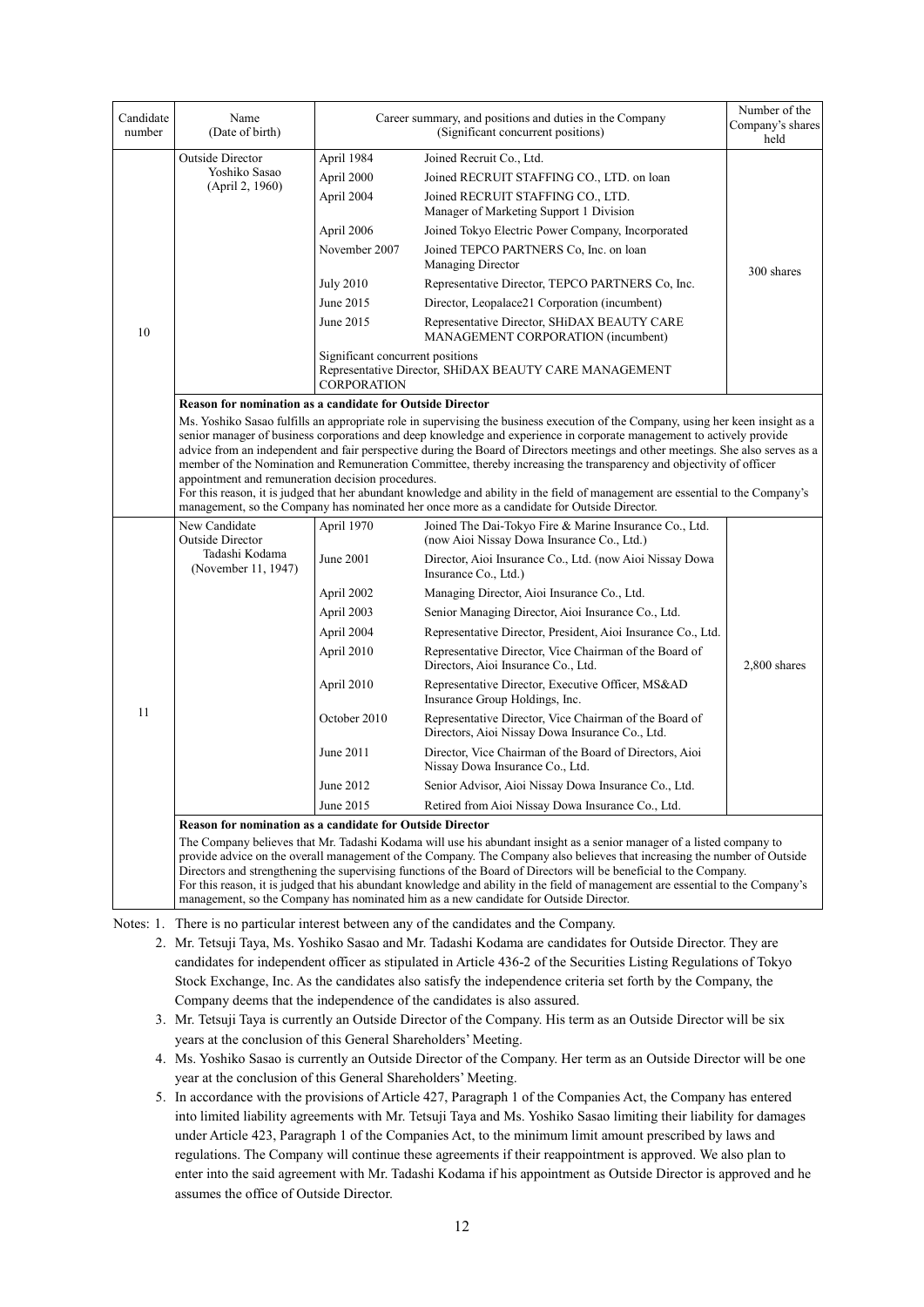### **Proposal No. 4: Appointment of Two (2) Audit & Supervisory Board Members**

At the conclusion of this Ordinary General Shareholders' Meeting, the terms of office of Audit & Supervisory Board Members Mr. Masumi Iwakabe and Mr. Masahiko Nakamura will expire. It is therefore proposed that two (2) Audit & Supervisory Board Members (of which one (1) is a candidate for reappointment) be appointed.

The Audit & Supervisory Board has already given consent to this proposal.

The candidates for Audit & Supervisory Board Member are as follows:

| Candidate<br>number | Name<br>(Date of birth)                                             | Career summary and positions in the Company | Number of the<br>Company's shares<br>held                                                                                                                                                                                                                                                                                                                              |            |
|---------------------|---------------------------------------------------------------------|---------------------------------------------|------------------------------------------------------------------------------------------------------------------------------------------------------------------------------------------------------------------------------------------------------------------------------------------------------------------------------------------------------------------------|------------|
|                     | New Candidate                                                       | June 1983                                   | Joined JAPAN LIFE Co., Ltd.                                                                                                                                                                                                                                                                                                                                            |            |
|                     | Atsunori Nasu                                                       | May 1987                                    | Joined Leopalace21 Corporation                                                                                                                                                                                                                                                                                                                                         |            |
|                     | (July 11, 1956)                                                     | April 2007                                  | General Manager of Leasing Inspection Unit, Leasing<br>Business Division, Leopalace21 Corporation                                                                                                                                                                                                                                                                      |            |
|                     |                                                                     | May 2009                                    | General Manager of Business Planning Department,<br>Leasing Business Division, Leopalace21 Corporation                                                                                                                                                                                                                                                                 |            |
|                     |                                                                     | <b>July 2010</b>                            | General Manager of Area Strategies Department,<br>Leopalace21 Corporation                                                                                                                                                                                                                                                                                              | 600 shares |
| $\mathbf{1}$        |                                                                     | April 2012                                  | General Manager of Auditing Department, Leopalace21<br>Corporation (incumbent)                                                                                                                                                                                                                                                                                         |            |
|                     |                                                                     | April 2015                                  | Administrative Officer, Leopalace21 Corporation<br>(incumbent)                                                                                                                                                                                                                                                                                                         |            |
|                     |                                                                     | Significant concurrent positions            | Audit & Supervisory Board Member, Morizou Co., Ltd.                                                                                                                                                                                                                                                                                                                    |            |
|                     |                                                                     |                                             | Reason for nomination as a candidate for Audit & Supervisory Board Member                                                                                                                                                                                                                                                                                              |            |
|                     | through his professional experience to date.                        |                                             | Mr. Atsunori Nasu carries out auditing duties in his current role as General Manager of the Auditing Department, so the<br>Company believes that he will appropriately supervise the Company's management, based on the insight that he has gained<br>For this reason, the Company has nominated him as a new candidate for Standing Audit & Supervisory Board Member. |            |
|                     | Outside Audit &                                                     | April 1966                                  | Joined Sendai Regional Taxation Bureau, National Tax                                                                                                                                                                                                                                                                                                                   |            |
|                     | Supervisory Board                                                   |                                             | Agency                                                                                                                                                                                                                                                                                                                                                                 |            |
|                     | Member<br>Masahiko Nakamura<br>(October 25, 1947)                   | <b>July 1994</b>                            | Deputy District Director of Musashino Tax Office, National<br>Tax Agency                                                                                                                                                                                                                                                                                               |            |
|                     |                                                                     | <b>July 2002</b>                            | District Director of Suginami Tax Office, Tokyo Regional<br>Taxation Bureau, National Tax Agency                                                                                                                                                                                                                                                                       |            |
|                     |                                                                     | <b>July 2006</b>                            | Assistant Regional Commissioner (Fourth Large Enterprise<br>Examination), Tokyo Regional Taxation Bureau, National<br>Tax Agency                                                                                                                                                                                                                                       |            |
|                     |                                                                     | August 2007                                 | Established Masahiko Nakamura Certified Tax Accountant<br>Office<br>Representative, Masahiko Nakamura Certified Tax                                                                                                                                                                                                                                                    | $0$ shares |
| $\overline{2}$      |                                                                     |                                             | Accountant Office (incumbent)                                                                                                                                                                                                                                                                                                                                          |            |
|                     |                                                                     | June 2010                                   | Audit & Supervisory Board Member, Leopalace21<br>Corporation (incumbent)                                                                                                                                                                                                                                                                                               |            |
|                     |                                                                     | <b>July 2015</b>                            | Outside Audit & Supervisory Board Member, HOMENET<br>Co., Ltd. (incumbent)                                                                                                                                                                                                                                                                                             |            |
|                     |                                                                     | Significant concurrent positions            | Representative, Masahiko Nakamura Certified Tax Accountant Office<br>Outside Audit & Supervisory Board Member, HOMENET Co., Ltd.                                                                                                                                                                                                                                       |            |
|                     |                                                                     |                                             | Reason for nomination as a candidate for Outside Audit & Supervisory Board Member                                                                                                                                                                                                                                                                                      |            |
|                     |                                                                     |                                             | Mr. Masahiko Nakamura appropriately supervises the Company's management from an objective perspective, using his                                                                                                                                                                                                                                                       |            |
|                     | employee of the National Tax Agency and a certified tax accountant. |                                             | abundant experience and wealth of expertise in the fields of tax administration and financial accounting accumulated as an                                                                                                                                                                                                                                             |            |
|                     |                                                                     |                                             | For this reason, it is judged that he is the right person to serve as Audit & Supervisory Board Member of the Company, so the<br>Company has nominated him once more as a candidate for Outside Audit & Supervisory Board Member.                                                                                                                                      |            |

Notes: 1. There is no particular interest between any of the candidates and the Company.

- 2. Mr. Masahiko Nakamura is a candidate for Outside Audit & Supervisory Board Member. He is a candidate for independent officer as stipulated in Article 436-2 of the Securities Listing Regulations of Tokyo Stock Exchange, Inc. As the candidate also satisfies the independence criteria set forth by the Company, the Company deems that the independence of the candidate is also assured.
- 3. Mr. Masahiko Nakamura is currently an Outside Audit & Supervisory Board Member of the Company. His term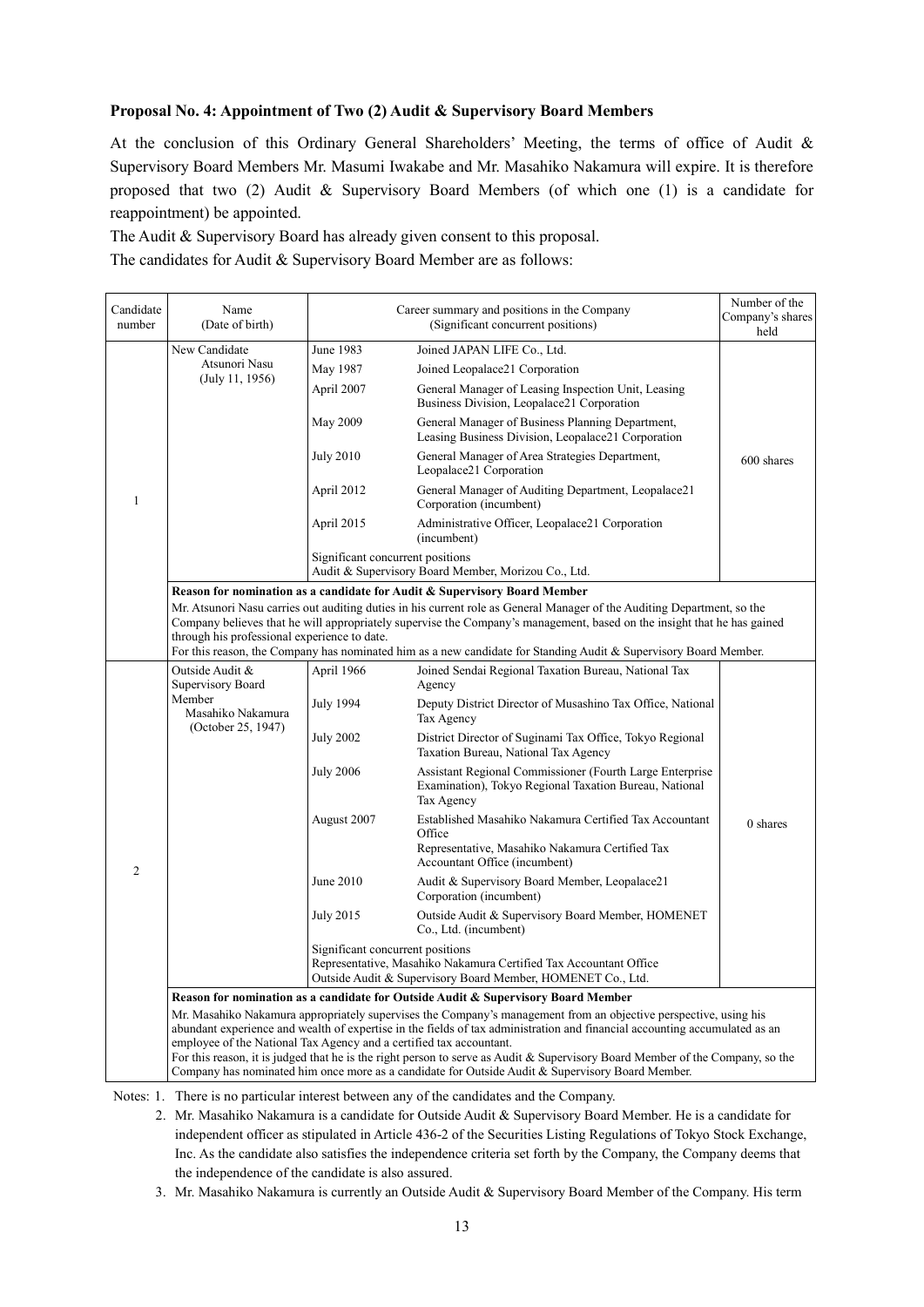as an Audit & Supervisory Board Member will be six years at the conclusion of this General Shareholders' Meeting.

4. In accordance with the provisions of Article 427, Paragraph 1 of the Companies Act, the Company has entered into a limited liability agreement with Mr. Masahiko Nakamura limiting his liability for damages under Article 423, Paragraph 1 of the Companies Act, to the minimum limit amount prescribed by laws and regulations. The Company will continue this agreement if his reappointment is approved.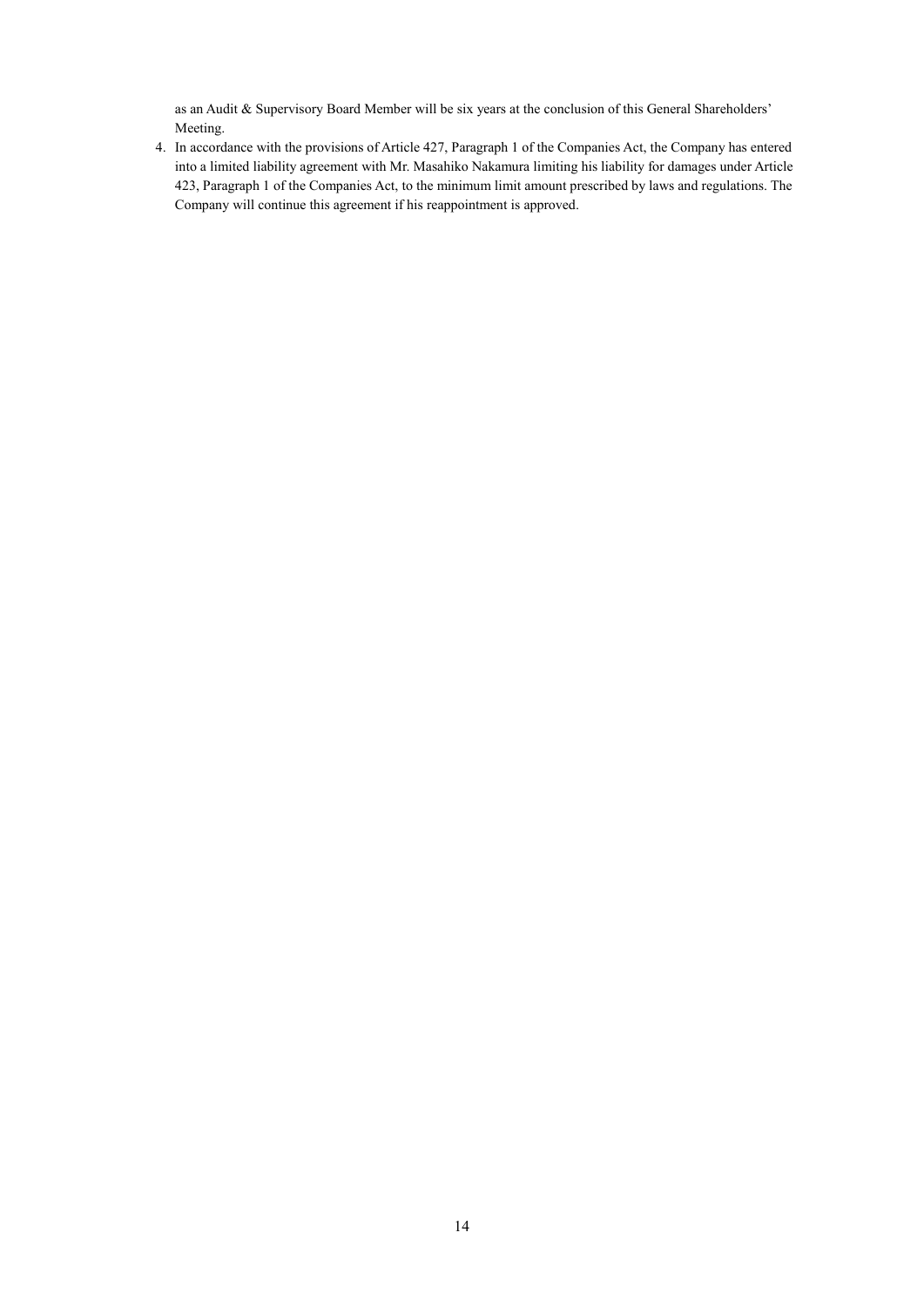#### **[Reference]**

#### **Independence Criteria for the Company's Outside Officers (Directors and Audit & Supervisory Board Members)**

When nominating Outside Directors or Outside Audit & Supervisory Board Members of the Company, in order for a nominee to be recognized as independent, the nominee must not fall under any of the criteria set forth below.

- (1) Person who executes business\* of the Leopalace21 Group (\*person who executes business of a corporation or other organization such as director (excluding outside director), corporate executive (*shikkoyaku*), executive officer, business-executing employee, administrative officer, or other officers or employees)
- (2) Major shareholder\* of the Company (\*shareholder who directly or indirectly holds 10% or more of the total voting rights) or a person who executes business thereof
- (3) Person who executes business of a corporation of which the Company is a major investor\* (\*entity who directly or indirectly holds 10% or more of the total voting rights)
- (4) Person for whom the Company is a major transaction counterparty\* (\*a transaction counterparty who provides the Company with goods or services and whose total amount of transactions to the Company in the most recent fiscal year is at least 2% of the total amount of that party's net sales or gross income) or a person who executes business thereof
- (5) Major transaction counterparty of the Company\* (\*a transaction counterparty to whom the Company provides goods or services and whose total amount of transactions with the Company in the most recent fiscal year is at least 2% of the total amount of the Company's net sales) or a person who executes business thereof
- (6) Person who executes business of a major financing institution of the Company\* (\*financing institution from which the Company makes borrowings of an amount in the most recent fiscal year of at least 2% of the total assets of the Company)
- (7) Person who belongs to the audit firm that performs the statutory auditing of the Company
- (8) Accounting specialist such as a certified public accountant, tax specialist such as a certified tax accountant, legal specialist such as an attorney at law or other consultant (hereinafter, collectively, "consultant, etc.") that receives remuneration other than officer remuneration from the Company of an amount in the most recent fiscal year that is at least 10 million yen or 2% of the total net sales or gross income for that person, whichever is higher, or a person who belongs to such entity in the cases where the consultant, etc. is an entity such as a corporation or partnership
- (9) Person who executes business at a company at which a person who executes business of the Company presently serves or within the past three years had served as an outside officer
- (10) In the case of a person/entity who has received a donation from the Company in the most recent fiscal year that is at least 10 million yen or 2% of the total net sales or gross income for that person/entity, whichever is higher, that person or a person who executes business thereof
- (11) Person who fell under any of the above criteria (1) to (10) within the past three years
- (12) Person who is a relative within the second degree of kinship of or who shares living expenses with a person who falls under any of the above criteria (1) to (10) (provided, however, that such "person who executes business" is limited to persons who execute important business, such as directors (excluding outside directors), corporate executives (*shikkoyaku*), executive officers, business-executing employees, administrative officers and chief division officers for the above criteria (2) to  $(6)$ ,  $(9)$  and  $(10)$  and such "person who belongs" to an entity is limited to a person possessing the specialist qualifications, such as a certified public accountant or attorney at law for the above criteria (7) and (8))
- (13) Other person who can reasonably be judged as having equivalent conflict of interest with shareholders as the persons who fall under the above criteria (1) to (12)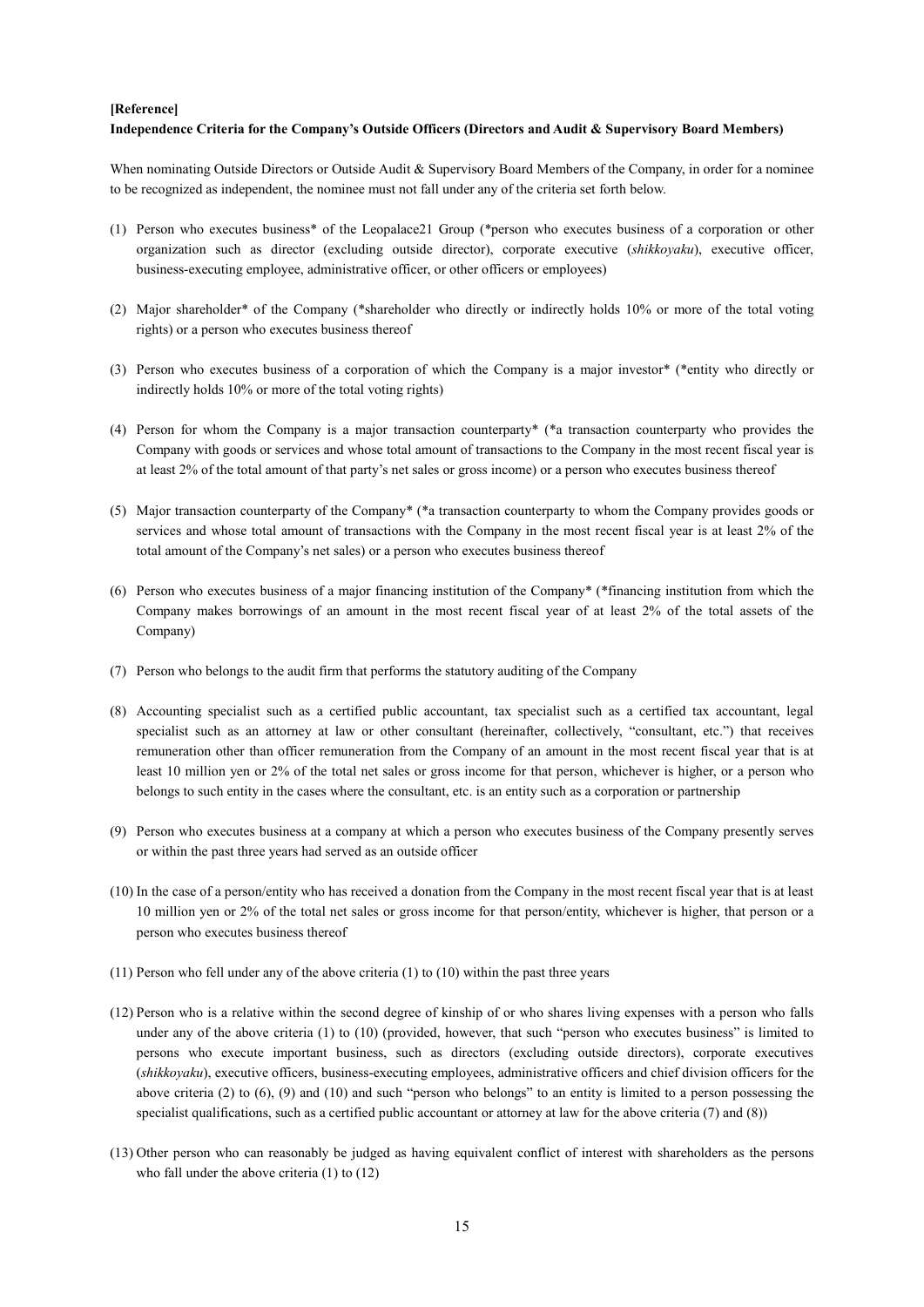## (Attachments) **BUSINESS REPORT** (from April 1, 2015 to March 31, 2016)

### **Items Regarding Status of Group Operations**

### **Overview of Operations**

During the fiscal year under review, the domestic economy showed gradual recovery supported by improved corporate earnings, a rosier employment and income environment, and firm personal consumption, despite prospects being uncertain due to a downturn in China's economy, as well as a sharp appreciation of the yen.

In the rental housing industry, recovery from the negative effects of the consumption tax increase progressed, and new housing construction starts of leased units improved for the first time in two years (up 7.1% year on year). On the other hand, while the number of vacant rental housing units continues to increase and a recovery in nationwide demand is difficult to foresee, achieving stable occupancy rates requires supplying housing in limited areas, in addition to providing high-quality and well-equipped products and services that meet tenants' needs.

Amid this condition, the Leopalace21 Group (the "Group") aims to achieve the targets of the Medium-term Management Plan "EXPANDING VALUE," by building a solid management structure focusing on core businesses, comprising the leasing business and the construction business. In addition, the Group aimed to challenge itself with new businesses fields that contribute to the Group's future growth, and it worked to expand its business activity areas.

As a result, consolidated net sales for the fiscal year under review came to 511,424 million yen (up 5.8% year on year). Consolidated operating income was 20,996 million yen (up 42.2%), consolidated recurring income was 19,820 million yen (up 47.6%) and consolidated net income attributable to shareholders of the parent was 19,432 million yen (up 33.9%).

On a non-consolidated basis, net sales were 495,146 million yen (up 2.2% year on year), operating income was 20,444 million yen (up 31.1%), recurring income was 19,825 million yen (up 36.3%), and net income was 19,422 million yen (up 26.7%).

### Leasing Business

The occupancy rate at the end of the fiscal year under review was 90.53% (up 1.24 points from the end of the previous fiscal year), and the average occupancy rate for the period was 87.95% (up 1.38 points year on year).

In the leasing business, to establish stable profits led by improved occupancy, the Group implemented measures to promote longer rent periods, such as expanding tenant services including "Room Customize" and providing a website for tenants, as well as further capturing the demand for female and corporate customers by installing security systems in more properties. In addition, the Group aims to increase foreign tenants by refining customer support.

The number of units under management at the end of the fiscal year under review was 561,000 (an increase of 7,000 from the end of the previous fiscal year), and the number of direct offices was 189 (an increase of 1). The number of franchise offices was 130 (a decrease of 11).

As a result of the above, net sales amounted to 410,552 million yen (up 2.8% year on year), and operating income was 22,760 million yen (up 10.9% year on year).

### Construction Business

Orders received during the fiscal year under review were 86,439 million yen (down 1.1% from the previous fiscal year) and the orders received outstanding at the end of the fiscal year under review stood at 66,347 million yen (up 14.1% from the end of the previous fiscal year).

In the construction business, the Group focused on supplying apartments in urban areas where a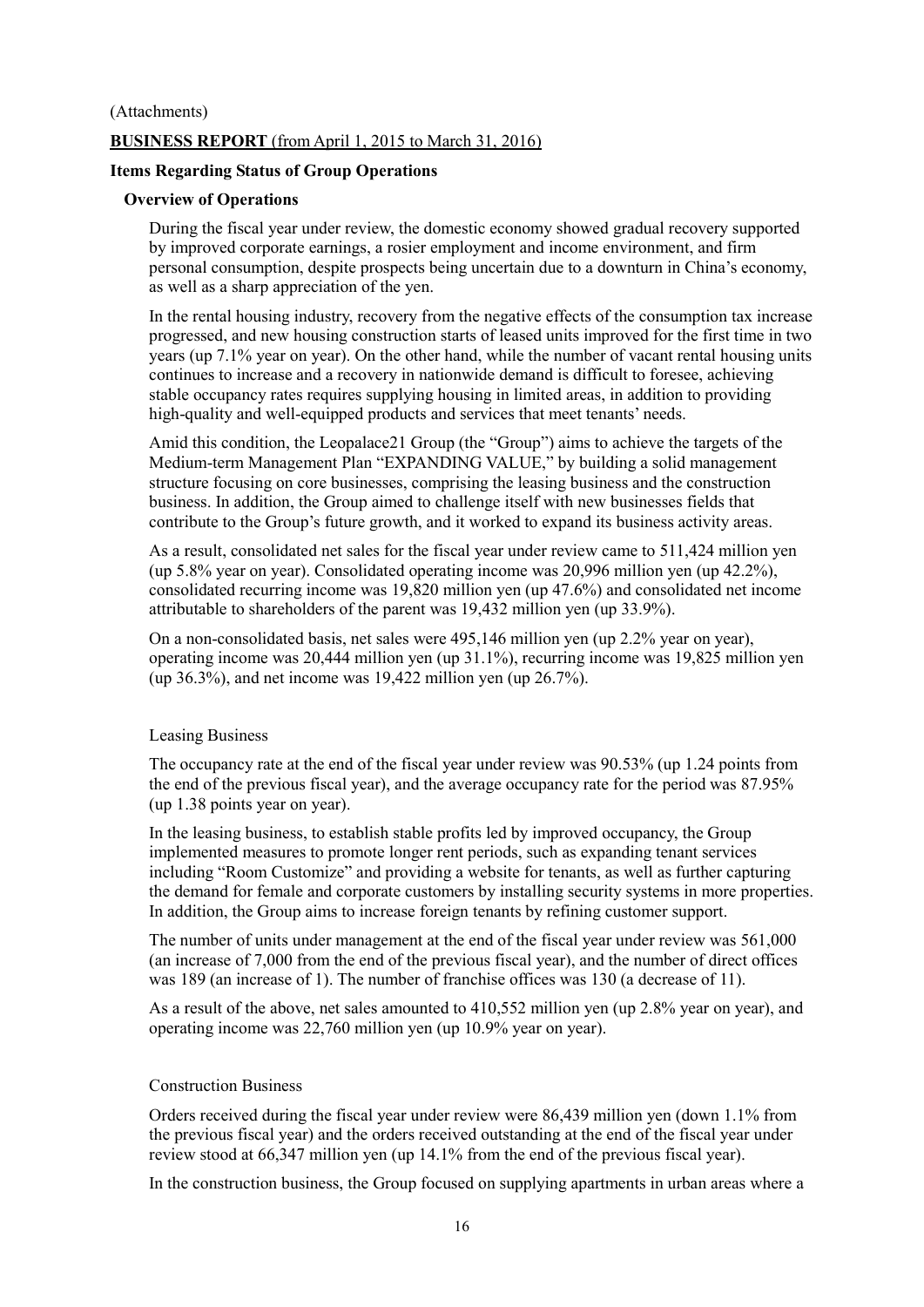high occupancy rate is expected, as well as providing high-quality products with improved earthquake resistance and sound insulation. In addition, the Group launched a new brand, attempting to strengthen product competitiveness and refresh its image among tenants, expanded construction variations based on "ideal land use," and began reconsidering suppliers and product prices to improve profitability.

In addition subsidiary Morizou Co., Ltd. is developing a construction business relating to custom-built detached-house construction that uses Kiso cypress as a building material.

As a result, net sales came to 74,160 million yen (up 21.0% year on year), and operating income was 3,339 million yen (an increase of 3,128 million yen from the previous fiscal year).

#### Elderly Care Business

Net sales were 10,798 million yen (up 1.8% year on year), and operating loss was 1,354 million yen (a deterioration of 748 million yen from the previous fiscal year). While pressing ahead with expanding facilities, which are a designated growth strategy business, we plan to secure profits by keeping costs in control.

### Hotels & Resort Business

Net sales of resort facilities in Guam and hotels in Japan were 11,427 million yen (up 27.7% year on year), and operating loss was 697 million yen (an improvement of 591 million yen from the previous fiscal year).

#### Other Businesses

In other businesses such as the solar power generation business, the small-amount, short-term insurance business, and the finance business, net sales were 4,485 million yen (up 49.5% year on year), and operating income was 337 million yen (up 979.3% year on year).

#### **Issues to Be Addressed**

The Group aims to build solid management strength based on its fundamental policy of "focusing on core businesses and challenging itself with new business fields" as established in its Medium-term Management Plan.

The Group aims to develop the leasing business further as a highly profitable business by taking various steps such as further strengthening sales to corporate clients, among which there is strong demand, addressing tenants' needs through "Room Customize" and installing security systems, strengthening initiatives targeting foreign students, who demonstrate solid demand, maximizing placement capabilities based on the network of direct offices, franchises offices, and real estate brokers, and reducing costs by reviewing routine property management tasks. In the construction business, the Group will focus on measures such as supplying apartments in urban areas where a high occupancy rate is expected, offering advanced new products, building high-quality apartments that pay attention to earthquake resistance and sound insulation, etc., and expanding construction variations to meet various needs and fostering land-use specialists. In the Medium-term Management Plan, the Group positions the elderly care business as a growth strategy area and will endeavor to expand the number of its care facilities and enhance the services at them through collaboration with the construction business. As a group-wide measure, the Group will also maintain a low cost structure while strategically investing in the costs (personnel, advertising, and sales promotion expenses) necessary to expand future sales and earnings.

· Acquisition of individual clients and the promotion of long-term occupancy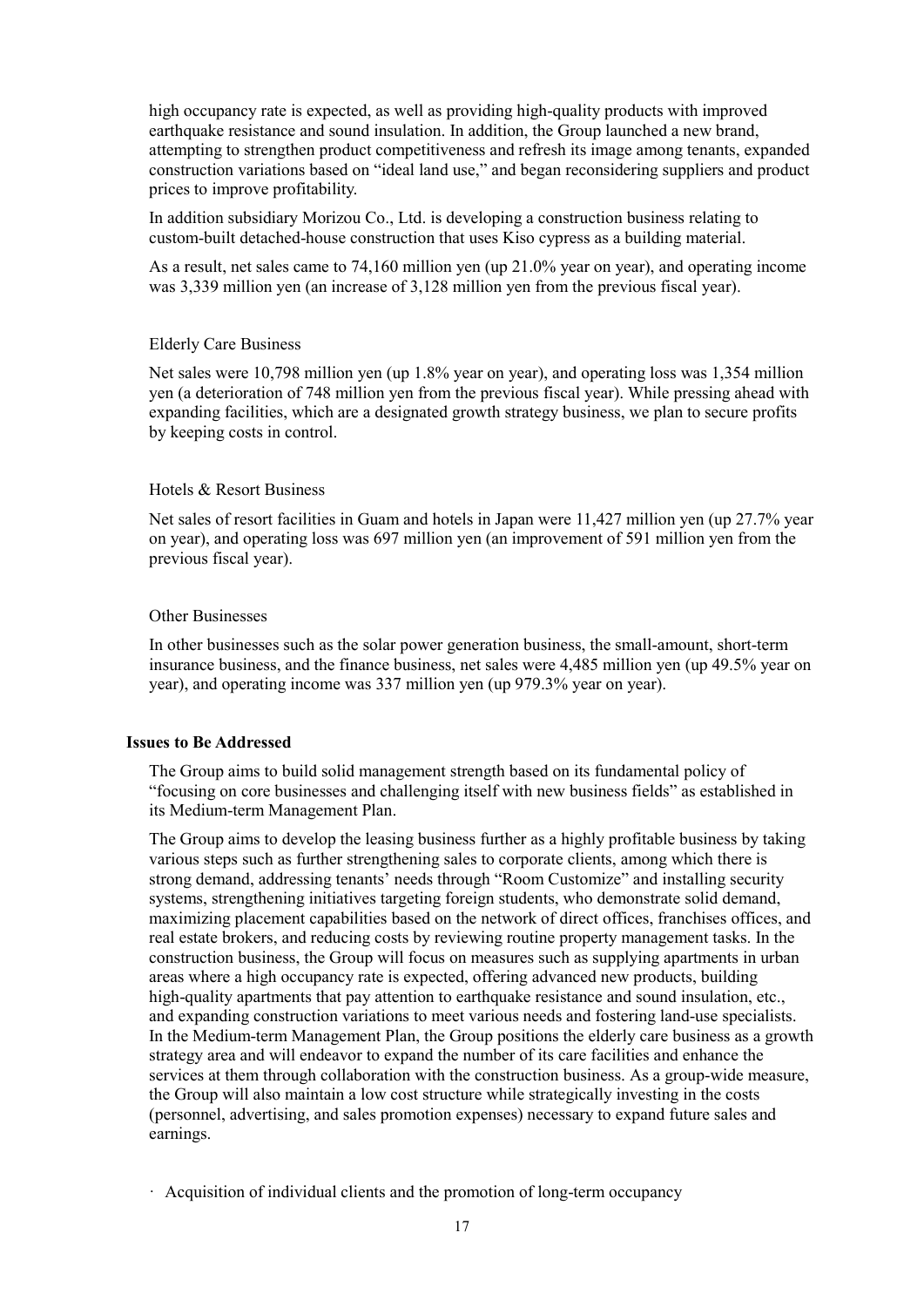With respect to the leasing business, the Company is required to increase individual and student clients, while corporate clients continue to show a rising trend. The Company's policy is to continue to enhance sales to corporate clients, which have strong demand; however, taking into consideration the fact that corporate clients are easily impacted by economic fluctuations, from the perspective of assuring stable sales and earnings, the Company will also strengthen its efforts to take in individual clients and promote long-term occupancy through measures such as implementing advertising and sales campaigns for individual clients, enhancing services to tenants and improving the quality of the sales office network by strengthening training and guidance.

· Improving earnings power and developing new businesses

For the Group to grow sustainably, it is necessary to improve its earnings power in the leasing business and develop new business domains. The Group has already made efforts to increase its earnings power by enhancing tenant services and implementing measures to increase the value of properties, and to develop new business domains by implementing a "leased roof solar power generation project" through a solar power generation company, operating the rental housing management business through a joint venture in South Korea and by launching the agency business for local real estate and the development and operation of serviced apartments and offices in ASEAN countries. Going forward, the Group will continue to work on developing new business domains, products and services, as well as a new revenue base.

We are currently pressing ahead with new measures aimed at achieving plan targets. We ask shareholders for your continued understanding and support of these endeavors.

### **Capital Investment**

The total amount of capital investment carried out by the Group in the fiscal year under review is 9,630 million yen.

The main components of this were 1,752 million yen for investment on serviced apartments and offices in connection with the leasing business in ASEAN countries, 1,859 million yen for capital investment in connection with the hotels  $\&$  resort business, 3,163 million yen for acquisition of solar power generation systems in connection with other businesses.

### **Financing Activities**

During the fiscal year under review, the Group procured funds of 21,200 million yen through the issuance of unsecured bonds.

| <b>Company Name</b>                                     | Capital                      | <b>Voting</b><br>rights ratio | <b>Primary Areas of Business</b>                                |
|---------------------------------------------------------|------------------------------|-------------------------------|-----------------------------------------------------------------|
| Leopalace Leasing Corporation                           | 400 million yen              | 100.0%                        | Corporate Housing Management<br>/Real Estate Brokerage Business |
| Plaza Guarantee CO., LTD.                               | 50 million yen               | 100.0%                        | Rent Obligation Guarantee<br><b>Business</b>                    |
| Leopalace21 Business Consulting<br>(Shanghai) Co., Ltd. | 5,359 thousand<br><b>RMB</b> | 100.0%                        | <b>Consulting Business</b>                                      |
| Leopalace21 (Shanghai) Property<br>Management Co., Ltd. | 3,079 thousand<br><b>RMB</b> | 100.0%                        | <b>Real Estate Agency Business</b>                              |

### **Major Subsidiaries** (as of March 31, 2016)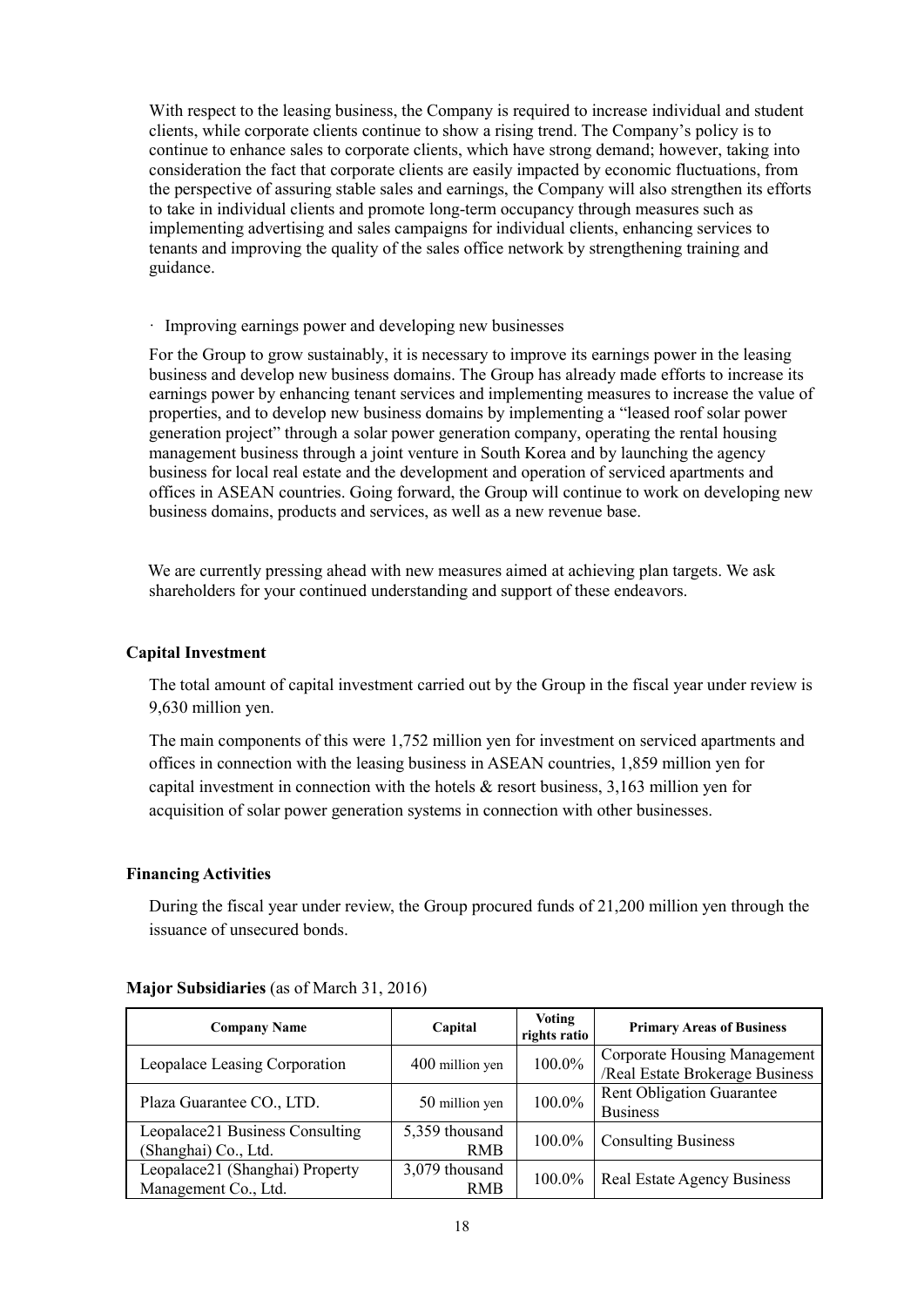| <b>Company Name</b>                                    | Capital                            | <b>Voting</b><br>rights ratio     | <b>Primary Areas of Business</b>                                          |
|--------------------------------------------------------|------------------------------------|-----------------------------------|---------------------------------------------------------------------------|
| LEOPALACE21 VIETNAM CO.,<br>LTD.                       | $10,787$ million<br><b>VND</b>     | 100.0%                            | <b>Real Estate Agency Business</b>                                        |
| Leopalace21 (Thailand) CO., LTD.                       | 10 million THB                     | 49.0%<br>$[51.0\%]$               | <b>Real Estate Agency Business</b><br><b>Serviced Apartments Business</b> |
| Leopalace21 (Cambodia) Co., Ltd.                       | 500 thousand<br><b>USD</b>         | 100.0%                            | Real Estate Agency Business<br><b>Serviced Apartments Business</b>        |
| <b>LEOPALACE21 REAL ESTATE</b><br>(CAMBODIA) Co., Ltd. | 5 thousand USD                     | 49.0%<br>$(49.0\%)$<br>$[51.0\%]$ | <b>Real Estate Business</b>                                               |
| LEOPALACE21 PHILIPPINES INC.                           | 22,070 thousand<br>Philippine peso | 100.0%                            | <b>Real Estate Agency Business</b><br><b>Serviced Offices Business</b>    |
| PT. Leopalace21 Properti Manajemen                     | 2,600,000<br>thousand IDR          | $0.0\%$<br>$[100.0\%]$            | Real Estate Agency Business                                               |
| PT. Leopalace Duasatu Realty                           | 7,089,390<br>thousand IDR          | 100.0%                            | <b>Real Estate Business</b>                                               |
| Morizou Co., Ltd.                                      | 85 million yen                     | 88.2%                             | <b>Construction Business of</b><br><b>Custom-Built Detached Houses</b>    |
| Azu Life Care Co., Ltd.                                | 80 million yen                     | 100.0%                            | <b>Care Business</b>                                                      |
| Leopalace Guam Corporation                             | 26,000 thousand<br><b>USD</b>      | 100.0%                            | Hotels & Resort Business                                                  |
| WING MATE CO., LTD.                                    | 40 million yen                     | 100.0%                            | <b>Travel Business</b>                                                    |
| Asuka SSI                                              | 1,000 million yen                  | 100.0%                            | Small-Amount, Short-Term<br><b>Insurance Business</b>                     |
| Leopalace Power Corporation                            | 80 million yen                     | 100.0%                            | <b>Solar Power Generation Business</b>                                    |
| Leopalace Energy Corporation                           | 20 million yen                     | 100.0%<br>$(100.0\%)$             | <b>Electricity Retail Business</b>                                        |
| Leopalace Smile Co., Ltd.                              | 10 million yen                     | 100.00%                           | <b>Clerical Work Outsourcing</b><br><b>Service Business</b>               |

Notes: 1. LEOPALACE21 PHILIPPNES INC., PT. Leopalace21 Properti Manajemen and PT. Leopalace Duasatu Realty were newly established in the fiscal year under review.

2. There was no specified wholly-owned subsidiary as of the end of the fiscal year under review.

 3. Figures in parenthesis in the voting rights ratio column indicate indirect ownership ratios, and these are included in the total.

 4. Figures in square brackets in the voting rights ratio column indicate ownership ratios of a party with a close relationship and a party that gives consent, and these are not included in the total.

| <b>Segment</b>               | <b>Areas of Activity</b>                                                                                                                                                                                                                                    |
|------------------------------|-------------------------------------------------------------------------------------------------------------------------------------------------------------------------------------------------------------------------------------------------------------|
| <b>Leasing Business</b>      | Leasing and management of apartments, etc., various leasing-related<br>services, broadband service, repair work, corporate housing<br>management business, real estate brokerage business, rent obligation<br>guarantee business, consulting business, etc. |
| <b>Construction Business</b> | Contracted construction work for apartments, etc., contracted<br>installation work for solar power generation systems, contracted<br>construction for custom-built detached houses, etc.                                                                    |
| <b>Elderly Care Business</b> | Operation of elderly care facilities                                                                                                                                                                                                                        |
| Hotels & Resort Business     | Operation of hotel and resort facilities                                                                                                                                                                                                                    |
| <b>Other Businesses</b>      | Solar power generation, small-amount, short-term insurance, financing<br>activities, clerical work outsourcing service business, etc.                                                                                                                       |

#### **Major Areas of Operation** (as of March 31, 2016)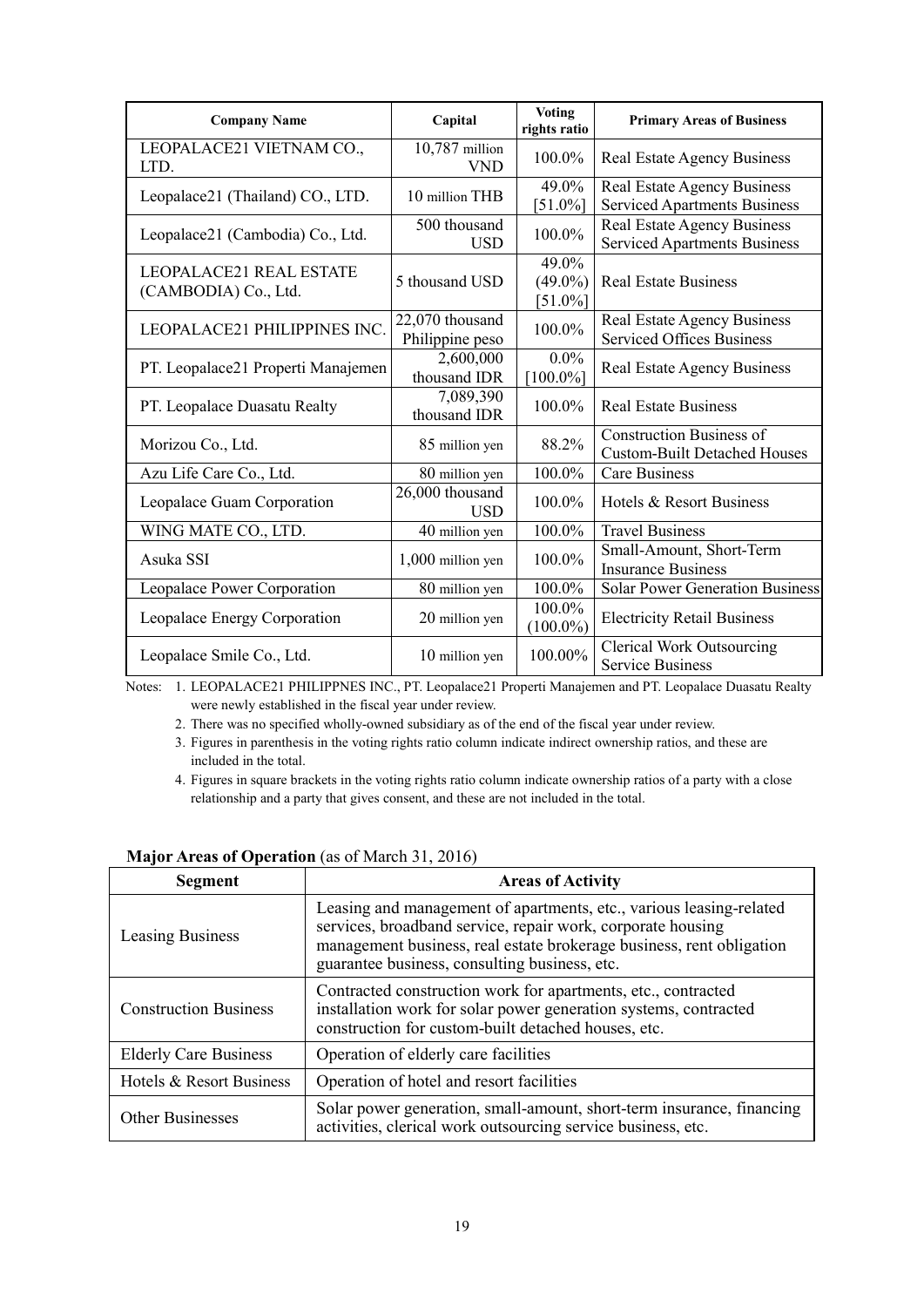# **Major Business Locations of the Group** (as of March 31, 2016)

## **The Company**

| Head Office            | Nakano-ku, Tokyo                                                                                                                                                                                                                       |
|------------------------|----------------------------------------------------------------------------------------------------------------------------------------------------------------------------------------------------------------------------------------|
| Regional               | 47 prefectures nationwide                                                                                                                                                                                                              |
| Headquarters           | (Leopalace centers: 182 branches; construction sales: 60 branches)                                                                                                                                                                     |
|                        | Overseas                                                                                                                                                                                                                               |
|                        | (Leopalace centers: 7 branches [People's Republic of China: 4 branches;<br>South Korea: 2 branches; Taiwan: 1 branch])                                                                                                                 |
| Hotels                 | 6 facilities nationwide                                                                                                                                                                                                                |
|                        | (Asahikawa, Sapporo, Sendai, Nagoya, Okayama, Hakata)                                                                                                                                                                                  |
| <b>Care Facilities</b> | 61 facilities nationwide                                                                                                                                                                                                               |
|                        | (Tokyo: 4 facilities; Chiba Prefecture: 16 facilities; Saitama Prefecture: 22<br>facilities; Kanagawa Prefecture: 3 facilities; Ibaraki Prefecture: 8 facilities;<br>Tochigi Prefecture: 6 facilities; Gunma Prefecture: 2 facilities) |

# **Major Subsidiaries**

| Leopalace Leasing Corporation                        | Nakano-ku, Tokyo                          |
|------------------------------------------------------|-------------------------------------------|
| Plaza Guarantee CO., LTD.                            | Nakano-ku, Tokyo                          |
| Leopalace21 Business Consulting (Shanghai) Co., Ltd. | The People's Republic of China            |
| Leopalace21 (Shanghai) Property Management Co., Ltd. | The People's Republic of China            |
| LEOPALACE21 VIETNAM CO., LTD.                        | The Socialist Republic of Vietnam         |
| Leopalace21 (Thailand) CO., LTD.                     | The Kingdom of Thailand                   |
| Leopalace21 (Cambodia) Co., Ltd.                     | The Kingdom of Cambodia                   |
| LEOPALACE21 REAL ESTATE (CAMBODIA) Co., Ltd.         | The Kingdom of Cambodia                   |
| LEOPALACE21 PHILIPPINES INC.                         | The Republic of the Philippines           |
| PT. Leopalace21 Properti Manajemen                   | The Republic of Indonesia                 |
| PT. Leopalace Duasatu Realty                         | The Republic of Indonesia                 |
| Morizou Co., Ltd.                                    | Shibuya-ku, Tokyo                         |
| Azu Life Care Co., Ltd.                              | Nakano-ku, Tokyo                          |
| Leopalace Guam Corporation                           | Guam (a trust territory under the U.S.A.) |
| WING MATE CO., LTD.                                  | Nakano-ku, Tokyo                          |
| Asuka SSI                                            | Nakano-ku, Tokyo                          |
| Leopalace Power Corporation                          | Nakano-ku, Tokyo                          |
| Leopalace Energy Corporation                         | Nakano-ku, Tokyo                          |
| Leopalace Smile Co., Ltd.                            | Nakano-ku, Tokyo                          |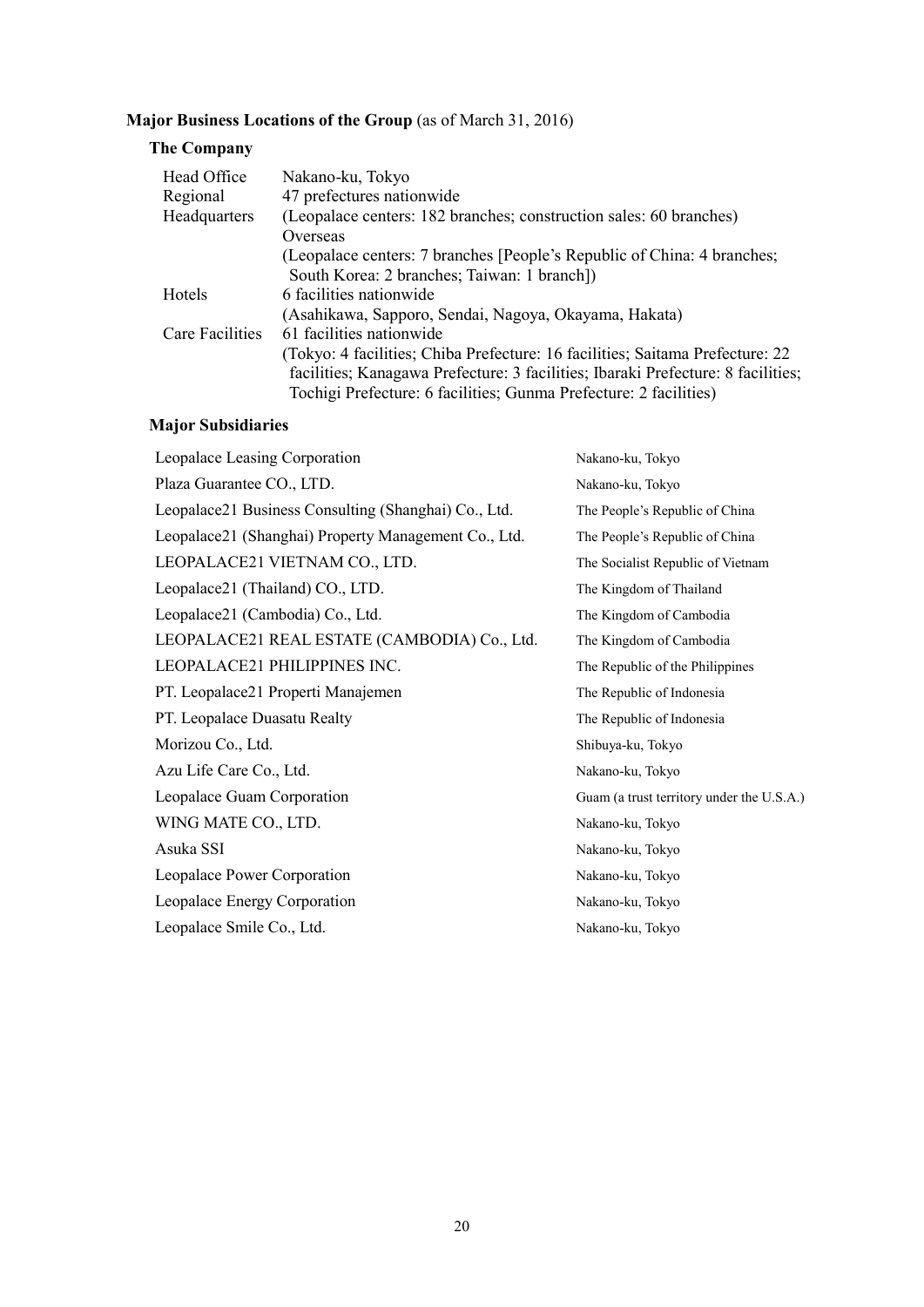### **Employees of the Group** (as of March 31, 2016)

### **1. Employees of the Group**

| Segment                      | <b>Number of Employees</b> |                              |
|------------------------------|----------------------------|------------------------------|
| Leasing Business             | 3,402                      | <sup>-</sup> 440             |
| <b>Construction Business</b> | 1,790                      | $\left\lceil 30\right\rceil$ |
| <b>Elderly Care Business</b> | 1,179                      | 1,061                        |
| Hotels & Resort Business     | 1,077                      | $\lceil 105 \rceil$          |
| Other Businesses             | 50                         |                              |
| All companies (common)       | 348                        | 11                           |
| Total                        | 7,846                      | .64.                         |

Notes: 1. The number of employees represents a number of employees at work, and for the number of temporary employees (casual workers and contract workers), the average annual number is indicated separately in square brackets.

 2. The number of employees indicated as all companies (common) is the number belonging to general administrative departments.

### **2. Employees of the Company**

| Number of<br><b>Employees</b> |           | <b>Change Since</b><br><b>Previous FY</b> | <b>Average Age</b>        | <b>Average Years</b><br>of Service |
|-------------------------------|-----------|-------------------------------------------|---------------------------|------------------------------------|
| 6,413                         | $1,540$ ] | $+264$                                    | 35 years and<br>11 months | 7 years and<br>9 months            |

Note: The number of employees represents a number of employees at work, and for the number of temporary employees (casual workers and contract workers), the average annual number is indicated separately in square brackets.

### **Major Lenders** (as of March 31, 2016)

| Lender                                     | <b>Loan Balance</b><br>at End of the Fiscal Year under Review<br>(millions of yen) |
|--------------------------------------------|------------------------------------------------------------------------------------|
| Mizuho Bank, Ltd.                          | 10,250                                                                             |
| <b>Sumitomo Mitsui Banking Corporation</b> | 4,880                                                                              |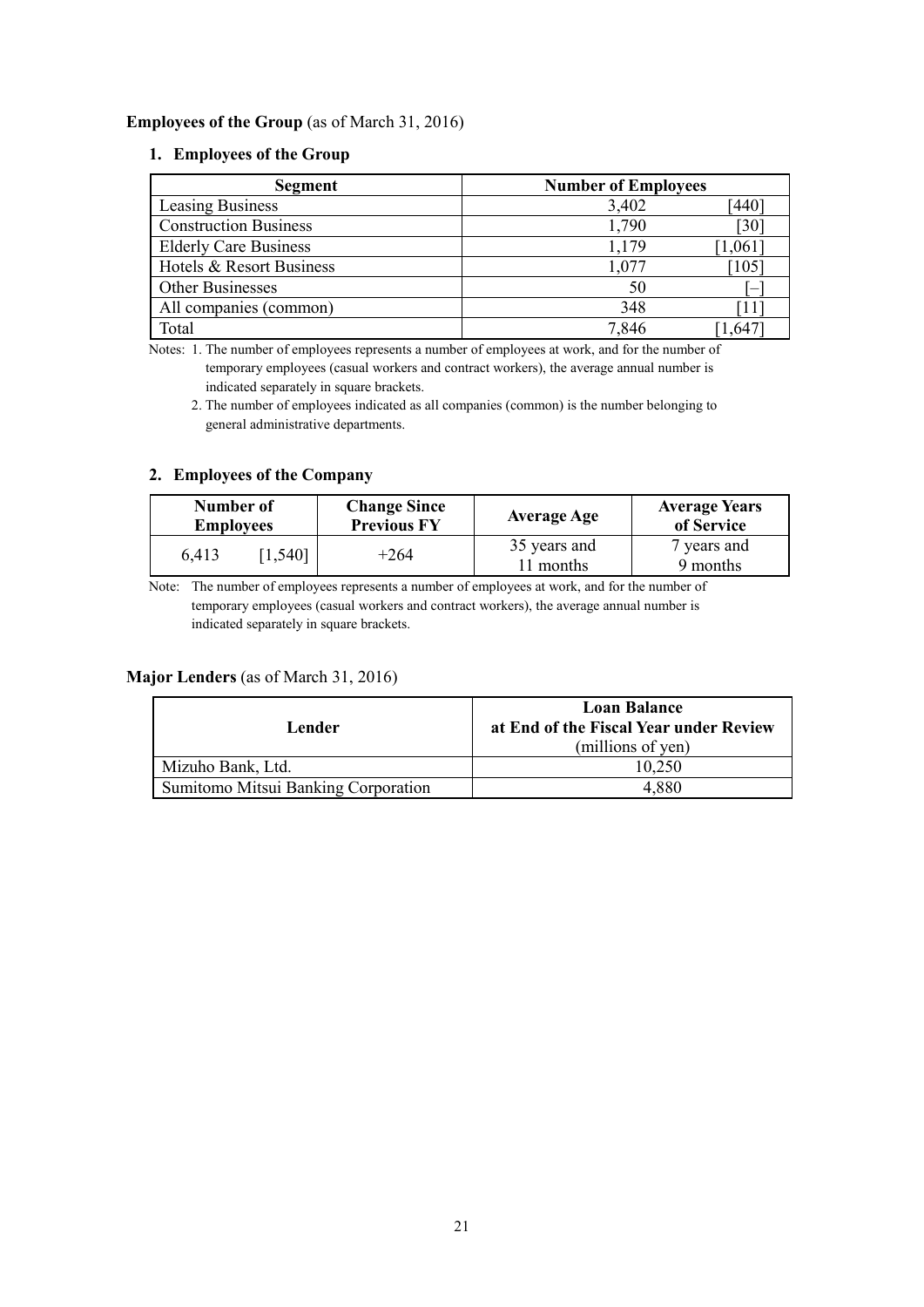**Items Regarding Shares of the Company** 

| • Number of shares authorized  | 500,000,000 shares |
|--------------------------------|--------------------|
| • Number of shares outstanding | 267,443,915 shares |

- 
- **● Number of shareholders** 48,476

### **● Major shareholders (top 10 shareholders)**

| <b>Shareholder Name</b>                                                       | Number of<br><b>Shares Held</b><br>(thousands of<br>shares) | Percentage of<br><b>Outstanding</b><br>Shares<br>(%) |
|-------------------------------------------------------------------------------|-------------------------------------------------------------|------------------------------------------------------|
| Japan Trustee Services Bank, Ltd. (Trust Account)                             | 42,389                                                      | 16.12                                                |
| STATE STREET BANK AND TRUST COMPANY<br>505225                                 | 10,583                                                      | 4.02                                                 |
| The Master Trust Bank of Japan, Ltd. (Trust Account)                          | 9,883                                                       | 3.75                                                 |
| <b>MSIP CLIENT SECURITIES</b>                                                 | 5,931                                                       | 2.25                                                 |
| Stockholding Association for Leopalace21's Business<br>Connection             | 5,773                                                       | 2.19                                                 |
| MELLON BANK, N.A. AS AGENT FOR ITS CLIENT<br><b>MELLON OMNIBUS US PENSION</b> | 5,524                                                       | 2.10                                                 |
| STATE STREET BANK AND TRUST COMPANY<br>505103                                 | 4,697                                                       | 1.78                                                 |
| BBH for Fidelity Low-Priced Stock Fund (Principal All<br>Sector Subportfolio) | 4,619                                                       | 1.75                                                 |
| JP MORGAN CHASE BANK 380634                                                   | 3,976                                                       | 1.51                                                 |
| STATE STREET BANK AND TRUST COMPANY                                           | 3,892                                                       | 1.48                                                 |

Notes: 1. Although the Company holds 4,569 thousand shares of treasury stock, the Company is excluded from the above major shareholders.

 2. Of the shares listed above, those held in trust accounts as part of trust bank operations are as follows:

Japan Trustee Services Bank, Ltd. (Trust Account) 41,781 thousand shares

The Master Trust Bank of Japan, Ltd. (Trust Account) 9,805 thousand shares

3. The above shareholding ratios are calculated excluding treasury stock.

### **● Shareholder composition**

| Financial instruments business operations      | 1.70%    | (4,536 thousand shares)      |
|------------------------------------------------|----------|------------------------------|
| Financial institutions                         | 23.07%   | $(61,712)$ thousand shares)  |
| Foreign corporations                           | 54.55%   | $(145,884)$ thousand shares) |
| Treasury stocks                                | $1.71\%$ | (4,569 thousand shares)      |
| Individuals and other                          | 16.57%   | (44,327 thousand shares)     |
| Business corporations and other legal entities | 2.40%    | $(6, 412)$ thousand shares)  |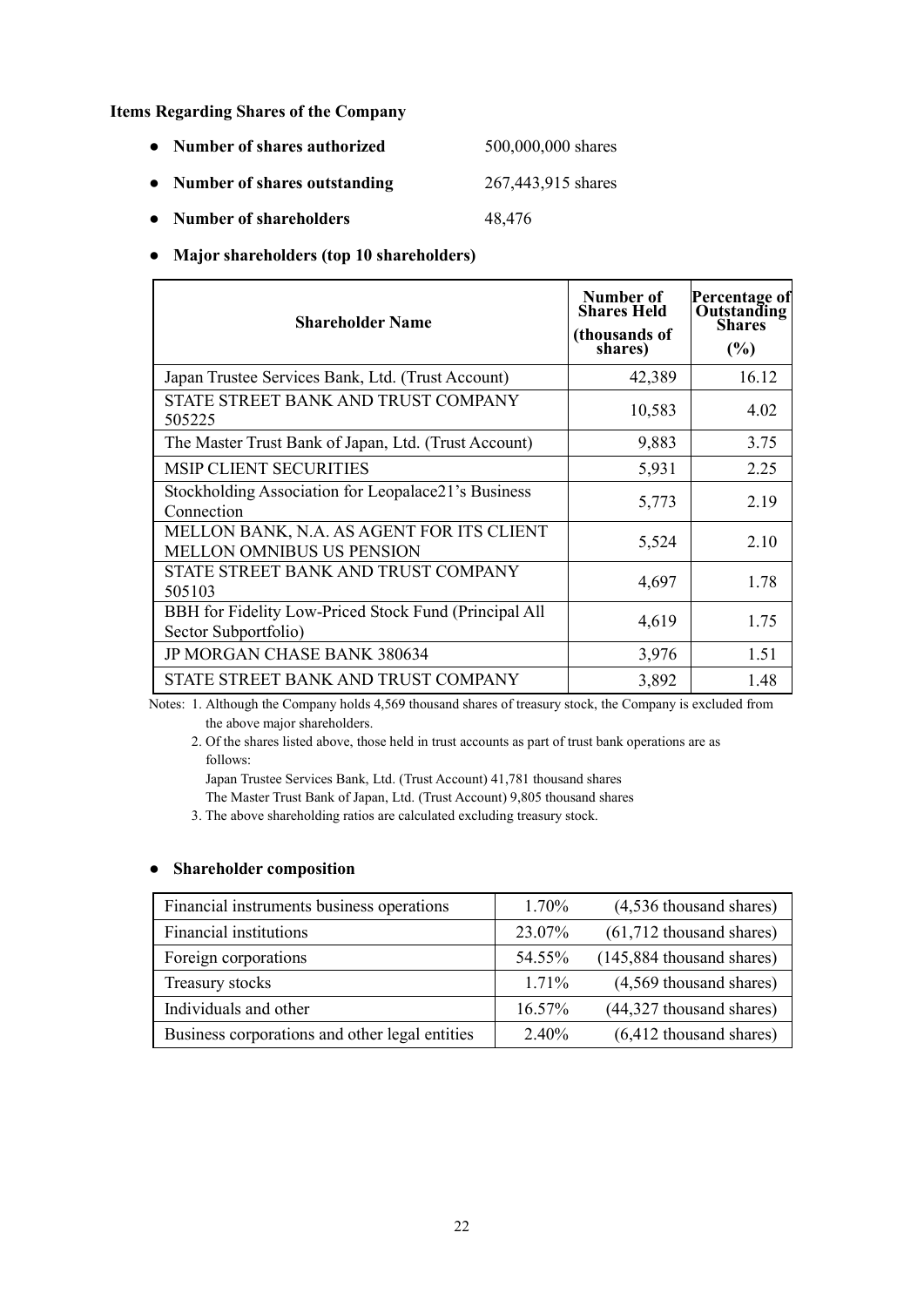### **Share Subscription Rights and Others**

Share subscription rights delivered as consideration for execution of duties and held by officers of the Company as of the final day of the fiscal year under review

| Issuance resolution date                                                                                      |                                                          | June 29, 2009                                                        |                                           |  |  |
|---------------------------------------------------------------------------------------------------------------|----------------------------------------------------------|----------------------------------------------------------------------|-------------------------------------------|--|--|
| Amount to be paid in for share<br>subscription rights                                                         |                                                          | Payment not required                                                 |                                           |  |  |
|                                                                                                               | Value of property to be contributed upon                 |                                                                      | 82,600 yen per 1 share subscription right |  |  |
| exercise of share subscription rights                                                                         |                                                          | (826 yen per share)                                                  |                                           |  |  |
| Issue price of shares and amount<br>incorporated into capital in case of<br>issuance due to exercise of share |                                                          | Issue price: 1,103 yen; amount incorporated into<br>capital: 552 yen |                                           |  |  |
| subscription rights                                                                                           |                                                          |                                                                      |                                           |  |  |
| Exercise period                                                                                               |                                                          | From August 18, 2011 through June 27, 2019                           |                                           |  |  |
|                                                                                                               | <b>Directors</b><br>(excluding)<br>Outside<br>Directors) | Number of share<br>subscription rights                               | 30 units                                  |  |  |
|                                                                                                               |                                                          | Number of underlying                                                 | 3,000 shares of common                    |  |  |
|                                                                                                               |                                                          | shares                                                               | stock                                     |  |  |
| Status of officers'                                                                                           |                                                          | Number of holders                                                    | 1 person                                  |  |  |
| holdings                                                                                                      | Audit &                                                  | Number of share<br>subscription rights                               | 60 units                                  |  |  |
|                                                                                                               | Supervisory                                              | Number of underlying                                                 | 6,000 shares of common                    |  |  |
|                                                                                                               | <b>Board Members</b>                                     | shares                                                               | stock                                     |  |  |
|                                                                                                               |                                                          | Number of holders                                                    | 2 persons                                 |  |  |

Note: The above share subscription rights are those granted to Directors and Audit & Supervisory Board Members while they were serving at the Company as employees.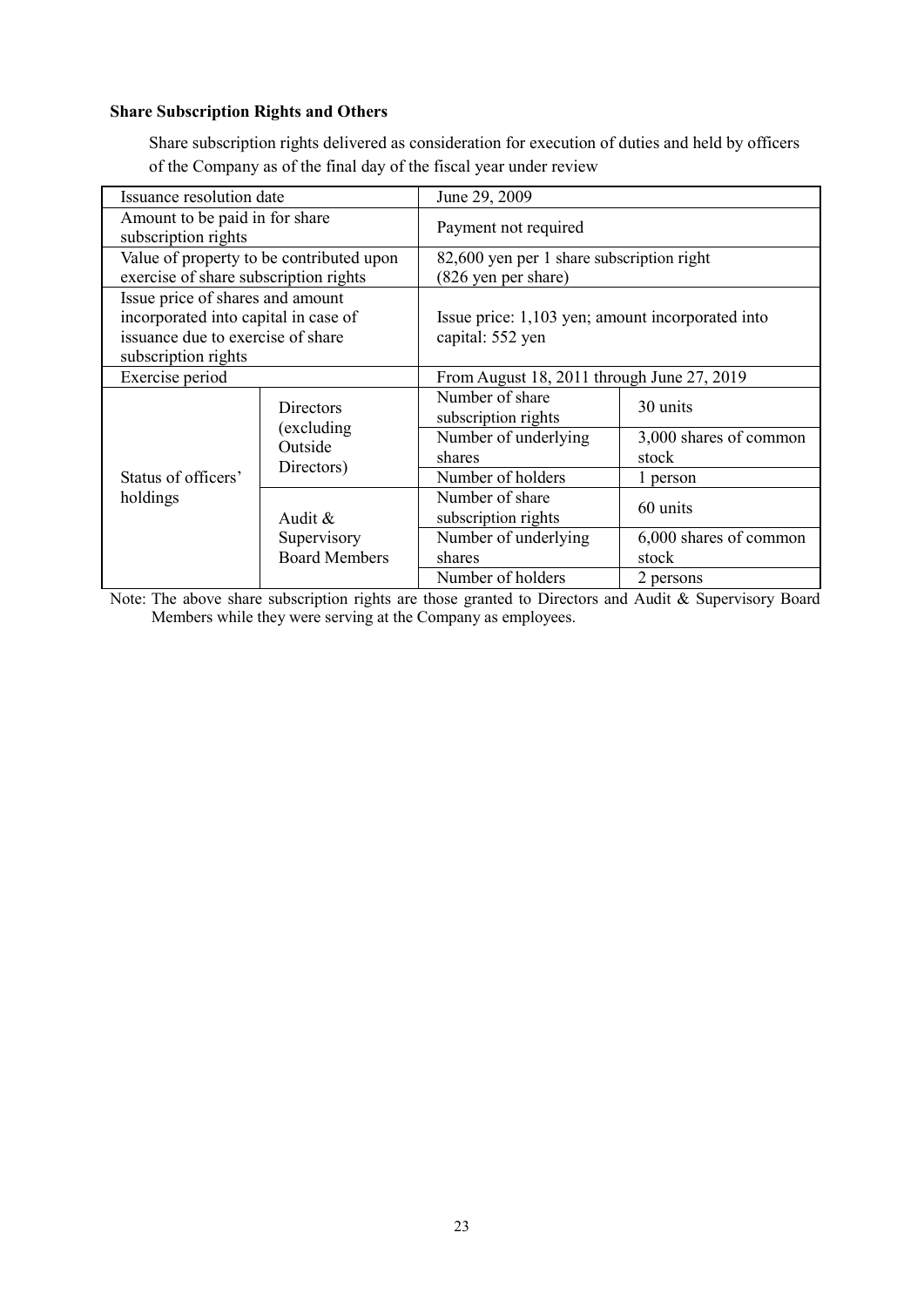## **Items Regarding Directors/Audit & Supervisory Board Members of the Company**

## **1. Directors and Audit & Supervisory Board Members**

## (as of March 31, 2016)

| Name                                                               | Title                                                  | Duties in the Company<br>and Significant Concurrent Positions                                                                                                                                                                                                    |  |
|--------------------------------------------------------------------|--------------------------------------------------------|------------------------------------------------------------------------------------------------------------------------------------------------------------------------------------------------------------------------------------------------------------------|--|
| President and<br>Eisei Miyama<br><b>CEO</b>                        |                                                        | President and CEO                                                                                                                                                                                                                                                |  |
|                                                                    |                                                        | Director, Leopalace Guam Corporation                                                                                                                                                                                                                             |  |
|                                                                    |                                                        | Senior Vice President/General Manager of the Marketing and Sales<br>Headquarters/General Manager of the Corporate Business Promotion<br>Headquarters (concurrent)/General Manager of the Apartment<br>Construction Subcontracting Business Division (concurrent) |  |
|                                                                    |                                                        | Director, Leopalace Leasing Corporation                                                                                                                                                                                                                          |  |
|                                                                    |                                                        | Director, Plaza Guarantee CO., LTD.                                                                                                                                                                                                                              |  |
|                                                                    |                                                        | Director, Leopalace21 Business Consulting (Shanghai) Co., Ltd.                                                                                                                                                                                                   |  |
| Tadahiro Miyama                                                    | Director                                               | President, Leopalace21 (Shanghai) Property Management Co., Ltd.                                                                                                                                                                                                  |  |
|                                                                    |                                                        | Director, Leopalace21 (Thailand) CO., LTD.                                                                                                                                                                                                                       |  |
|                                                                    |                                                        | Director, LEOPALACE21 VIETNAM CO., LTD.                                                                                                                                                                                                                          |  |
|                                                                    |                                                        | Director, Leopalace21 (Cambodia) Co., Ltd.                                                                                                                                                                                                                       |  |
|                                                                    |                                                        | Director, LEOPALACE21 REAL ESTATE (CAMBODIA) Co., Ltd.                                                                                                                                                                                                           |  |
|                                                                    |                                                        | Director, LEOPALACE21 PHILIPPINES INC.                                                                                                                                                                                                                           |  |
|                                                                    |                                                        | Director, Azu Life Care Co., Ltd.                                                                                                                                                                                                                                |  |
|                                                                    |                                                        | Director, Asuka SSI                                                                                                                                                                                                                                              |  |
| Yuzuru Sekiya<br>Director                                          |                                                        | Senior Executive Officer/General Manager of the Management<br>Planning Headquarters/General Manager of the Hotel and Resort<br>Business Division (concurrent)                                                                                                    |  |
|                                                                    |                                                        | Director, Leopalace Guam Corporation                                                                                                                                                                                                                             |  |
|                                                                    | Director                                               | Senior Executive Officer/General Manager of the Leasing Business<br>Division/Deputy General Manager of the Apartment Construction<br>Subcontracting Business Division (concurrent)                                                                               |  |
| Hiroshi Takeda                                                     |                                                        | Director, Leopalace Leasing Corporation                                                                                                                                                                                                                          |  |
|                                                                    |                                                        | Director, Plaza Guarantee CO., LTD.                                                                                                                                                                                                                              |  |
|                                                                    |                                                        | Director, Asuka SSI                                                                                                                                                                                                                                              |  |
| Kazuto Tajiri                                                      | Director                                               | Managing Executive Officer/General Manager of the Management<br>Headquarters                                                                                                                                                                                     |  |
| Yoshikazu Miike                                                    | Director                                               | Managing Executive Officer/Deputy General Manager of the Hotel<br>and Resort Business Division<br>Representative Director, WING MATE CO., LTD.                                                                                                                   |  |
| Hiroyuki Harada                                                    | Director                                               | Executive Officer/Deputy General Manager of the Management<br>Headquarters/General Manager of the Work-life Balance Promotion<br>Office (concurrent)                                                                                                             |  |
|                                                                    |                                                        | Representative Director, Leopalace Smile Co., Ltd.                                                                                                                                                                                                               |  |
| Tetsuji Taya                                                       | Director                                               | Board Member & Managing Director, Industrial Growth<br>Platform, Inc.                                                                                                                                                                                            |  |
| Yoshiko Sasao                                                      | Director                                               | Representative Director, SHiDAX BEAUTY CARE<br>MANAGEMENT CORPORATION                                                                                                                                                                                            |  |
| Masumi Iwakabe                                                     | Standing Audit &<br>Supervisory<br><b>Board Member</b> | Outside Audit & Supervisory Board Member, FUJIWARA STEEL<br>MATERIALS CO., LTD.                                                                                                                                                                                  |  |
| Mutsuhiro Yamada                                                   | Standing Audit &<br>Supervisory<br><b>Board Member</b> |                                                                                                                                                                                                                                                                  |  |
| Audit &<br>Masahiko Nakamura<br>Supervisory<br><b>Board Member</b> |                                                        | Representative, Masahiko Nakamura Certified Tax Accountant Office<br>Outside Audit & Supervisory Board Member, HOMENET Co., Ltd.                                                                                                                                 |  |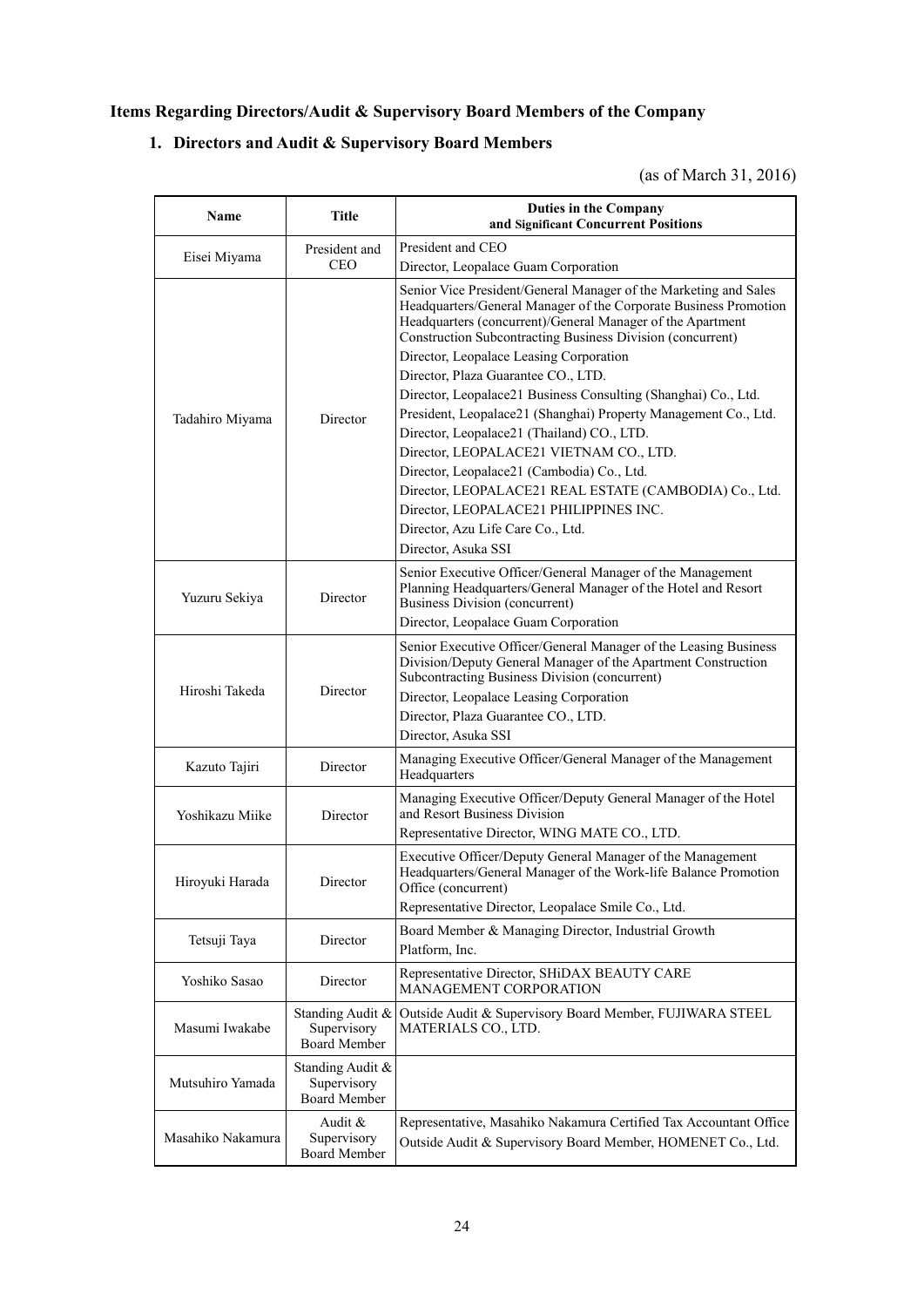| <b>Name</b>  | Title                                     | Duties in the Company<br>and Significant Concurrent Positions                                                                                                                                                                                   |
|--------------|-------------------------------------------|-------------------------------------------------------------------------------------------------------------------------------------------------------------------------------------------------------------------------------------------------|
| Takao Yuhara | Audit $\&$<br>Supervisory<br>Board Member | Outside Audit & Supervisory Board Member, Ricoh Company, Ltd.<br>Outside Audit & Supervisory Board Member, mofiria Corporation<br>Outside Auditor, KAMEDA SEIKA CO., LTD.<br>Outside Audit & Supervisory Board Member, T. HASEGAWA CO.,<br>LTD. |

Notes: 1. Mr. Tetsuji Taya and Ms. Yoshiko Sasao serve as Outside Directors of the Company.

- 2. Mr. Masahiko Nakamura and Mr. Takao Yuhara serve as Outside Audit & Supervisory Board Members of the Company.
- 3. Mr. Masahiko Nakamura is certified as a licensed tax accountant, and possesses considerable finance and accounting knowledge.
- 4. The Company has appointed all four Outside Directors and Audit & Supervisory Board Members as independent officers stipulated by the Tokyo Stock Exchange and has registered with the Stock Exchange accordingly.
- 5. In accordance with the provisions of Article 427, Paragraph 1 of the Companies Act, the Company has entered into a limited liability agreement with each Outside Director and Outside Audit & Supervisory Board Member limiting his/her liability for damages under Article 423, Paragraph 1 of the Companies Act, to the minimum limit amount prescribed by laws and regulations.
- 6. There is no particular relationship between the Company and FUJIWARA STEEL MATERIALS CO., LTD. where Standing Audit & Supervisory Board Member Mr. Masumi Iwakabe serves as Outside Audit & Supervisory Board Member.

| <b>Name</b>     | <b>New Positions and Duties</b>                                                                                                                                                                                                                                    | <b>Former Positions and Duties</b>                                                                                                                                                                                                                                                                         |  |  |
|-----------------|--------------------------------------------------------------------------------------------------------------------------------------------------------------------------------------------------------------------------------------------------------------------|------------------------------------------------------------------------------------------------------------------------------------------------------------------------------------------------------------------------------------------------------------------------------------------------------------|--|--|
| Tadahiro Miyama | Director and Senior Vice President<br>General Manager of the Marketing and<br>Sales Headquarters<br>General Manager of the Corporate<br><b>Business Promotion Headquarters</b><br>(concurrent)<br>General Manager of the Leasing Business<br>Division (concurrent) | Director and Senior Vice President<br>General Manager of the Marketing and<br>Sales Headquarters<br>General Manager of the Corporate<br><b>Business Promotion Headquarters</b><br>(concurrent)<br>General Manager of the Apartment<br><b>Construction Subcontracting Business</b><br>Division (concurrent) |  |  |
| Hiroshi Takeda  | Director and Senior Executive Officer<br>Deputy General Manager of the Marketing<br>and Sales Headquarters<br>General Manager of the Apartment<br><b>Construction Subcontracting Business</b><br>Division (concurrent)                                             | Director and Senior Executive Officer<br>General Manager of the Leasing Business<br>Division<br>Deputy General Manager of the Apartment<br><b>Construction Subcontracting Business</b><br>Division (concurrent)                                                                                            |  |  |
| Kazuto Tajiri   | Director and Senior Executive Officer<br>General Manager of the Management<br>Headquarters                                                                                                                                                                         | Director and Managing Executive Officer<br>General Manager of the Management<br>Headquarters                                                                                                                                                                                                               |  |  |
| Hiroyuki Harada | Director and Managing Executive Officer<br>Deputy General Manager of the<br>Management Headquarters<br>General Manager of the Work-life Balance<br>Promotion Office (concurrent)                                                                                   | Director and Executive Officer<br>Deputy General Manager of the<br>Management Headquarters<br>General Manager of the Work-life Balance<br>Promotion Office (concurrent)                                                                                                                                    |  |  |

7. Effective April 1, 2016, the positions and duties of Directors have been changed as follows.

## **2. Retired Directors and Audit & Supervisory Board Members during the fiscal year under review**

Audit & Supervisory Board Member, Mr. Koichi Fujiwara retired at the conclusion of the 42nd Ordinary General Shareholders' Meeting held on June 26, 2015, due to the expiry of his term of office.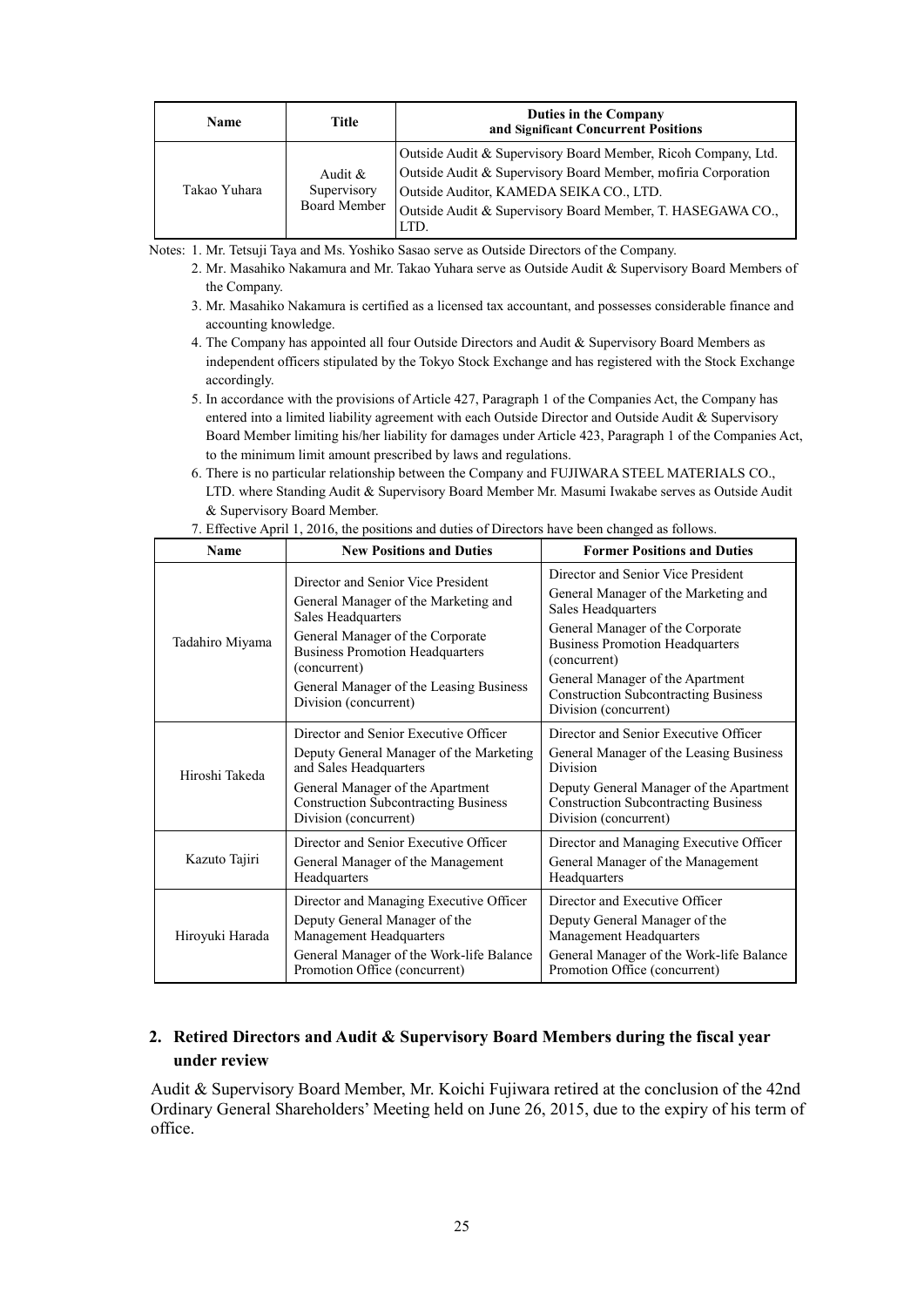| Category                                                                                      | <b>Number of Persons</b> | <b>Total Amount</b>                          |
|-----------------------------------------------------------------------------------------------|--------------------------|----------------------------------------------|
| Directors<br>(Outside Directors)                                                              | (2)                      | 302 million yen<br>$(21$ million yen)        |
| Audit & Supervisory Board<br><b>Members</b><br>(Outside Audit & Supervisory<br>Board Members) | (3)                      | 45 million yen<br>$(12 \text{ million yen})$ |
| Total<br>(Outside Directors and Audit &<br><b>Supervisory Board Members)</b>                  | 14<br>$\left(5\right)$   | 347 million yen<br>(34 million yen)          |

## **3. Directors' and Audit & Supervisory Board Members' Remuneration**

Note: Among the above-mentioned figures, there includes one Outside Audit & Supervisory Board Member who retired on June 26, 2015.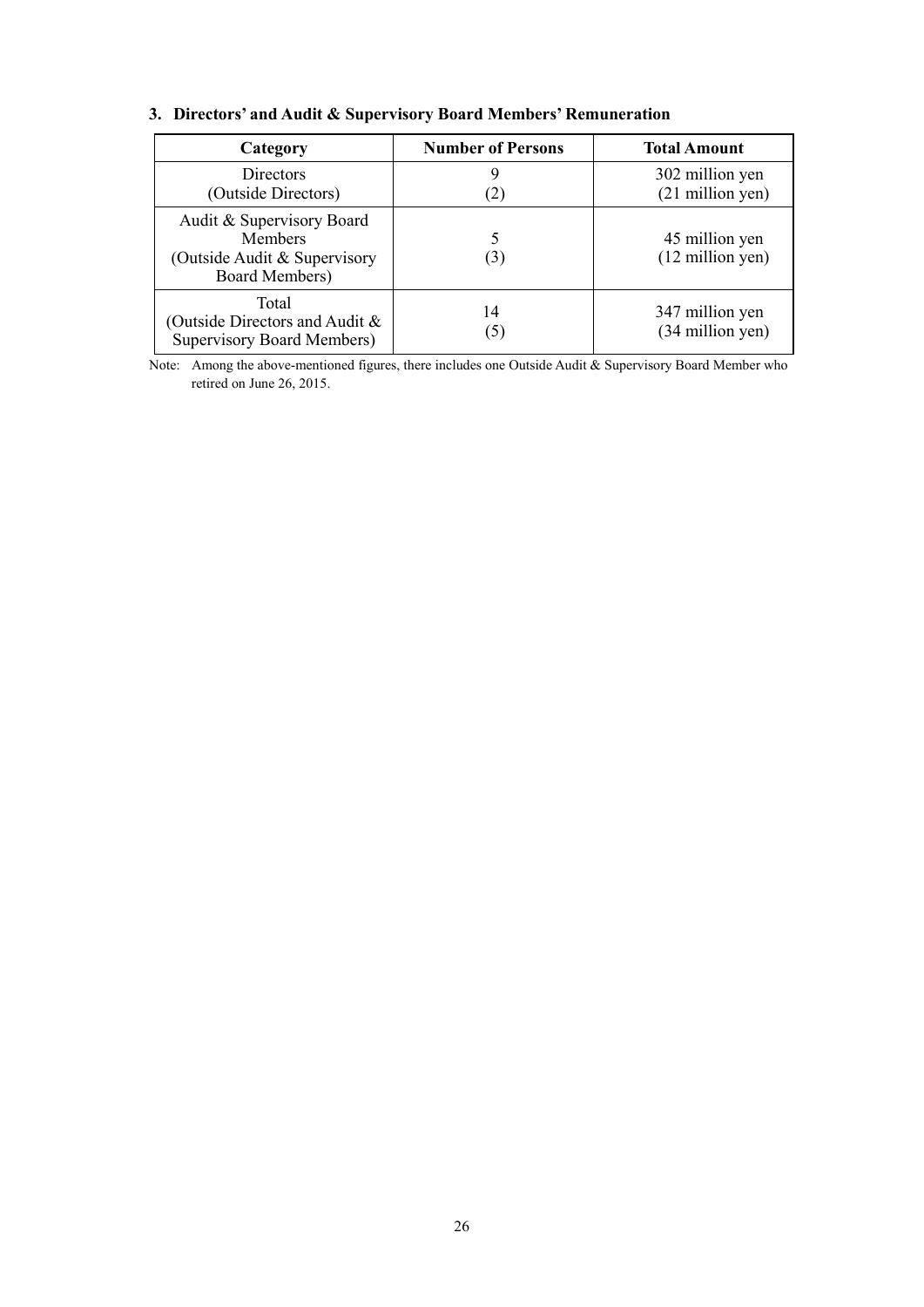## **Items Regarding Outside Officers**

**1. Significant Concurrent Positions of Outside Officers and Their Relationships with the Company** 

| Title                                        | <b>Name</b>          | <b>Significant Concurrent Positions</b>                                                                                                                                                                                                               | <b>Relationships with the</b><br>Company                                                                                                                                                                                                                                                                                                                                                                                                               |
|----------------------------------------------|----------------------|-------------------------------------------------------------------------------------------------------------------------------------------------------------------------------------------------------------------------------------------------------|--------------------------------------------------------------------------------------------------------------------------------------------------------------------------------------------------------------------------------------------------------------------------------------------------------------------------------------------------------------------------------------------------------------------------------------------------------|
| Director                                     | Tetsuji<br>Taya      | Board Member & Managing Director,<br>Industrial Growth Platform, Inc.                                                                                                                                                                                 | There are no particular<br>relationships with the Company<br>requiring specific mention.                                                                                                                                                                                                                                                                                                                                                               |
| Director                                     | Yoshiko<br>Sasao     | Representative Director, SHiDAX BEAUTY<br>CARE MANAGEMENT CORPORATION                                                                                                                                                                                 | There are no particular<br>relationships with the Company<br>requiring specific mention.                                                                                                                                                                                                                                                                                                                                                               |
| Audit $\&$<br>Supervisory<br>Board<br>Member | Masahiko<br>Nakamura | Representative, Masahiko Nakamura<br>Certified Tax Accountant Office<br>Outside Audit & Supervisory Board Member,<br>HOMENET Co., Ltd.                                                                                                                | Despite a capital relationship and<br>sales transactions with<br>HOMENET Co., Ltd., the<br>conditions of transactions are<br>comparable with a general trading<br>partner, and there are no particular<br>relationships with the Company to<br>note, including the capital<br>relationship. There are no other<br>relationships requiring specific<br>mention between the Company<br>and the other entities at which<br>concurrent positions are held. |
| Audit $\&$<br>Supervisory<br>Board<br>Member | Takao<br>Yuhara      | Outside Audit & Supervisory Board Member,<br>Ricoh Company, Ltd.<br>Outside Audit & Supervisory Board Member,<br>mofiria Corporation<br>Outside Auditor, KAMEDA SEIKA CO., LTD.<br>Outside Audit & Supervisory Board Member,<br>T. HASEGAWA CO., LTD. | Despite sales transactions with<br>Ricoh Group, the conditions are<br>comparable with a general trading<br>partner, and there are no particular<br>relationships with the Company to<br>note. There are no other<br>relationships requiring specific<br>mention between the Company<br>and the other entities at which<br>concurrent positions are held.                                                                                               |

## **2. Key Activities in the Fiscal Year under Review**

| Title                                              | <b>Name</b>        | Attendance<br>of the Board<br>of Directors<br><b>Meetings</b> | <b>Attendance</b><br>of the Audit<br>&<br><b>Supervisory</b><br><b>Board</b><br><b>Meetings</b> | <b>Key Activities</b>                                                                                                                                                                                                                                                                           |
|----------------------------------------------------|--------------------|---------------------------------------------------------------|-------------------------------------------------------------------------------------------------|-------------------------------------------------------------------------------------------------------------------------------------------------------------------------------------------------------------------------------------------------------------------------------------------------|
| Director                                           | Tetsuji Taya       | 14/16                                                         |                                                                                                 | Mr. Taya uses his abundant knowledge and<br>experience as well as his insight as a manager to<br>provide advice on the overall management of the<br>Company and to make comments in order to<br>ensure the reasonableness and appropriateness of<br>decision-making by the Board of Directors.  |
| Director                                           | Yoshiko<br>Sasao   | 13/13                                                         |                                                                                                 | Ms. Sasao uses her abundant knowledge and<br>experience as well as her insight as a manager to<br>provide advice on the overall management of the<br>Company and to make comments in order to<br>ensure the reasonableness and appropriateness of<br>decision-making by the Board of Directors. |
| Audit $&$<br>Supervisory<br><b>Board</b><br>Member | Koichi<br>Fujiwara | 3/3                                                           | 3/3                                                                                             | Mr. Fujiwara has advanced knowledge in various<br>fields from his abundant business experience,<br>and provides advice and suggestions.                                                                                                                                                         |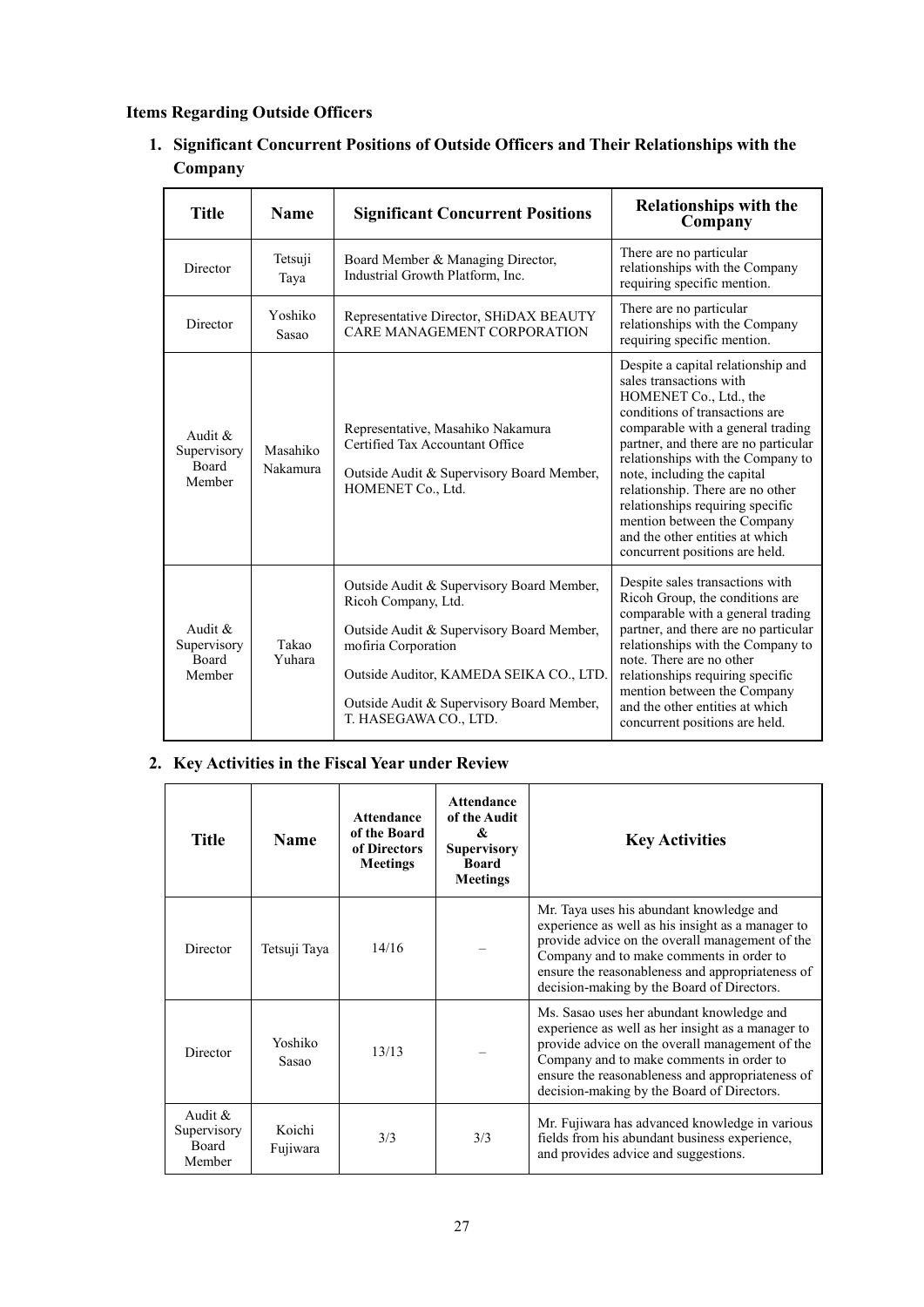| <b>Title</b>                                        | <b>Name</b>          | Attendance<br>of the Board<br>of Directors<br><b>Meetings</b> | <b>Attendance</b><br>of the Audit<br>&<br><b>Supervisory</b><br>Board<br><b>Meetings</b> | <b>Key Activities</b>                                                                                                                                                                                                |
|-----------------------------------------------------|----------------------|---------------------------------------------------------------|------------------------------------------------------------------------------------------|----------------------------------------------------------------------------------------------------------------------------------------------------------------------------------------------------------------------|
| Audit $\&$<br>Supervisory<br>Board<br>Member        | Masahiko<br>Nakamura | 16/16                                                         | 10/10                                                                                    | Mr. Nakamura has abundant experience and<br>expert knowledge as a certified tax accountant.<br>He has objectively conducted proper supervision<br>of the management of the Company.                                  |
| Audit $\&$<br>Supervisory<br><b>Board</b><br>Member | Takao<br>Yuhara      | 12/13                                                         | 7/7                                                                                      | Mr. Yuhara has abundant experience and expert<br>knowledge as an audit $&$ supervisory board<br>member of several companies. He has<br>objectively conducted proper supervision of the<br>management of the Company. |

Note: Activities of Mr. Koichi Fujiwara, Outside Audit & Supervisory Board Member, up until his retirement on June 26, 2015 are described, while activities of Ms. Yoshiko Sasao and Mr. Takao Yuhara, Outside Audit & Supervisory Board Members, since their assumption of office on June 26, 2015, are described.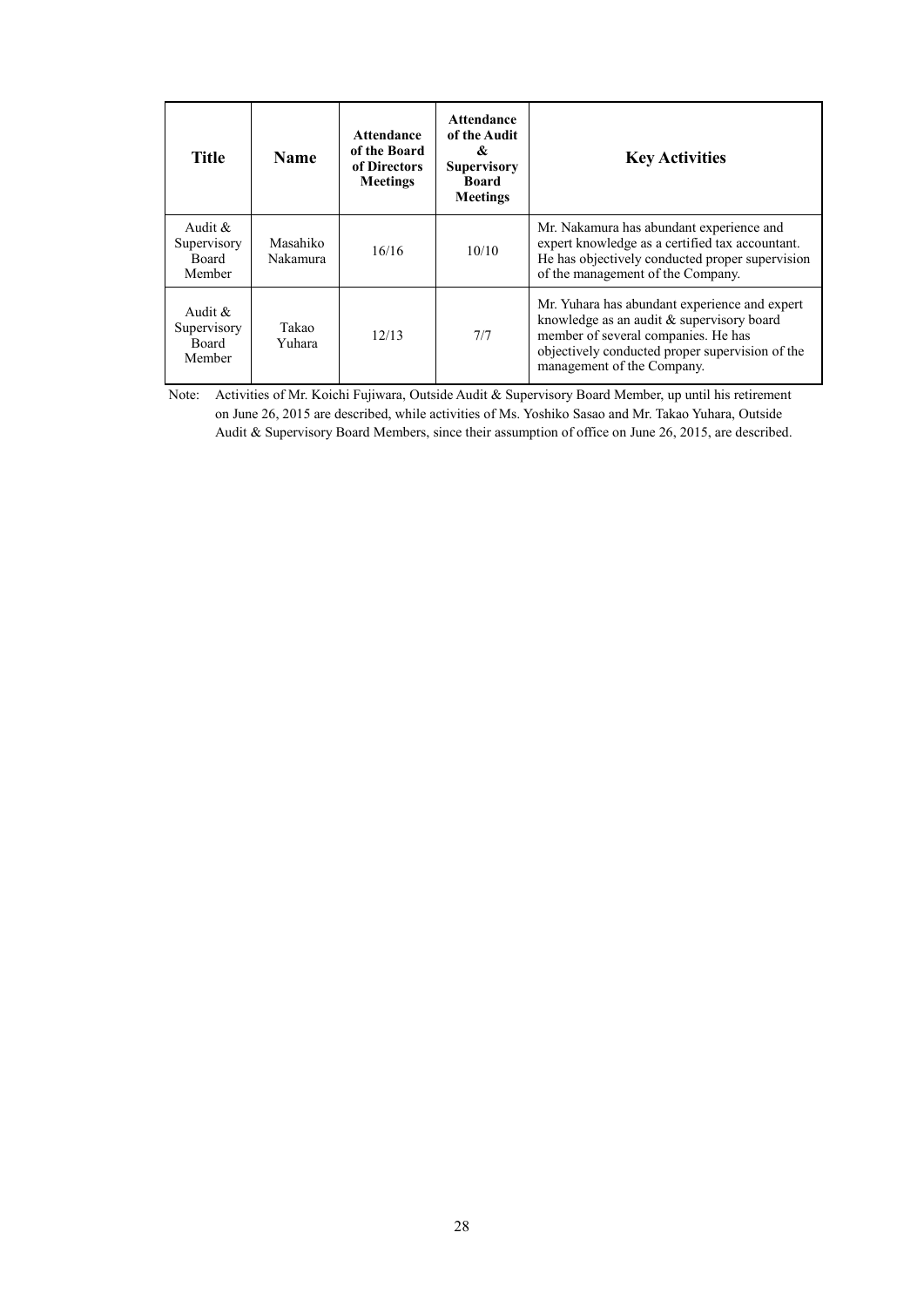### **Status of Accounting Auditor**

### **1. Name of Accounting Auditor**

Grant Thornton Taiyo LLC

### **2. Amount of Accounting Auditor Remuneration in the Fiscal Year under Review**

| Segment                                                                                                                        | <b>Amount Paid</b> |
|--------------------------------------------------------------------------------------------------------------------------------|--------------------|
| Remuneration for services stipulated in Article 2, Paragraph 1 of the<br>Certified Public Accountants Act                      | 92 million yen     |
| Remuneration for services other than practices stipulated in Article<br>2, Paragraph 1 of the Certified Public Accountants Act |                    |
| Total amount owed to Accounting Auditor by the Company and its<br>subsidiaries in the form of cash or other financial benefit  | 105 million yen    |

Notes: 1. In the audit agreement between the Company and the Accounting Auditor, the auditor remuneration pursuant to the Companies Act and the amount of auditor remuneration pursuant to the Financial Instruments and Exchange Act are not separated, and because essentially the two cannot be separated, the above remuneration for services stipulated in Article 2, Paragraph 1 of the Certified Public Accountants Act is the total of the two.

- 2. The Audit & Supervisory Board, taking into consideration the "Practical Guidelines for Cooperation with Financial Auditors" released by the Japan Audit & Supervisory Board Members Association, carried out an investigation into the appropriateness of auditing time plans and remuneration amount for the fiscal year under review after comparing the auditing plan and actual results of the previous fiscal year and confirming the trends of the auditing time and the remuneration amount. As a result, the Audit  $\&$ Supervisory Board gave their consent to the amount of remuneration for the Accounting Auditor in accordance with Article 399, Paragraph 1 of the Companies Act.
- 3. Of the Company's major subsidiaries, Leopalace Guam Corporation uses the accounting audit services (audits pursuant to the provisions in the Companies Act and the Financial Instruments Exchange Act, including overseas laws and regulations corresponding to these acts) of other certified public accountants or audit firms (including those outside Japan that possess certification equivalent to these certifications) other than the Accounting Auditor of the Company.

### **3. Policy Regarding Discharge or Non-reappointment of Accounting Auditor**

In the event that there is an obstacle preventing the Accounting Auditor from performing their duties, the Audit & Supervisory Board, if it is deemed necessary, will determine the content of a proposal to be proposed to a general shareholders' meeting concerning the dismissal or non-reappointment of the Accounting Auditor.

If the Company's Audit & Supervisory Board determines that any of the provisions of Article 340, Paragraph 1 of the Companies Act applies with respect to the Accounting Auditor, it shall dismiss the Accounting Auditor based on unanimous approval by the Audit & Supervisory Board Members. In this case, an Audit & Supervisory Board member selected by the Audit  $\&$ Supervisory Board shall present a report stating the purport of the dismissal of the Accounting Auditor and the reasons therefor to the first general shareholders' meeting convened after the dismissal.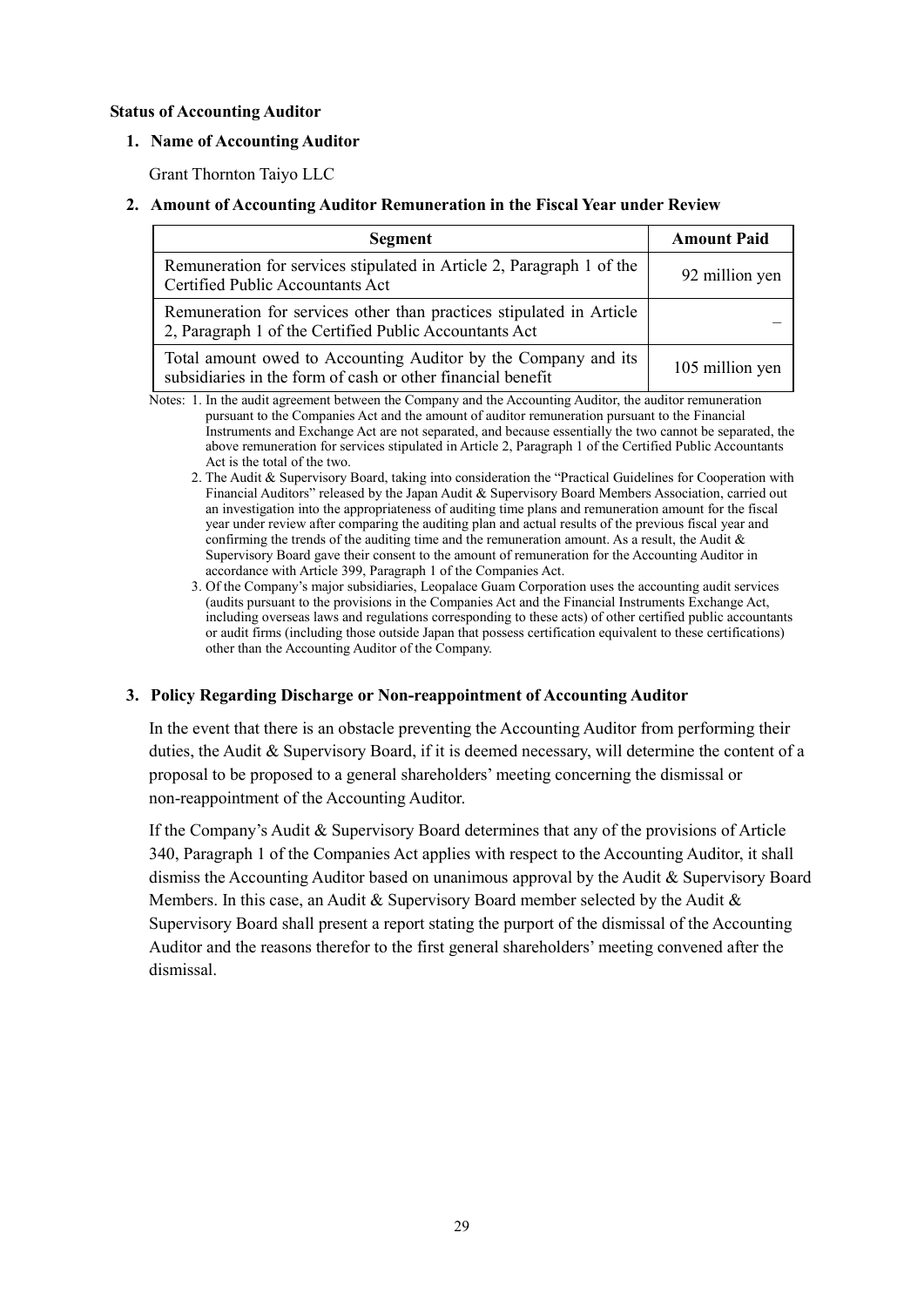### **Corporate Structure and Policies**

The Company resolved at its Board of Directors meeting held on August 31, 2015 to partially revise the Company's basic policy regarding the establishment of systems for ensuring appropriate business operations ("the Basic Policy on the Establishment of an Internal Control System").

The content and operational status of the aforementioned basic policy as it exists after the revision are presented below.

### **1. Systems to Ensure Appropriate Business Operations**

- **(1) Systems for Execution of Duties by Directors and Employees of the Company as well as Its Subsidiaries to Ensure Compliance with Laws and Regulations and the Articles of Incorporation** 
	- (a) The Company and its subsidiaries ("the Group") shall conduct business based on its corporate philosophy of "creating new value." As part of that process, the Company created a Corporate Ethics Charter. The Company shall be determined to establish legal and social compliance as the cornerstone of all of its corporate activities. This is exemplified by the President and CEO of the Company, whose role is to continuously share the spirit of this charter with all officers and employees of the Group.
	- (b) The Group shall secure a compliance system through the establishment of a Corporate Ethics Charter, an internal reporting system, and a Compliance Committee as an advisory body of the Board of Directors. The Compliance Committee is composed of the Company's President and CEO as the chairman and outside experts such as lawyers. It plans and implements various measures concerning compliance of the Group such as education and training and the improvement and reinforcement of the information control system as part of measures to strengthen corporate governance of the Group. The Compliance Committee shall also strengthen a monitoring system based on Compliance Regulations and strive to identify and understand problems and make improvements.
	- (c) The Company's Board of Directors is composed of independent Outside Directors called on to strengthen the function to oversee the legality of the decision-making and the business operations by the Board of Directors, and to ensure the transparency and fairness of management.
	- (d) The Auditing Department, which oversees the internal control function and the internal audit function, shall be established as a department under the direct supervision of the Company's President and CEO. The Auditing Department shall examine the business audit items and implementation methods and shall revise the audit method in the Auditing Department if necessary. In addition, in order to maintain sound internal controls, the Company shall establish an audit meeting, to perform monitoring and risk management of business activities in the Group, as well as to implement governance strengthening and promote creation of the appropriate financial statements and compliance with regulations, enabling the Group to conserve assets and efficiently carry out its business activities.
	- (e) The Company's Legal Affairs Department shall fulfill checks and balances function within the Group and provide guidance so that, if a compliance violation was found by its officers and employees, it shall be immediately consulted with or reported to the Company's Legal Affairs Department. The Group provides a clause about the protection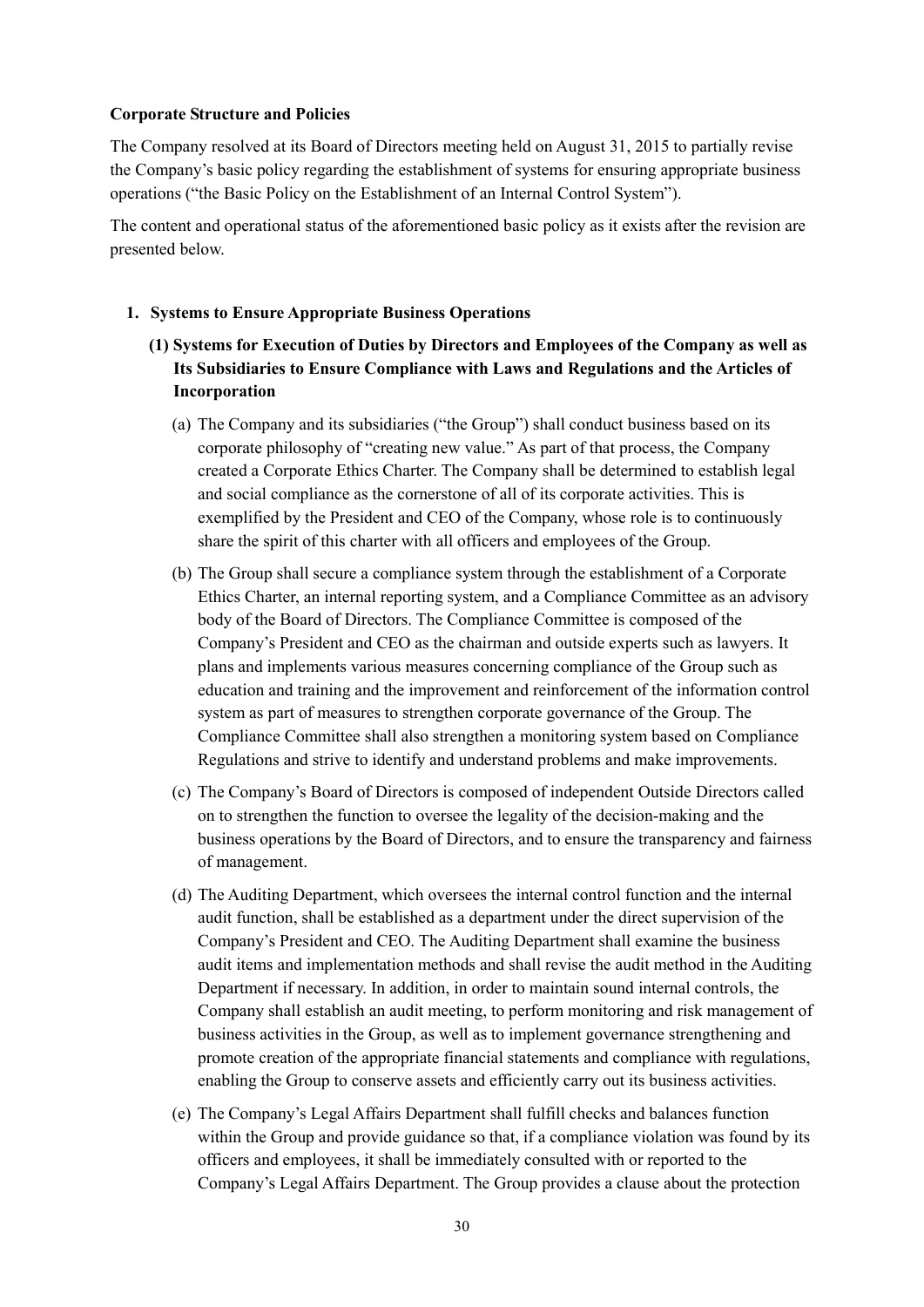of whistleblowers to the Internal Report Regulations to the effect that, if its officers and employees recognized an act, etc., which is doubtful based on laws and regulations and the Articles of Incorporation, the Company shall prohibit treating the employee unfavorably by the reason of consultation and report.

(f) The Compliance Regulations, related individual regulations, guidelines and manuals, etc., shall continue to be developed to build a system to ensure conformity of the fulfillment of duties of officers and employees in the Group with laws and regulations and the Articles of Incorporation.

## **(2) Systems for Retention and Management of Information on Execution of Duties by Directors**

The President and CEO of the Company shall appoint the Director in charge of the Management Headquarters of the Company as the person generally responsible for the retention and management of information on the execution of the duties of Directors. As to the retention and management of information on the execution of duties of Directors, the information, which is recorded in documents or electromagnetic record media, shall be organized and retained based on Document Handling Regulations and Information Management Regulations.

## **(3) Regulations and Systems Concerning Management of Risk of Loss by the Company as well as Its Subsidiaries**

- (a) The Company shall establish a Risk Management Committee as an advisory organ of its Board of Directors to comprehensively identify and manage the Group's risk. The Risk Management Committee is composed of the Company's President and CEO as the chairman and members including outside experts, such as lawyers.
- (b) The Risk Management Committee shall confirm the development and operational status of the Risk Management Regulations for risk management of the Group and related individual regulations, guidelines and manuals, etc., and make plans to train officers and employees of the Group. The Company's Director in charge of Management Planning Headquarters shall submit quarterly reports on risk management of the Group to the Company's Board of Directors.
- (c) The Company's Auditing Department shall audit the conditions for the execution of business for each department of the Group. If an act with a risk of loss was found in business operations, the Auditing Department shall immediately notify the Company's President and CEO, as well as the department in charge of its details of the degree of loss to be thereby incurred.

### **(4) Systems to Ensure the Efficient Fulfillment of Duties by Directors**

(a) The Company shall set up the Board of Directors to enhance business performance through appropriate and rapid decision-making, responding flexibly to changes in the business and management environment. The Board of Directors shall be composed of an appropriate number of members and hold regular meetings once a month, while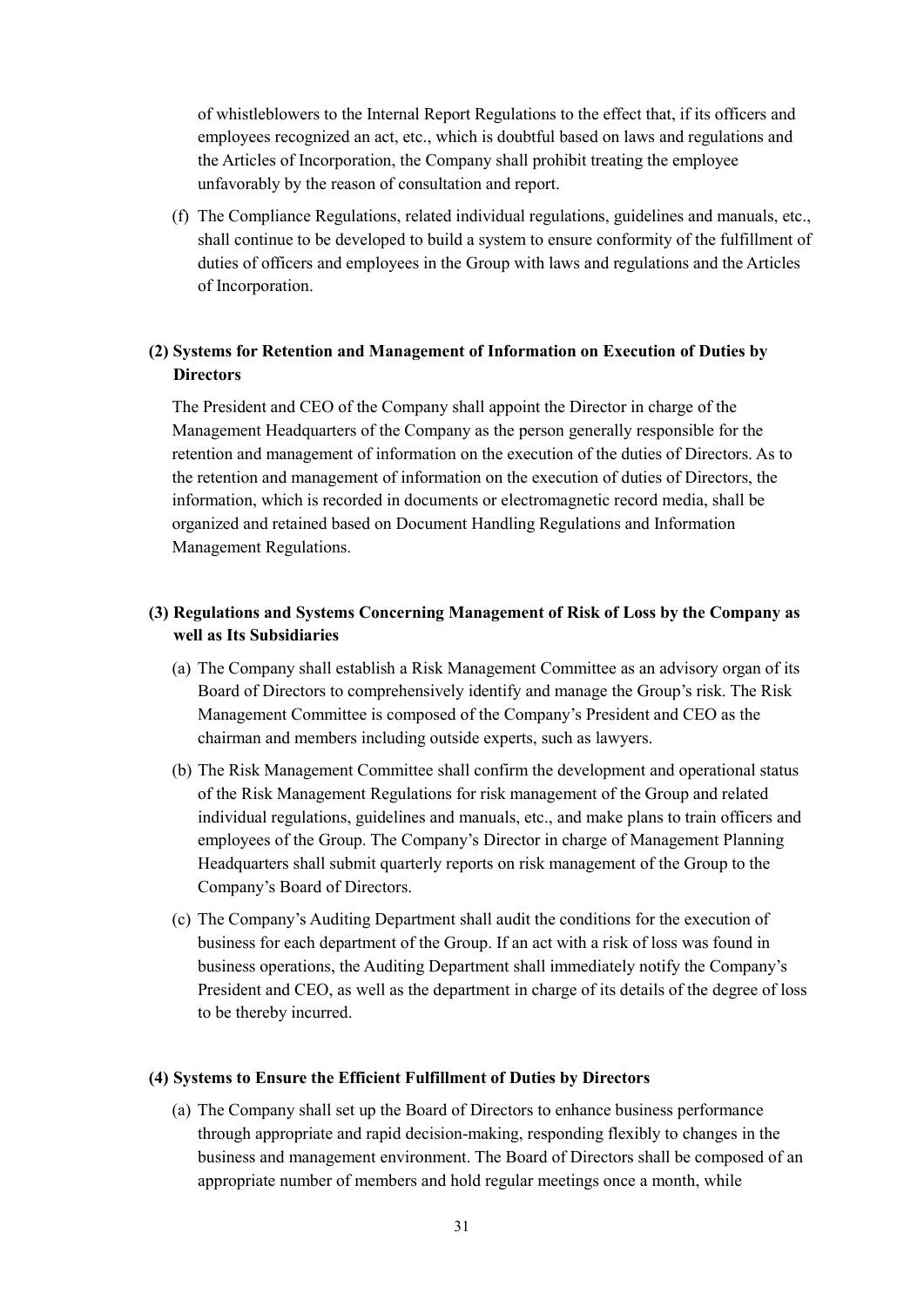extraordinary meetings can be called at any time as required, in order for decisions to be made on critical management matters as well as to monitor business performance.

- (b) As a prior deliberative organ of the Board of Directors, regular meetings of the Corporate Management Council shall be held to discuss business operation policies and its implementation and to consider measures to be taken.
- (c) The Company shall set up a Medium-term Management Plan for the Group, and determine the priority objective and budgetary allocation of the whole group every fiscal year to materialize the relevant plan.
- (d) The progress of income and expenditure plans and other important business plans of each department and subsidiary shall be reviewed monthly or appropriately by the Board of Directors and other bodies, where problems will be extracted and counter measures will be executed.

## **(5) Systems for Reporting of Matters Concerning Execution of Duties of Directors of the Company's Subsidiaries, and Other Systems to Ensure Appropriate Business Operations in the Group**

- (a) The Affiliated Companies Management Regulations shall be applied to subsidiaries of the Company. Each subsidiary shall obtain prior approval of the Board of Directors, the Corporate Management Council, or the officers of the Company in charge of the respective subsidiary for important matters of corporate management, and report such matters to them, in accordance with the decision-making standards of the Company.
- (b) The management of subsidiaries of the Company shall be supervised by the Director in charge of the Management Planning Headquarters. The Company's Director in charge of the Management Planning Headquarters shall periodically hold a meeting with the affiliated companies liaison committee to smoothly exchange information and promote group activities, and receive reports from the subsidiaries as necessary.
- (c) Director in charge of the responsible department shall supervise and manage business conducted by subsidiaries to establish a compliance system, and a risk management system in line with measures based on Management Plans and efficient business execution while respecting the independency of subsidiaries. The Director in charge of the responsible department shall make periodic reports on the condition of progress in the management of subsidiaries by exchanging information in regular and timely manners with the subsidiary to the Board of Directors and the Corporate Management Council.
- (d) The Company's Auditing Department and Audit & Supervisory Board Member shall conduct a regular or special audit of subsidiary and then report to the Company's President and CEO and the Auditing Council.
- **(6) Systems for Employees when Audit & Supervisory Board Members Request the Secondment of Employees to Assist with Duties, Matters Concerning the Independence of Those Employees from Directors and Matters for Securing Effective Direction of Audit & Supervisory Board Members**
	- (a) When the Company's Audit & Supervisory Board Member requests to assign an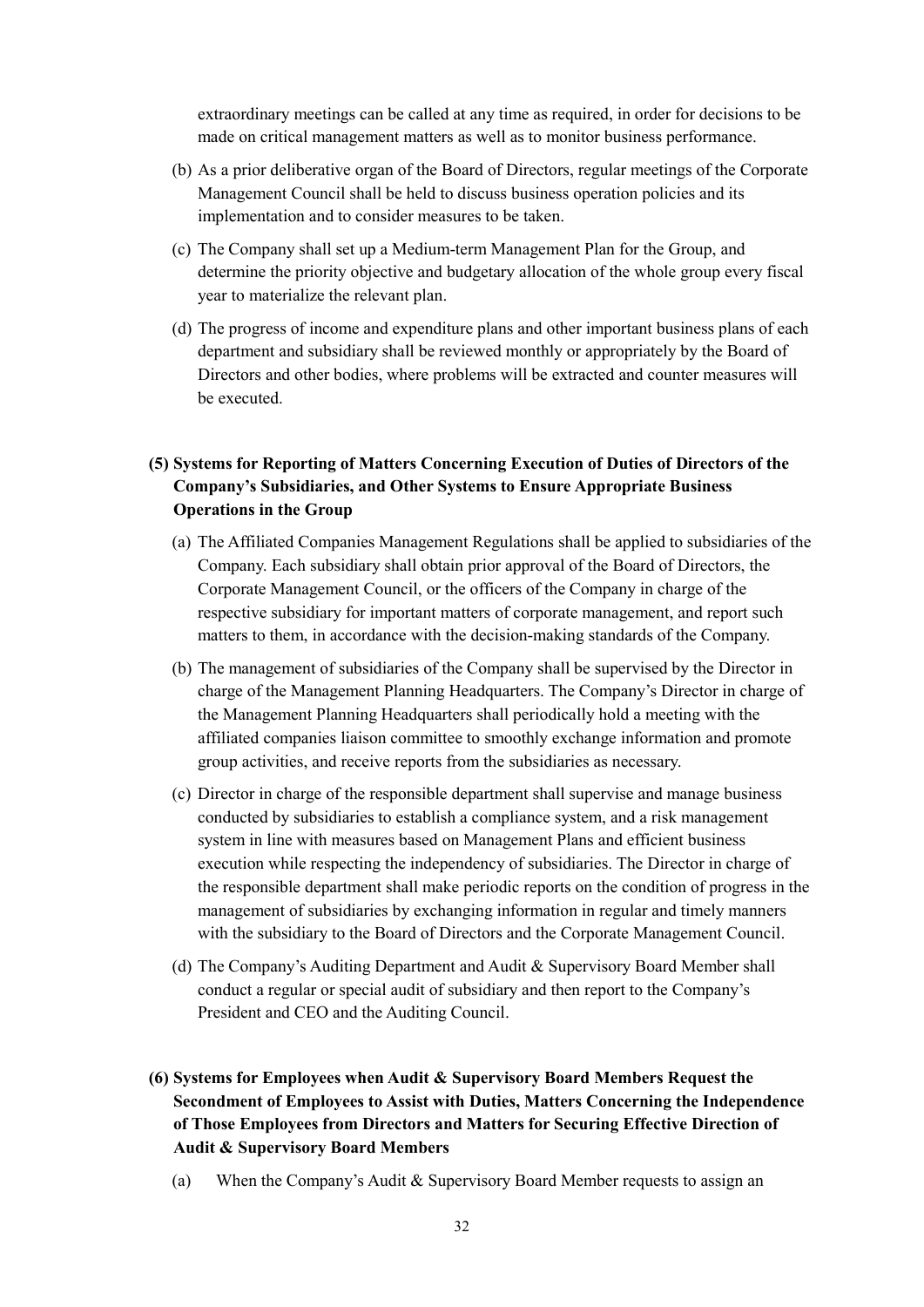employee to assist with the duties of the Audit & Supervisory Board Member, the Company's Board of Directors shall nominate an employee assisting Audit & Supervisory Board Member from the members of the Company's Auditing Department after consultation with the Company' Audit & Supervisory Board Member.

- (b) In assisting the duties of Audit  $&$  Supervisory Board Members of the Company, the right of command over the nominated employee shall be transferred to the Company' Audit & Supervisory Board Members to ensure independence from the Company' Board of Directors. The appointed employee shall submit to the orders of the Audit & Supervisory Board Members when supporting their duties. An evaluation of the support work of Audit & Supervisory Board Member's duties shall be conducted by the Company's Audit & Supervisory Board Member. The Company's Audit & Supervisory Board Member and the Director in charge of the Personnel Department shall confer about personnel changes and treatment.
- **(7) Systems for Directors and Employees, as well as Directors, Audit & Supervisory Board Members, Employees, etc. of Subsidiaries to Report to Audit & Supervisory Board Members, Other Systems of Reporting to Audit & Supervisory Board Members, and Other Systems to Secure Effective Conduct of Audits by Audit & Supervisory Board Members** 
	- (a) Officers and employees of the Group shall make reports on matters possibly causing serious damage and losses to the Group, illegal acts and other necessary important matters to the Company's Audit & Supervisory Board Members as necessary based on laws and regulations, and internal regulations such as the Audit & Supervisory Board Regulations and the Auditing Standards for the Audit & Supervisory Board Members. The Company's Audit & Supervisory Board Members may always require officers and employees of the Group to report as necessary.
	- (b) The Company's Audit & Supervisory Board Members shall attend the meetings of important committees such as the Board of Directors, the Corporate Management Council, the Compliance Committee, the Risk Management Committee, and affiliated companies liaison committee to understand the process of important decision-making and the conditions of the execution of the duties by Directors of the Group, and may peruse important documents about the fulfillment of such duties, such as circular memos for approval. The Company's Audit & Supervisory Board Members shall periodically exchange opinions with the Company's President and CEO, and monitor and inspect each department of the Group and Audit & Supervisory Board Members of subsidiary through periodic hearings and on-the-spot audits.
	- (c) The Company's Audit & Supervisory Board Members, by the independence and authority based on the Audit & Supervisory Board Regulations and the Auditing Standards for the Audit & Supervisory Board Members, shall ensure the effectiveness of the audit, and maintain close cooperation with the Auditing Department and the Accounting Auditors to promote the achievement of their outcomes by receiving reports of audit situation of the each group section from the Auditing Department.
	- (d) The Group shall prohibit unfavorable treatment of officers and employees of the Group who have reported to the Company's Audit & Supervisory Board Members on the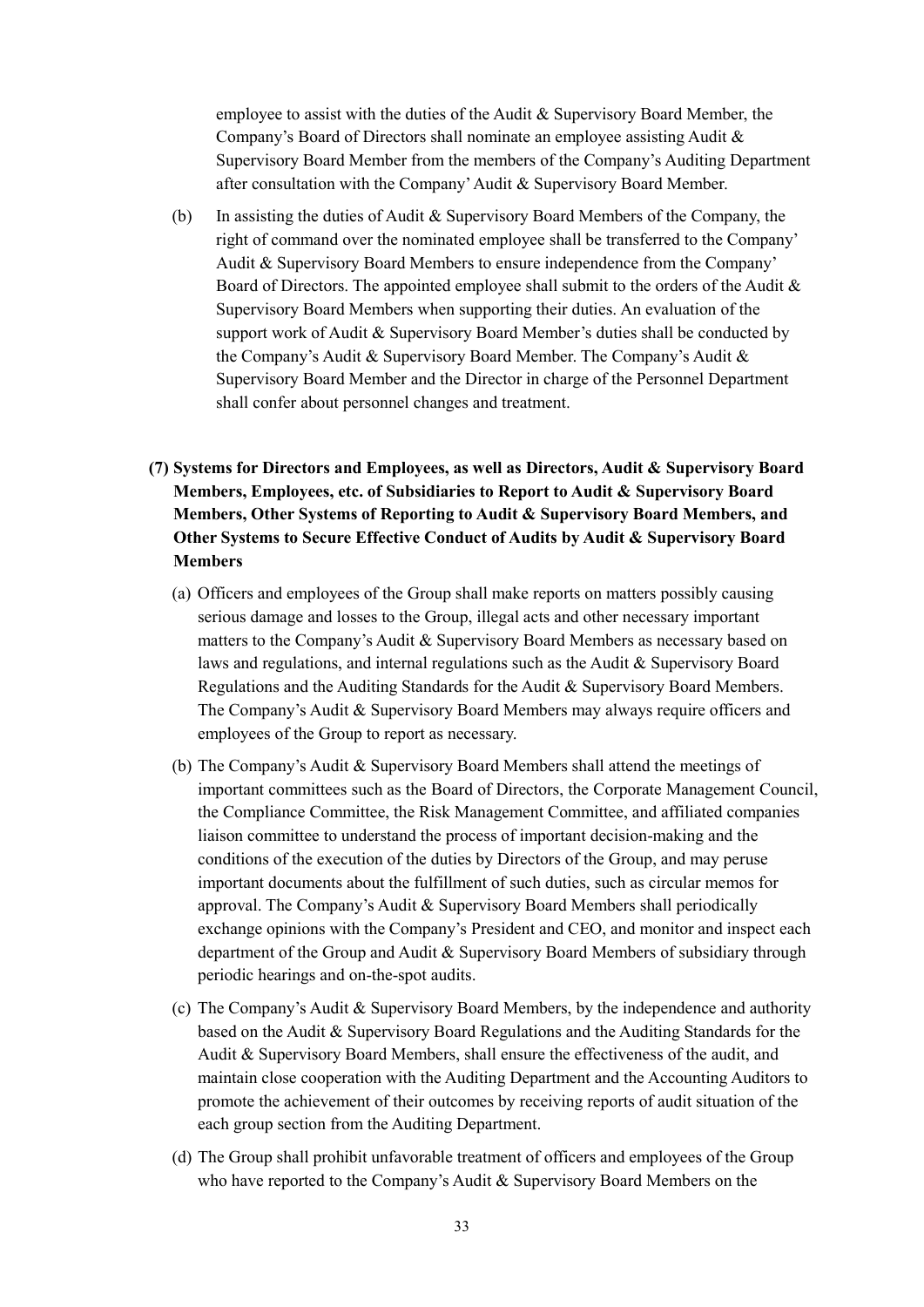grounds of having made the report, and fully enforce this rule.

(e) In the case where an Audit & Supervisory Board Member demands payments in advance or redemptions of expenses incurred for duties executed, the subject expenses or liabilities shall immediately be paid or reimbursed, excluding the case where such expenses or the liabilities are not necessary for the execution of the duties of the Company's Audit & Supervisory Board Member.

#### **(8) Systems to Ensure Reliable Financial Reporting**

For the purpose of securing reliable financial reporting of the Company and effective and proper submission of internal control reports by the Company as provided in the Financial Instruments and Exchange Act, the Group shall set up a structure to establish and apply a proper internal control system under the command of the Company's President and CEO, continue to evaluate whether or not the structure will function properly, make necessary corrections, and ensure conformity with the Financial Instruments and Exchange Act and other applicable laws and regulations.

#### **(9) Systems Development to Exclude All Antisocial Forces**

- (a) The Group's Corporate Ethics Charter shall clearly set out the Group's determination to "oppose all antisocial forces." The Group is committed to eliminating all ties, and dealing resolutely, with any antisocial forces or organizations posing a threat to public order or safety.
- (b) The Group shall enact detailed regulations for opposing antisocial forces and establish a system that will not yield to unlawful demands from antisocial forces by appointing a person responsible for preventing unlawful demands in all offices and places of business. General Affairs Department of the Company shall be generally responsible for establishing the system, and the system shall be established by consulting with the Compliance Committee, the Risk Management Committee, related departments and external professional organizations.

#### **2. Overview of Operation Status of Systems for Ensuring Appropriate Business Operations**

## **(1) Systems for Execution of Duties by Directors and Employees of the Company as well as Its Subsidiaries to Ensure Compliance with Laws and Regulations and the Articles of Incorporation**

The compliance system has been fully developed with the establishment of the Corporate Ethics Charter, establishment of the Compliance Committee, appointment of Outside Directors, establishment of the Auditing Department as well as the Legal Affairs Department, and establishment of the internal reporting system and related regulations.

During the fiscal year under review, while continuing to operate the existing system by holding 12 meetings of the Compliance Committee, conducting internal audits and holding audit meetings, the Company strengthened its efforts to secure transparency and fairness of corporate management by increasing the number of Outside Directors to two at the Ordinary General Shareholders' Meeting held in June 2015. In addition, the Company raised the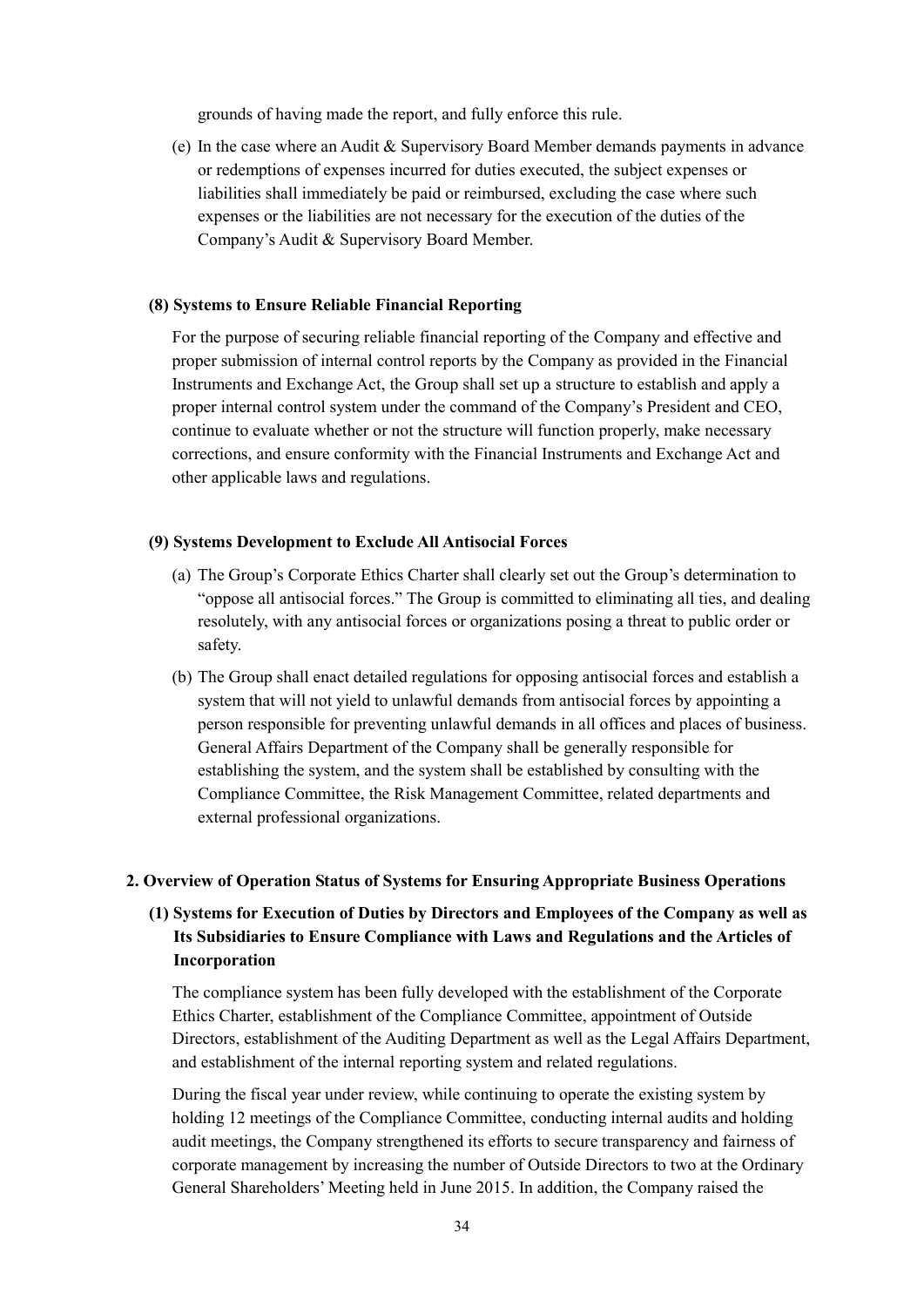awareness of officers and employees of the Group by providing compliance training on a regular basis and maintained appropriate conditions.

### **(2) Systems for Retention and Management of Information on Execution of Duties by Directors**

Systems for retaining and managing information have been fully developed by the management system with the Director in charge of the Management Headquarters as the person generally responsible for the retention and management, as provided for in Document Handling Regulations and Information Management Regulations.

During the fiscal year under review, the Company continued to operate existing systems and maintained appropriate conditions.

## **(3) Regulations and Systems Concerning Management of Risk of Loss by the Company as well as Its Subsidiaries**

Risk management systems have been fully developed with the establishment of the Risk Management Committee and the management system, which were developed on the basis of Risk Management Regulations.

During the fiscal year under review, while continuing to operate the existing systems, the Company maintained appropriate conditions by adding outside members to the Risk Management Committee and reinforcing risk management with new professional insights added from outside the Group.

#### **(4) Systems to Ensure the Efficient Fulfillment of Duties by Directors**

After preliminary deliberation by the Corporate Management Council, decisions have been made at meetings of the Board of Directors, as the governing body. On the other hand, to review the progress of business plans, business monitoring meetings, whose main purpose is reviewing, and affiliated companies liaison committee meetings have been held, in addition to Board of Directors' meetings. As such, systems for ensuring the efficient execution of duties have been fully developed.

During the fiscal year under review, the Company held these meetings on a regular basis, and as needed, and made timely decisions including resolutions in writing to maintain appropriate conditions.

## **(5) Systems About Reporting of Matters Concerning Execution of Duties of Directors of the Company's Subsidiaries, and Other Systems to Ensure Appropriate Business Operations in the Group**

The systems for ensuring appropriate execution of business operations by the Group have been fully developed with a report given to the Board of Directors of the Company in accordance with the Affiliated Companies Management Regulations. In addition, affiliated companies liaison meetings have been held periodically to review the progress of business plans and receive the necessary reports from subsidiaries. The Company dispatches Directors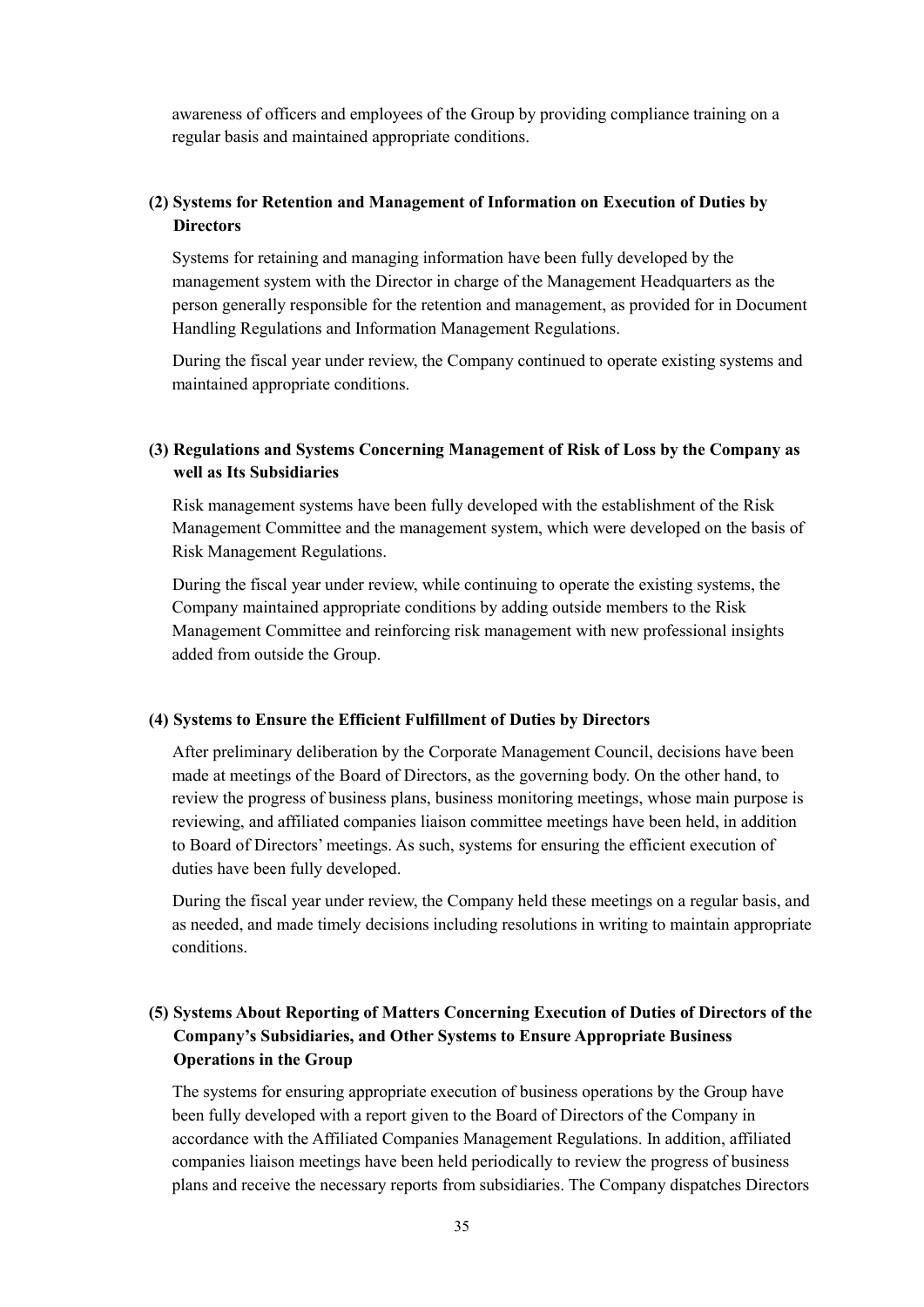to subsidiaries to strengthen monitoring functions and ensure appropriateness of business operations.

During the fiscal year under review, the Company held meetings of the Group Executive Council twice, in addition to the meetings mentioned above, exchanged information among executives of the Company and those of its subsidiaries, and discussed future business growth.

Of the systems for ensuring the appropriateness of business operations by each company of the Group, the department or section responsible for the Company's subsidiaries supervised and managed the compliance system and the risk management system, while the Auditing Department and the Audit & Supervisory Board Members of the Company audited subsidiaries, thereby maintaining appropriate conditions.

## **(6) Systems for Employees when Audit & Supervisory Board Members Request the Secondment of Employees to Assist with Duties, Matters Concerning the Independence of Those Employees from Directors and Matters for Securing Effective Direction of Audit & Supervisory Board Members**

Rules on the right of command and the authority over personnel issues such as employee evaluations have been stipulated for employees to assist with the duties of the Audit  $\&$ Supervisory Board Members.

During the fiscal year under review, no employee was appointed to assist Audit & Supervisory Board Members, who executed their duties smoothly.

## **(7) Systems for Directors and Employees, as well as Directors, Audit & Supervisory Board Members, and Employees of Subsidiaries to Report to Audit & Supervisory Board Members, Other systems of Reporting to Audit & Supervisory Board Members, and Other Systems to Secure Effective Conduct of Audits by Audit & Supervisory Board Members**

The systems to report to Audit & Supervisory Board Members and the systems to secure effective conduct of audits by Audit & Supervisory Board Members have been fully developed by stipulating them in the Audit & Supervisory Board Regulations and the Auditing Standards for the Audit & Supervisory Board Members. Audit & Supervisory Board Members cooperate closely with the Auditing Department and the Accounting Auditor.

During the fiscal year under review, Audit & Supervisory Board Members strengthened the effectiveness of audits by Audit & Supervisory Board Members and maintained appropriate conditions by exchanging opinions with the President and CEO on issues to be addressed by the Company.

### **(8) Systems to Ensure Reliable Financial Reporting**

The system has been constructed to evaluate internal controls by the Auditing Department, and an internal control report for the 42nd fiscal term was submitted on June 26, 2015.

During the fiscal year under review, the Company continued to evaluate the status of the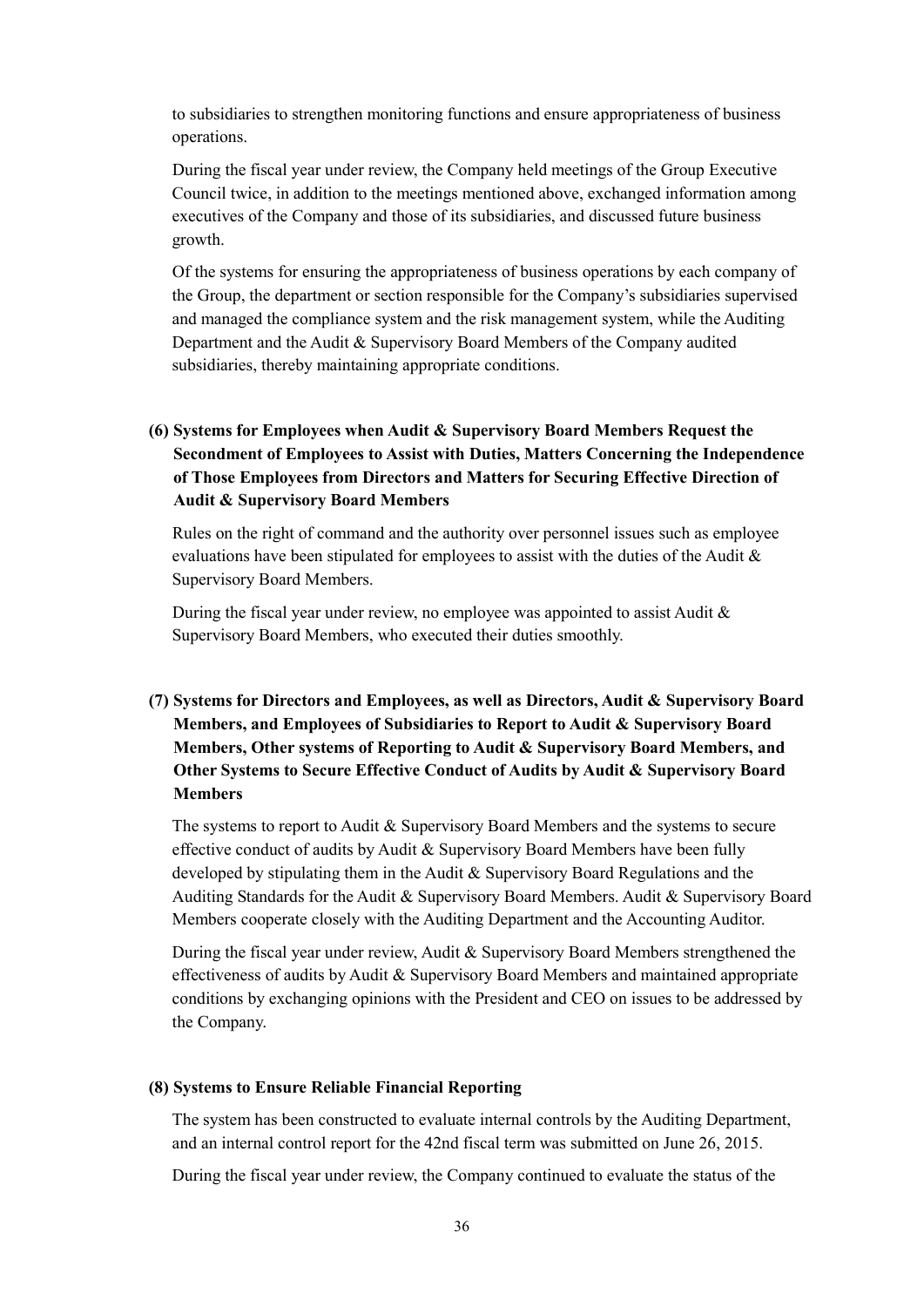development and operation of its internal control system.

### **(9) Systems Development to Exclude All Antisocial Forces**

Among systems for excluding antisocial forces, the Company has stipulated the Corporate Ethics Charter and rules for excluding antisocial forces, and has developed a system therefor.

During the fiscal year under review, the Company implemented corporate activities free from any relationships with antisocial forces.

#### **3. Policy on Determination of Dividends of Surplus and Others**

The return of profits to shareholders is positioned as a key management issue for the Company. In terms of dividends, the Company sets as its basic policy that it will increase shareholder value by increasing earnings per share (EPS) through investments for future growth in areas such as real estate, overseas businesses, mergers and acquisitions, IT, and research and development, and that it provides stable dividend to shareholders, in order to maximize mid- to long-term corporate value.

Based on the above-mentioned policy, the Company will pay a year-end dividend for the fiscal term under review of 10 yen per share.

Note: The portions of amounts and number of shares stated in this Business Report less than the display unit are omitted (always rounded down).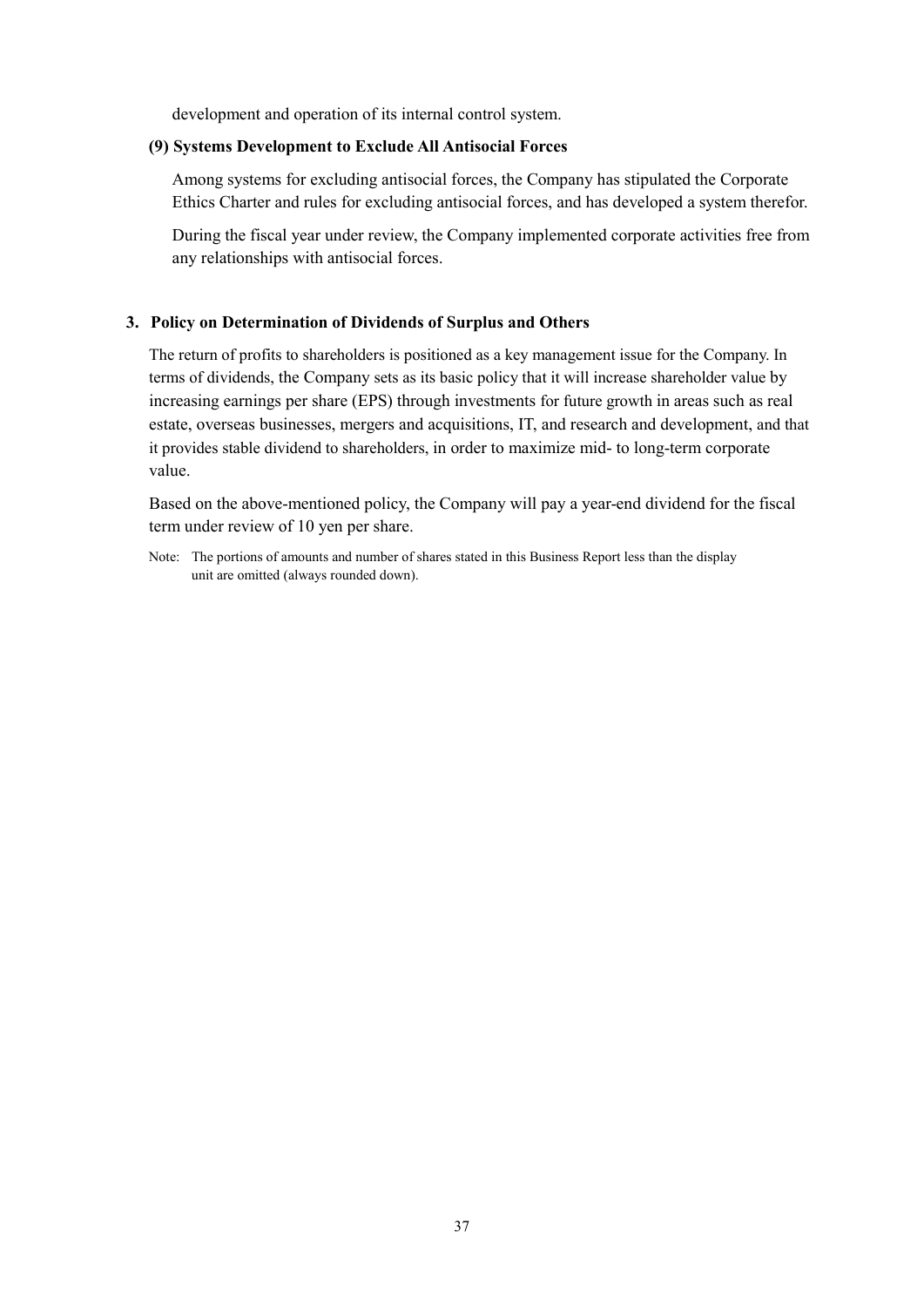## **CONSOLIDATED FINANCIAL STATEMENTS**

# **CONSOLIDATED BALANCE SHEET** (as of March 31, 2016)

|                                             | (millions of yen) |
|---------------------------------------------|-------------------|
| <b>ASSETS</b>                               |                   |
| <b>Current assets</b>                       | 114,185           |
| Cash and cash equivalents                   | 88,043            |
| Trade receivables                           | 6,779             |
| Accounts receivable for completed projects  | 1,992             |
| Operating loans                             | 885               |
| Securities                                  | 880               |
| Real estate for sale / property inventories | 21                |
| Payment for construction in progress        | 785               |
| Raw materials and supplies                  | 588               |
| Prepaid expenses                            | 2,847             |
| Deferred tax assets                         | 5,659             |
| Other accounts receivable                   | 1,630             |
| Other                                       | 4,283             |
| Allowance for doubtful accounts             | (212)             |
| <b>Fixed assets</b>                         | 212,033           |
| Property, plant and equipment               | 172,036           |
| Buildings and structures                    | 57,979            |
| Machinery, equipment, and vehicles          | 16,105            |
| Land                                        | 84,241            |
| Leased assets                               | 9,417             |
| Construction in progress                    | 2,444             |
| Other                                       | 1,848             |
| <b>Intangible assets</b>                    | 9,334             |
| Goodwill                                    | 1,530             |
| Other                                       | 7,804             |
| <b>Investments and other assets</b>         | 30,661            |
| Investment securities                       | 8,230             |
| Long-term loans                             | 544               |
| Bad debt                                    | 1,256             |
| Long-term prepaid expenses                  | 3,686             |
| Deferred tax assets                         | 16,734            |
| Other                                       | 2,232             |
| Allowance for doubtful accounts             | (2,023)           |
| <b>Deferred assets</b>                      | 671               |
| Bond issuance cost                          | 671               |
| <b>Total assets</b>                         | 326,890           |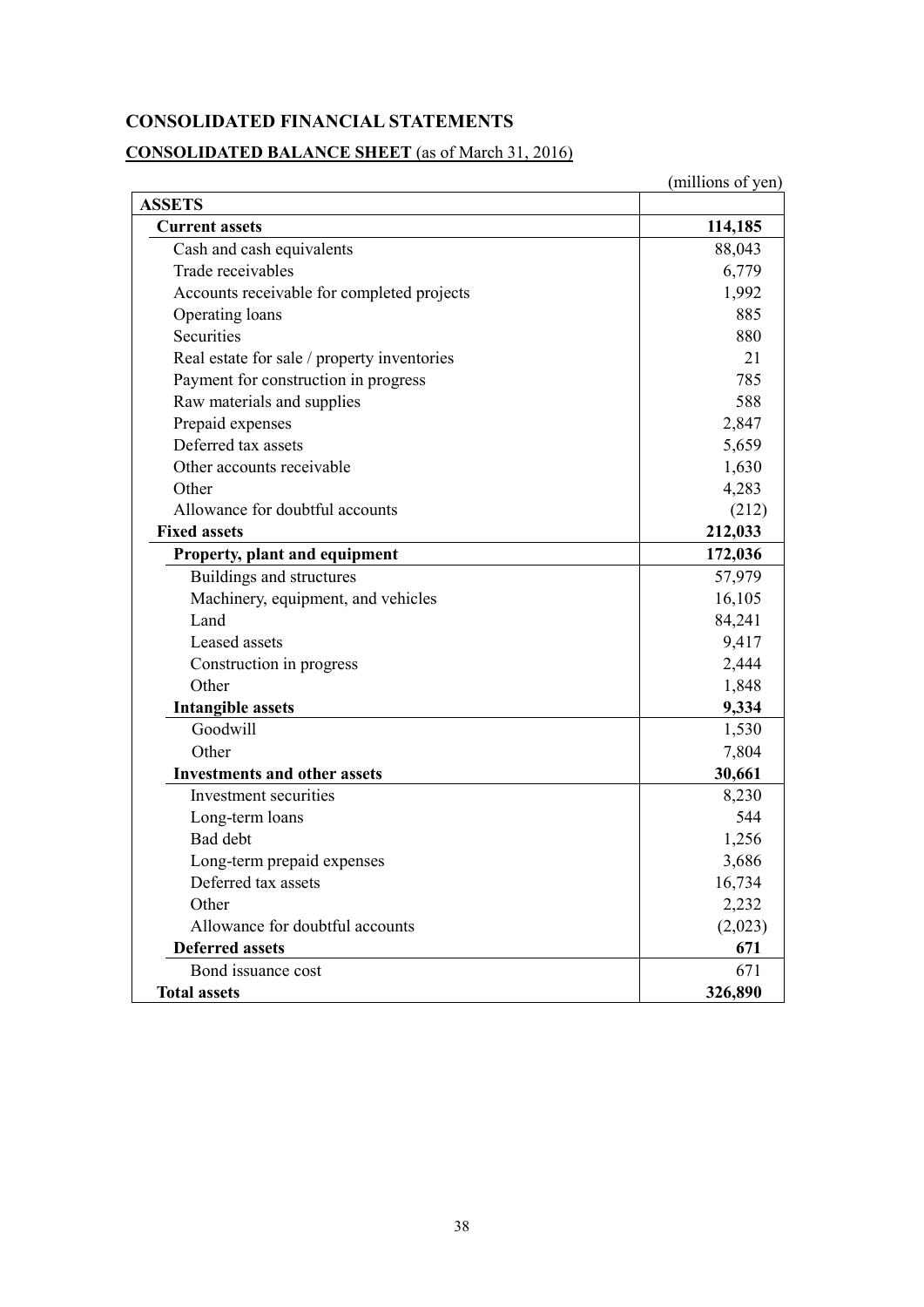# **CONSOLIDATED BALANCE SHEET** (as of March 31, 2016) *(Continued)*

|                                                        | (millions of yen) |
|--------------------------------------------------------|-------------------|
| <b>Liabilities</b>                                     |                   |
| <b>Current liabilities</b>                             | 95,384            |
| Accounts payable                                       | 2,606             |
| Accounts payable for completed projects                | 12,193            |
| Short-term borrowings                                  | 265               |
| Current portion of long-term debt                      | 1,412             |
| Bonds due within one year                              | 4,326             |
| Lease obligations                                      | 3,054             |
| Accounts payable—other                                 | 19,229            |
| Accrued expenses                                       | 5                 |
| Accrued income taxes                                   | 2,919             |
| Advances received                                      | 38,701            |
| Customer advances for projects in progress             | 5,026             |
| Reserve for warranty obligations on completed projects | 447               |
| Reserve for fulfillment of guarantees                  | 860               |
| Asset retirement obligations                           | 34                |
| Other                                                  | 4,301             |
| <b>Non-current liabilities</b>                         | 85,294            |
| <b>Bonds</b>                                           | 20,001            |
| Long-term debt                                         | 14,106            |
| Lease obligations                                      | 7,659             |
| Long-term advances received                            | 18,950            |
| Lease/guarantee deposits received                      | 7,516             |
| Deferred tax liabilities                               | 208               |
| Reserve for apartment vacancy loss                     | 3,802             |
| Liability for retirement benefit                       | 10,224            |
| Asset retirement obligations                           | 69                |
| Other                                                  | 2,754             |
| <b>Total liabilities</b>                               | 180,679           |
| <b>Net Assets</b>                                      |                   |
| <b>Shareholders' equity</b>                            | 142,982           |
| Common stock                                           | 75,282            |
| Capital surplus                                        | 45,235            |
| Retained earnings                                      | 26,125            |
| Treasury stock                                         | (3,660)           |
| Accumulated other comprehensive income                 | 3,190             |
| Net unrealized gains on "other securities"             | 435               |
| Foreign currency translation adjustments               | 3,651             |
| Remeasurements of defined benefit plans                | (895)             |
| <b>Share subscription rights</b>                       | 18                |
| <b>Non-controlling interests</b>                       | 20                |
| <b>Total net assets</b>                                | 146,211           |
| <b>Total liabilities and net assets</b>                | 326,890           |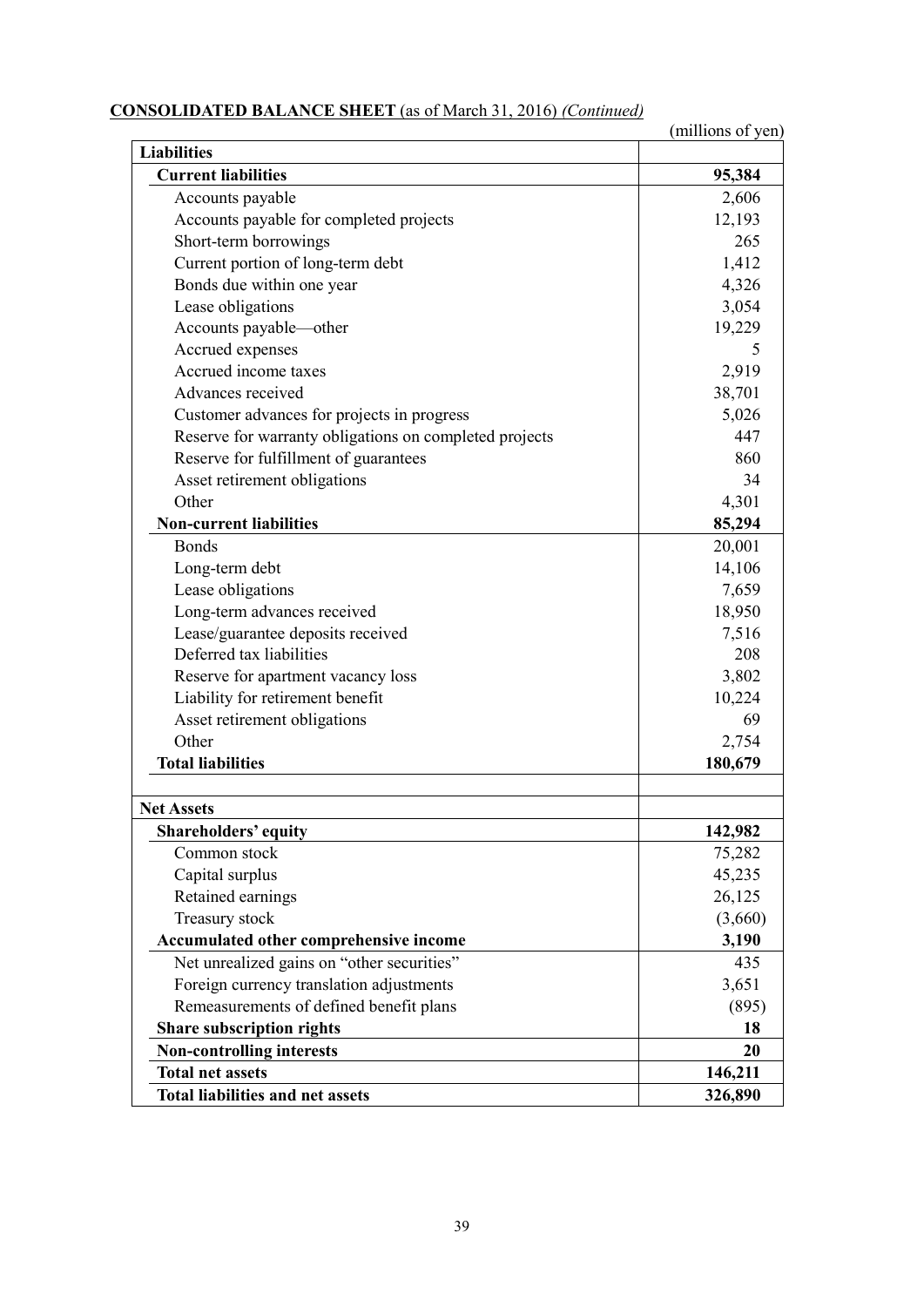|                                                       | (millions of yen) |
|-------------------------------------------------------|-------------------|
| <b>Net sales</b>                                      | 511,424           |
| <b>Sales from Leasing Business</b>                    | 410,552           |
| <b>Sales from Construction Business</b>               | 74,160            |
| <b>Sales from Other Business</b>                      | 26,712            |
| <b>Cost of sales</b>                                  | 422,604           |
| Cost of sales from Leasing Business                   | 344,246           |
| Cost of sales from Construction Business              | 54,236            |
| Cost of sales from Other Business                     | 24,122            |
| <b>Gross profit</b>                                   | 88,820            |
| Selling, general and administrative expenses          | 67,823            |
| <b>Operating profit</b>                               | 20,996            |
| Non-operating income                                  | 517               |
| Interest income                                       | 43                |
| Dividend income                                       | 77                |
| Valuation gains of investment securities              | 77                |
| Gain from amortization of deposits payable            | 102               |
| Compensation income                                   | 61                |
| Other                                                 | 153               |
| <b>Non-operating expenses</b>                         | 1,693             |
| Interest expenses                                     | 944               |
| Commission fee                                        | 171               |
| Foreign exchange losses                               | 267               |
| Equity in losses of affiliated companies              | 9                 |
| Other                                                 | 300               |
| <b>Recurring profit</b>                               | 19,820            |
| <b>Extraordinary income</b>                           | 26                |
| Gain on sale of property, plant and equipment         | 26                |
| <b>Extraordinary losses</b>                           | 785               |
| Loss on sale of property, plant and equipment         | 1                 |
| Loss on disposal of property, plant and equipment     | 147               |
| Loss on evaluation of investment securities           | 19                |
| Impairment loss                                       | 616               |
| Income before taxes and other adjustments             | 19,061            |
| Income taxes-current                                  | 2,999             |
| Income taxes-refund                                   | (19)              |
| Income taxes-deferred                                 | (3, 347)          |
| Income before minority interests                      | 19,429            |
| Minority stockholders' loss                           | (2)               |
| Net income attributable to shareholders of the parent | 19,432            |

| <b>CONSOLIDATED STATEMENT OF OPERATIONS</b> (from April 1, 2015 to March 31, 2016) |  |  |  |
|------------------------------------------------------------------------------------|--|--|--|
|                                                                                    |  |  |  |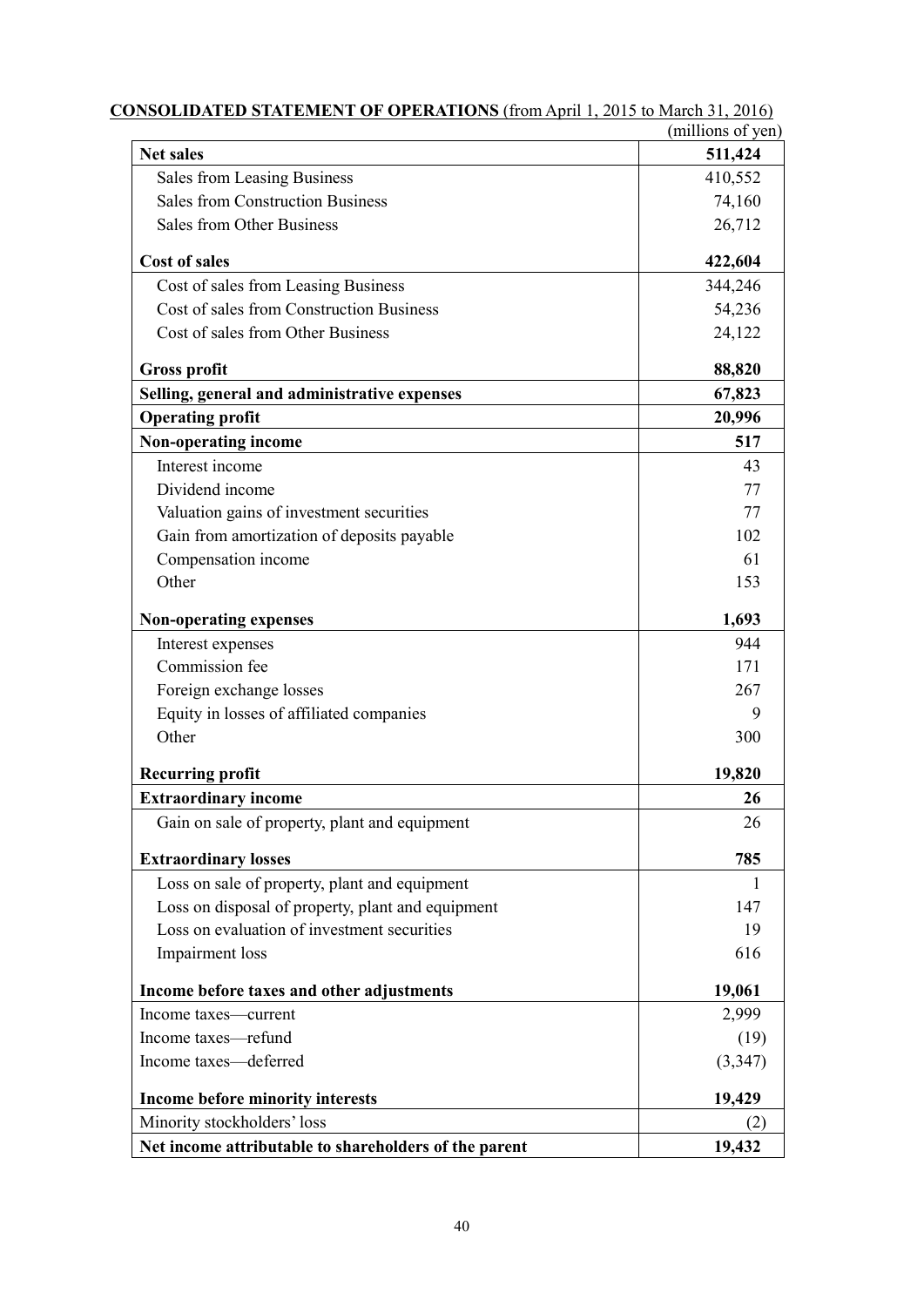### **CONSOLIDATED STATEMENT OF CHANGES IN NET ASSETS**

(from April 1, 2015 to March 31, 2016)

| $\frac{1}{2}$                                            |                      |                    |                      |                       | (millions of yen)                |  |  |
|----------------------------------------------------------|----------------------|--------------------|----------------------|-----------------------|----------------------------------|--|--|
|                                                          | Shareholders' equity |                    |                      |                       |                                  |  |  |
|                                                          | Common<br>stock      | Capital<br>surplus | Retained<br>earnings | Treasury<br>stock     | Total<br>shareholders'<br>equity |  |  |
| Balance as of April 1, 2015                              | 75,282               | 51,501             | 427                  | (3,660)               | 123,550                          |  |  |
| Change during period                                     |                      |                    |                      |                       |                                  |  |  |
| Deficit disposition                                      |                      | (6, 266)           | 6,266                |                       |                                  |  |  |
| Net income attributable to<br>shareholders of the parent |                      |                    | 19,432               |                       | 19,432                           |  |  |
| Acquisition of treasury stock                            |                      |                    |                      | (0)                   | (0)                              |  |  |
| Net change of items other than<br>shareholders' equity   |                      |                    |                      |                       |                                  |  |  |
| Total change during period                               |                      | (6,266)            | 25,698               | $\boldsymbol{\theta}$ | 19,431                           |  |  |
| <b>Balance as of March 31, 2016</b>                      | 75,282               | 45,235             | 26,125               | (3,660)               | 142,982                          |  |  |

|                                                          |                                                        |                                        |                                                                |                                                               |                                 |                       | (millions of yen)   |
|----------------------------------------------------------|--------------------------------------------------------|----------------------------------------|----------------------------------------------------------------|---------------------------------------------------------------|---------------------------------|-----------------------|---------------------|
|                                                          |                                                        | Accumulated other comprehensive income |                                                                |                                                               |                                 |                       |                     |
|                                                          | Net<br>unrealized<br>gains on<br>"other<br>securities" | Foreign<br>currency<br>translation     | Remeasure-<br>ments of<br>defined<br>adjustments benefit plans | Total<br>accumulated<br>other<br>compre-<br>hensive<br>income | Share<br>subscription<br>rights | Minority<br>interests | Total net<br>assets |
| Balance as of April 1, 2015                              | 379                                                    | 3,545                                  | (1,021)                                                        | 2,904                                                         | 18                              | $\theta$              | 126,473             |
| Change during period                                     |                                                        |                                        |                                                                |                                                               |                                 |                       |                     |
| Deficit disposition                                      |                                                        |                                        |                                                                |                                                               |                                 |                       |                     |
| Net income attributable to<br>shareholders of the parent |                                                        |                                        |                                                                |                                                               |                                 |                       | 19,432              |
| Acquisition of treasury stock                            |                                                        |                                        |                                                                |                                                               |                                 |                       | (0)                 |
| Net change of items other than<br>shareholders' equity   | 55                                                     | 105                                    | 125                                                            | 286                                                           |                                 | 20                    | 306                 |
| <b>Total change during period</b>                        | 55                                                     | 105                                    | 125                                                            | 286                                                           |                                 | 20                    | 19,738              |
| <b>Balance as of March 31, 2016</b>                      | 435                                                    | 3,651                                  | (895)                                                          | 3,190                                                         | 18                              | 20                    | 146,211             |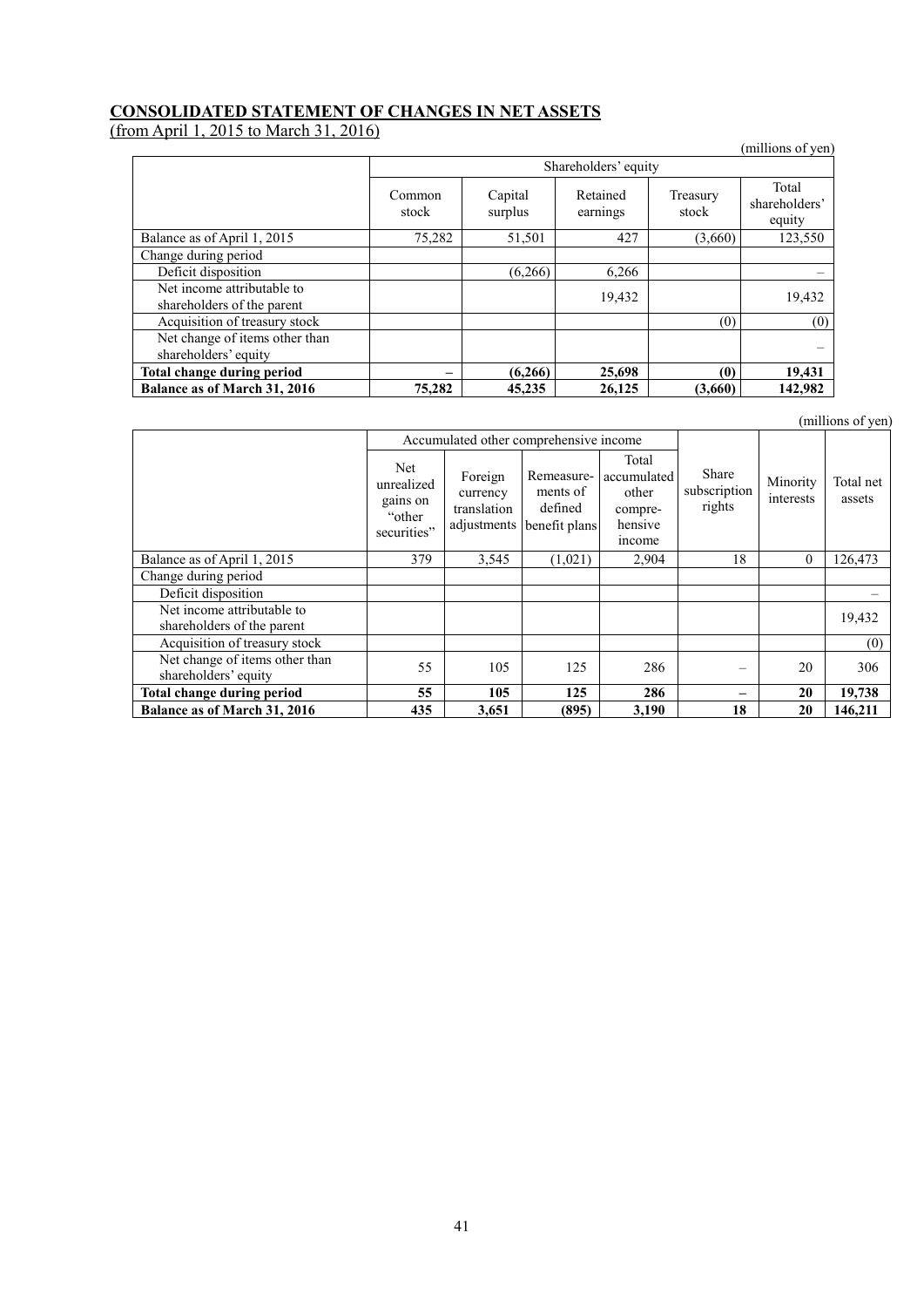## Notes to Consolidated Financial Statements

#### **1. Important Items That Form the Basis of Preparing Consolidated Financial Statements, etc.**

- (1) Scope of consolidation
	- (a) Number of consolidated subsidiaries and names of principal consolidated subsidiaries of Leopalace21 Corporation (the "Company")

| Number of consolidated subsidiaries: | 21                                                   |
|--------------------------------------|------------------------------------------------------|
| Principal consolidated subsidiaries: | Leopalace Leasing Corporation                        |
|                                      | Plaza Guarantee CO., LTD.                            |
|                                      | Leopalace21 Business Consulting (Shanghai) Co., Ltd. |
|                                      | Leopalace21 (Shanghai) Property Management Co., Ltd. |
|                                      | LEOPALACE21 VIETNAM CO., LTD.                        |
|                                      | Leopalace21 (Thailand) CO., LTD.                     |
|                                      | Leopalace21 (Cambodia) Co., Ltd.                     |
|                                      | LEOPALACE21 REAL ESTATE (CAMBODIA) Co., Ltd.         |
|                                      | LEOPALACE21 PHILIPPINES INC.                         |
|                                      | PT.Leopalace21 Properti Manajemen                    |
|                                      | PT.Leopalace Duasatu Realty                          |
|                                      | Morizou Co., Ltd.                                    |
|                                      | Azu Life Care Co., Ltd.                              |
|                                      | Leopalace Guam Corporation                           |
|                                      | WING MATE CO., LTD.                                  |
|                                      | <b>ASUKA SSI</b>                                     |
|                                      | Leopalace Power Corporation                          |
|                                      | Leopalace Energy Corporation                         |
|                                      | Leopalace Smile Co., Ltd.                            |
|                                      |                                                      |

(b) Status of non-consolidated subsidiaries Not applicable.

#### (2) Application of equity method

(a) Numbers of non-consolidated subsidiaries or affiliates accounted for by the equity method and names of principal such companies

| Non-consolidated subsidiaries accounted for by the equity method: | Not applicable.           |
|-------------------------------------------------------------------|---------------------------|
| Number of affiliates accounted for by the equity method:          |                           |
| Name of principal affiliate:                                      | Woori & Leo PMC Co., Ltd. |

- (b) Names, etc. of non-consolidated subsidiaries and affiliates not accounted for by the equity method Not applicable.
- (c) Special note on the application of equity method As the fiscal year-end of Woori & Leo PMC Co., Ltd. is different from the consolidated balance sheet date, the financial statements of the company as of its fiscal year-end and for its fiscal year are used in the preparation of the Company's consolidated financial statements.
- (3) Changes in the scope of consolidation and application of equity method
	- (a) Changes in the scope of consolidation We have included LEOPALACE21 PHILIPPINES INC., PT.Leopalace21 Properti Manajemen, and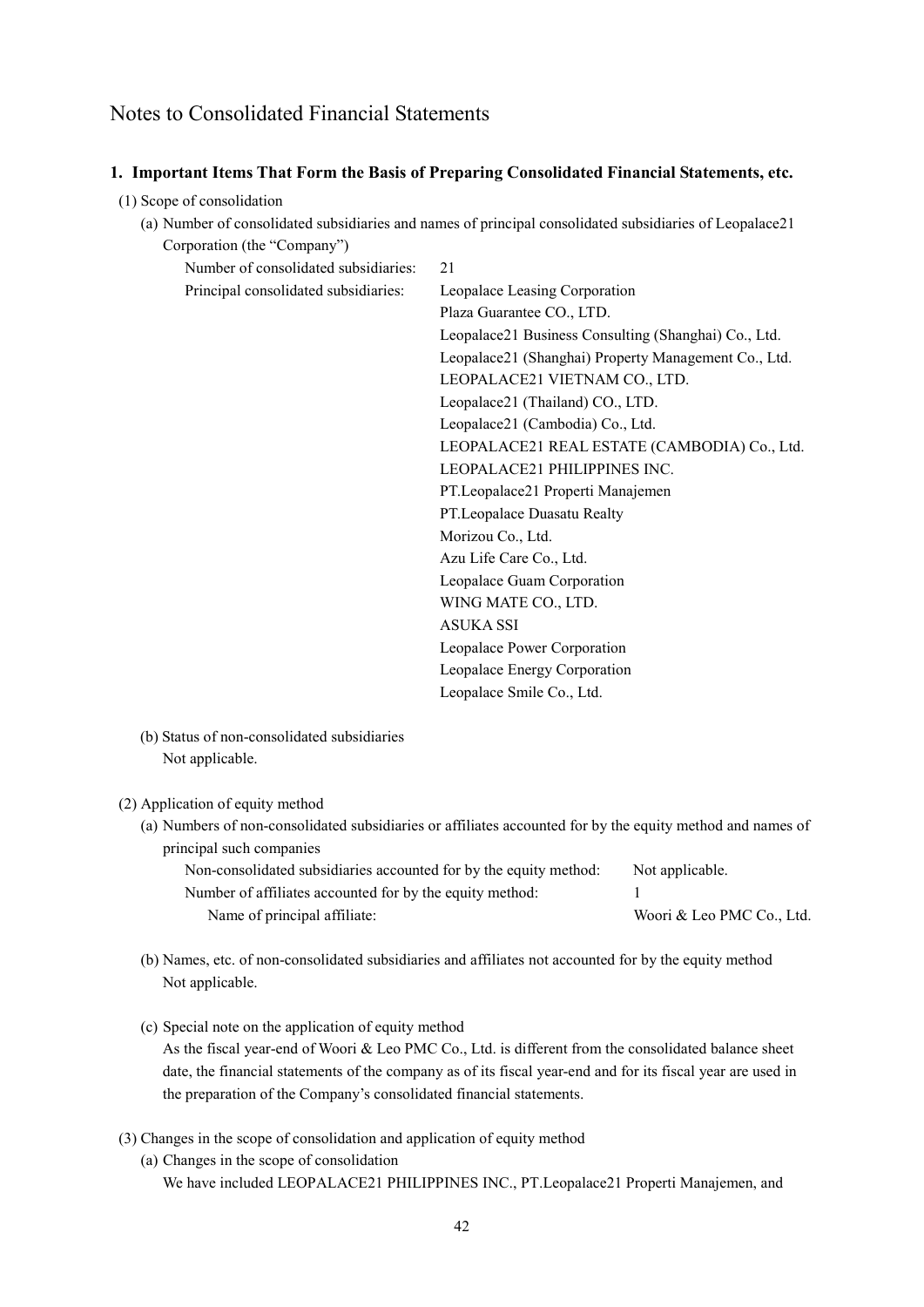PT.Leopalace Duasatu Realty, all of which are newly established companies, into the scope of consolidation effective the fiscal year under review.

(b) Changes in the scope of application of equity method Not applicable.

#### (4) Fiscal year ends of consolidated subsidiaries

Among the consolidated subsidiaries, the fiscal year end of Leopalace21 Business Consulting (Shanghai) Co., Ltd., Leopalace21 (Shanghai) Property Management Co., Ltd., LEOPALACE21 VIETNAM CO., LTD., Leopalace21 (Thailand) CO., LTD., Leopalace21 (Cambodia) Co., Ltd., LEOPALACE21 REAL ESTATE (CAMBODIA) Co., Ltd., Leopalace Guam Corporation, Leopalace Guam Distributing Corporation, Leopalace Guam Service Corporation, LEOPALACE21 PHILIPPINES INC., PT.Leopalace21 Properti Manajemen, PT.Leopalace Duasatu Realty, and WING MATE CO., LTD. is December 31 of each year. As the difference between this date and the consolidated balance sheet date is within three months, their financial statements as of December 31 are used in the preparation of the Company's consolidated financial statements.

When significant transactions occur at those subsidiaries between their fiscal year end and the consolidated balance sheet date, these transactions are included in consolidation as necessary.

The former settlement date of Morizou Co., Ltd. was September 30, and therefore up until now its financial statements used when preparing the consolidated financial statements had been based on a provisional settlement as of the consolidated settlement date in accordance with the actual settlement. However, the consolidated settlement date has been changed to the end of February as of the fiscal year under review, and since the difference between that company's settlement date and the consolidated settlement date is less than three months, the financial statement as of the settlement date has been used, and adjustments necessary for preparing the consolidated financial statements have been made for important transactions that took place between that company's settlement date and the consolidated settlement date.

The fiscal year under review for the consolidated financial results is the eleven-month period from April 1, 2015 until February 29, 2016.

#### (5) Summary of accounting policies

(a) Valuation bases and methods for significant assets

#### Securities

Held-to-maturity debt securities are stated at amortized cost (straight-line method).

Other securities

Other securities with available fair market values are stated at fair market value at the end of the fiscal year of each consolidated subsidiaries. Unrealized gains and losses are directly included in net assets. The cost of securities sold is determined by the moving-average method.

Other securities without available fair market values are stated at cost determined by the moving-average method.

Investments in silent partnership, etc. are reported using the equity method, based on the latest financial statements available.

#### Inventories

Primarily stated at cost determined by the specific identification method (figures on the balance sheet are determined based on the method of writing down the book value in accordance with the declining in profitability of assets)

#### **Derivatives**

Stated at fair market value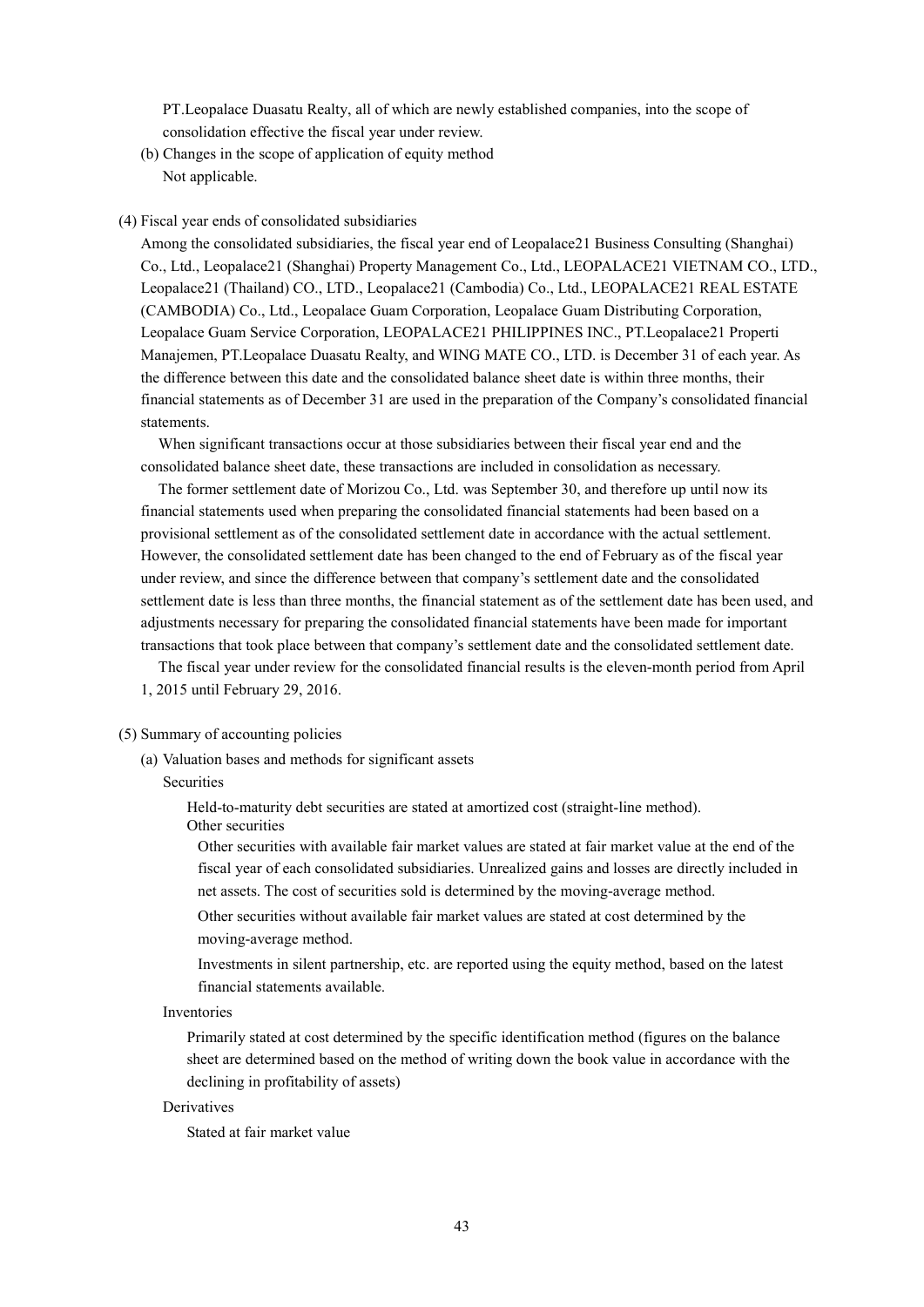| (b) Depreciation and amortization of significant depreciable and amortizable assets<br>Rental property, plant and equipment of the Company and consolidated subsidiaries in Japan (except for<br>leased assets): |                 |
|------------------------------------------------------------------------------------------------------------------------------------------------------------------------------------------------------------------|-----------------|
| Depreciated by the straight-line method                                                                                                                                                                          |                 |
| Useful lives of major assets are as follows:                                                                                                                                                                     |                 |
| Buildings and structures:                                                                                                                                                                                        | $22-47$ years   |
| Property, plant and equipment other than the above of the Company and consolidated subsidiaries in                                                                                                               |                 |
| Japan (except for leased assets):                                                                                                                                                                                |                 |
| Depreciated by the declining-balance method                                                                                                                                                                      |                 |
| However, buildings (excluding accompanying facilities) obtained on or after April 1, 1998 are                                                                                                                    |                 |
| depreciated by the straight-line method.                                                                                                                                                                         |                 |
| Useful lives of major assets are as follows:                                                                                                                                                                     |                 |
| Buildings and structures:                                                                                                                                                                                        | $15-50$ years   |
| Machinery, equipment, and vehicles:                                                                                                                                                                              | 17 years        |
| Tools, furniture and fixtures (Other in property, plant and equipment):                                                                                                                                          | $5-10$ years    |
| Property, plant and equipment of the consolidated overseas subsidiaries:                                                                                                                                         |                 |
| Depreciated by the straight-line method based on the local GAAP                                                                                                                                                  |                 |
| Useful lives of major assets are as follows:                                                                                                                                                                     |                 |
| Buildings and structures:                                                                                                                                                                                        | $20 - 40$ years |
| Tools, furniture and fixtures (Other in property, plant and equipment):                                                                                                                                          | $3-5$ years     |
| Intangible assets (except for leased assets):                                                                                                                                                                    |                 |
| Amortized by the straight-line method                                                                                                                                                                            |                 |
| Useful lives of major assets are as follows:                                                                                                                                                                     |                 |
| Software for internal use:                                                                                                                                                                                       | 5 years         |
| Leased assets:                                                                                                                                                                                                   |                 |
| Depreciated and amortized by the straight-line method based on the lease term as the useful life and<br>residual value of zero.                                                                                  |                 |
| Long-term prepaid expenses:                                                                                                                                                                                      |                 |
| Evenly amortized mainly over the following period                                                                                                                                                                |                 |
| Prepaid master-lease rents:                                                                                                                                                                                      | $3-5$ years     |
| (c) Provision of significant allowance and provisions                                                                                                                                                            |                 |
| Allowance for doubtful accounts                                                                                                                                                                                  |                 |

The Companies maintain an allowance for doubtful accounts to reserve for potentially uncollectible receivables such as accounts receivable and loans. An estimated uncollectible amount is provided at the amount estimated by either using the historical rate of credit loss in the case of general receivables, or based on individual consideration of collectibility in the case of specific receivables such as highly doubtful receivables.

Reserve for warranty obligations on completed projects

Reserve for warranty obligations on completed projects is provided to reserve for the Company's compensation expenses regarding its execution of warranty obligations under defect liabilities in the future pertaining to completed projects. It is calculated using the percentage of the past execution of warranty obligations on the completed projects.

Reserve for fulfillment of guarantees

In order to provide for losses attributable to its rent payment guarantee business, the Company's consolidated subsidiary, Plaza Guarantee CO., LTD., records the amount of loss expected based on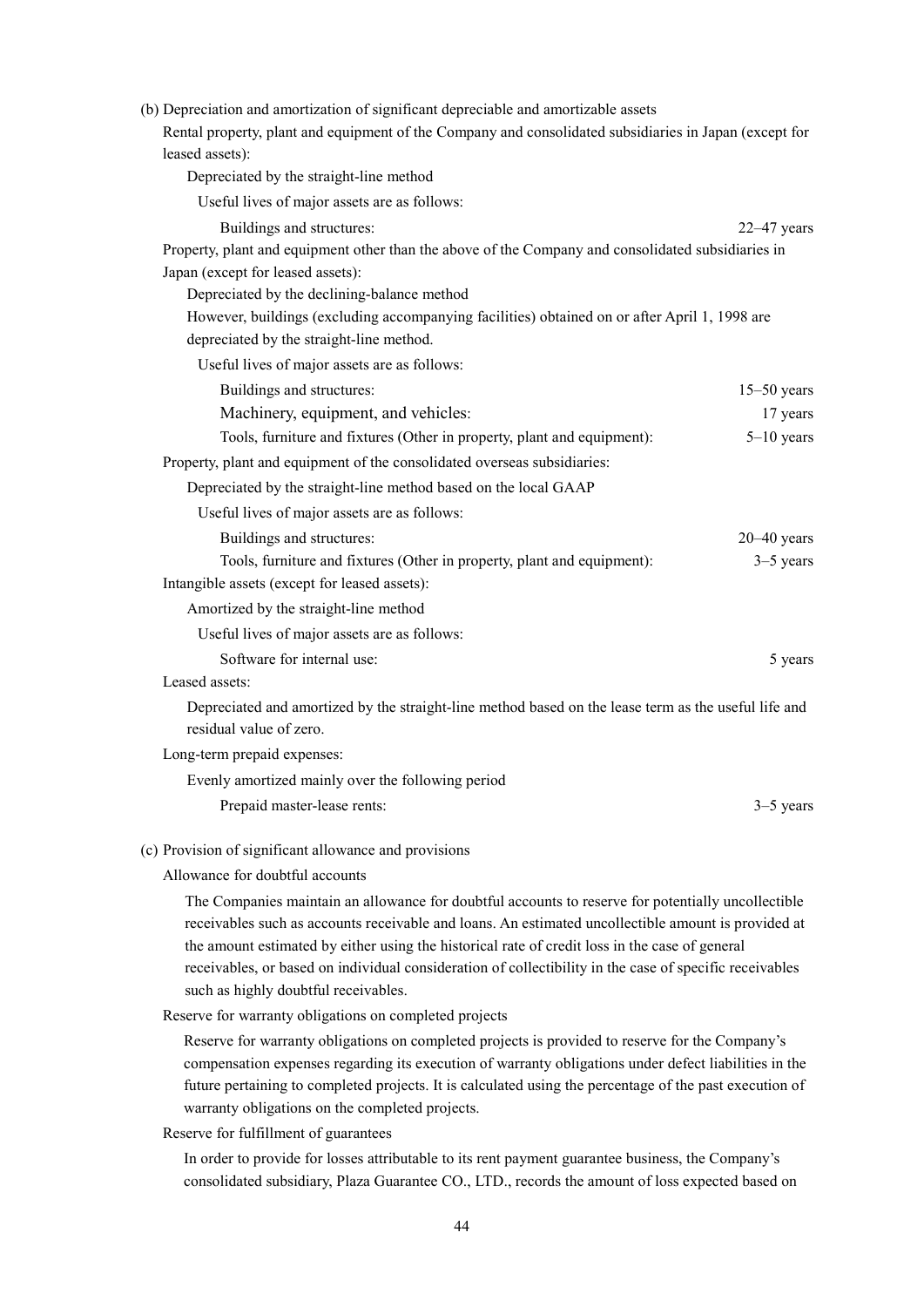the rate of past guarantee fulfillments.

Reserve for apartment vacancy loss

With regard to the leasing business of the Company, reserve to prepare for the risk of vacancy losses on apartment units managed under master lease agreements is provided according to the projected loss that could occur during a logically predictable period. It is based on estimated losses resulting from current rental income and expected future occupancy rates for each rental property.

(d) Recognition of significant revenues and costs

Recognition of net sales of completed construction contracts and cost of sales of completed construction contracts

(i) Construction contracts in which the outcome of the construction activity is deemed certain by the end of the fiscal year under review

Percentage-of-completion method (Progress of construction is estimated based on the method of the ratio of actual cost incurred to total cost.)

- (ii) Other construction contracts Completed-contract method
- (e) Foreign currency translation of important foreign currency-denominated assets and liabilities into Japanese yen

All monetary receivables and payables denominated in foreign currencies are translated into Japanese yen at the current exchange rates as of each balance sheet date. The foreign exchange gains and losses from translation are recognized in the consolidated statement of operations. The assets and liabilities of overseas subsidiaries are translated into Japanese yen at the current exchange rates as of each balance sheet date, and revenues and expenses are translated into Japanese yen at the average exchange rates of the fiscal year. Foreign currency translation adjustments are included in translation adjustments as a separate component of net assets.

- (f) Significant hedge accounting
	- (i) Method of hedge accounting

For interest rate swaps, special treatment is applied since the swaps satisfy the requirements for special treatment.

- (ii) Hedging instruments and hedged items
	- Hedging instruments: Interest rate swaps Hedged item: Borrowings
- (iii) Hedging policy

For the purpose of avoiding future market interest rate rising risks, the Companies implement hedging within the scope of liabilities to be hedged.

(iv) Method of assessing hedge effectiveness

An assessment of hedge effectiveness as of the consolidated balance sheet date is not provided because the interest rate swaps satisfy the requirements for special treatment.

(g) Amortization and amortization period of goodwill

Goodwill is equally amortized over the period of the future economic benefits. However, goodwill is amortized in lump-sum when incurred if the amount is minimal.

(h) Other important matters for preparing consolidated financial statements *Recognition of liability for retirement benefit*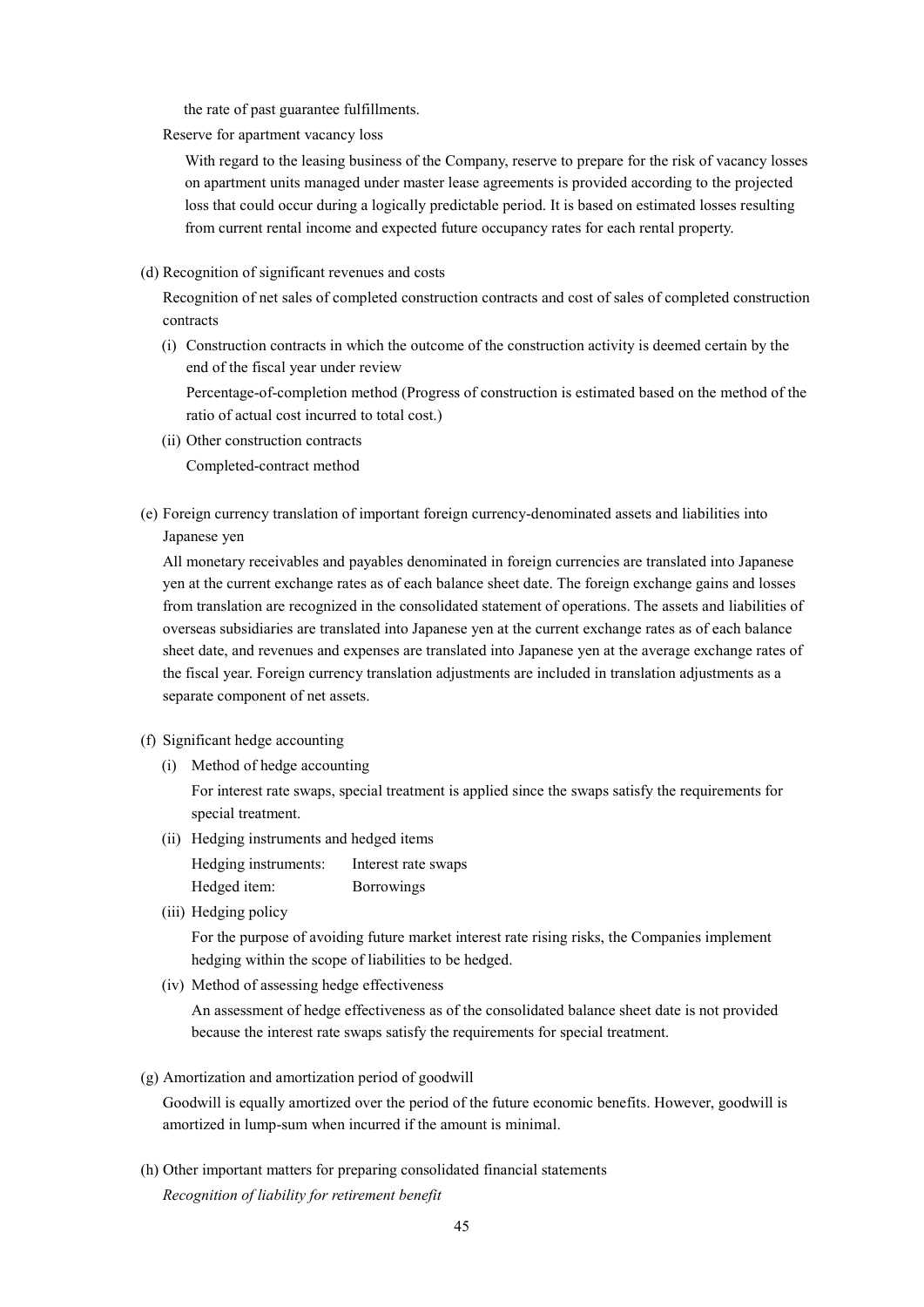To prepare for employees' retirement benefits, liability for retirement benefit is recorded at the amount remaining after deducting pension assets from retirement benefit obligations based on estimated amounts at the end of the fiscal year under review.

Past service costs are amortized by the straight-line method over a specified period (5 years) within the average remaining service years of employees at the time of accrual.

Actuarial differences, which are prorated according to the straight-line method over a specified period (5 years) within the average remaining service years of employees at the time of accrual in each fiscal year, are amortized starting in the next fiscal year of the respective accruals.

Unrecognized actuarial differences and unrecognized past service costs are posted, factoring in tax effects, as remeasurements of defined benefit plans in accumulated other comprehensive income under net assets.

In the calculation of retirement benefit obligations, the method of attributing expected retirement benefits to the period up to the fiscal year under review is the benefit formula basis.

#### *Accounting for national and local consumption taxes*

National and local consumption taxes are excluded from transaction amounts. However, ASUKA SSI, a consolidated subsidiary, includes national and local consumption taxes in operating expenses and general and administrative expenses.

The nondeductible portion of consumption taxes related to fixed assets is recorded as long-term prepaid expenses and amortized evenly over 5 years.

#### *Interest capitalization*

Leopalace Guam Corporation capitalized interest paid on borrowings for real estate development business for the development period into acquisition cost of property, plant and equipment.

Capitalized interests included in carrying amount of property, plant and equipment of Leopalace Guam Corporation were 2,194 million yen as of March 31, 2016.

#### **2. Changes in Accounting Policies**

#### *Application of accounting policies related to business combinations*

Starting in the fiscal year under review, the Accounting Standard for Business Combinations (ASBJ Statement No. 21 on September 13, 2013; hereinafter referred to as the "Business Combinations Accounting Standard"), the Accounting Standard for Consolidated Financial Statements (ASBJ Statement No. 22 on September 13, 2013; hereinafter referred to as the "Consolidated Accounting Standard"), the Accounting Standard for Business Divestitures (ASBJ Statement No. 7 on September 13, 2013; hereinafter referred to as the "Business Divestitures Accounting Standard"), and other standards have been applied, and the Company changed accounting methods to those recording differences from fluctuations in equity that the Company holds in subsidiaries, for which the Company continues to control as capital surplus, and recording acquisition-related expenses as expenses for a consolidated fiscal year when the relevant expenses incur. The Company also changed accounting methods to those reflecting a review of the distribution amount of acquisition costs following the finalization of preliminary accounting processing for business combinations that are carried out on or after the beginning of the fiscal year under review to consolidated financial statements for the period to which the business combination belongs. Moreover, the Company changed the presentation of net income, etc., and the presentation of minority interests to non-controlling interests.

The Company applies the Business Combinations Accounting Standard and other standards in compliance with the transitional handling as set forth in Paragraph 58-2 (4) of the Business Combinations Accounting Standard, Paragraph 44-5 (4) of the Consolidated Accounting Standard and Paragraph 57-4 (4) of the Business Divestitures Accounting Standard, and it applied these standards from the beginning of the fiscal year under review and will continue to apply them in the future.

There is no impact on the consolidated financial statements from the changes described above.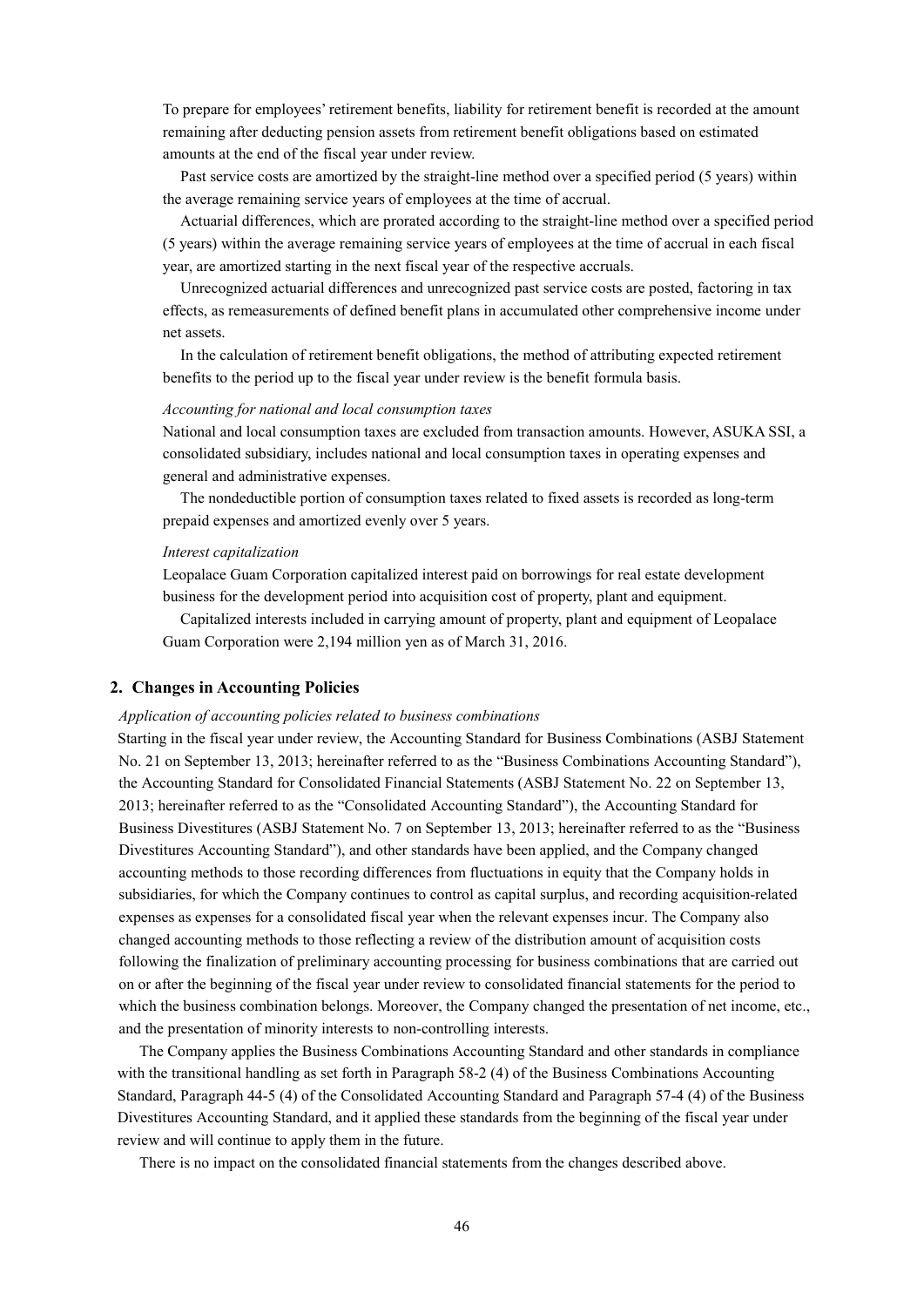### **3. Changes in Presentation**

#### *Consolidated Statement of Operations*

Since the monetary significance of "Gain from cancellation of contracted work" (13 million yen in the fiscal year under review) and "Gain on adjustment of accounts payable" (16 million yen in the fiscal year under review) has decreased, these have been recorded in "Other" in "Non-operating income" from the fiscal year under review.

### **4. Notes to Consolidated Balance Sheet**

- (1) Assets pledged as collateral and secured liabilities:
	- (a) Assets pledged as collateral

| Total                     | 72 million yen |
|---------------------------|----------------|
| Investment securities     | 55 million yen |
| Cash and cash equivalents | 17 million yen |
|                           |                |

(b) Securities and investment securities which have been deposited with the Legal Affairs Bureau:

| Deposit for operation stipulated in Building Lots and Buildings                                 |                    |
|-------------------------------------------------------------------------------------------------|--------------------|
| <b>Transaction Business Act</b>                                                                 | 45 million yen     |
| Deposit for housing construction warranty against defects                                       | 976 million yen    |
| Deposit for housing sale warranty against defects                                               | 109 million yen    |
| Advanced payment certificate in accordance with Payment Services                                |                    |
| Act                                                                                             | 678 million yen    |
| (2) Accumulated depreciation of property, plant and equipment                                   | 98,185 million yen |
| (3) Reduction entry amount deducted from the acquisition cost of property, plant and equipment: |                    |
| Machinery, equipment, and vehicles                                                              | 155 million yen    |
| (4) Liabilities on guarantee                                                                    |                    |
| Liabilities on guarantee for financial institutions for customers who                           |                    |
| have a housing loan                                                                             | 838 million yen    |
| Liabilities on guarantee for financial institutions for customers who                           |                    |
| have a membership loan                                                                          | 3 million yen      |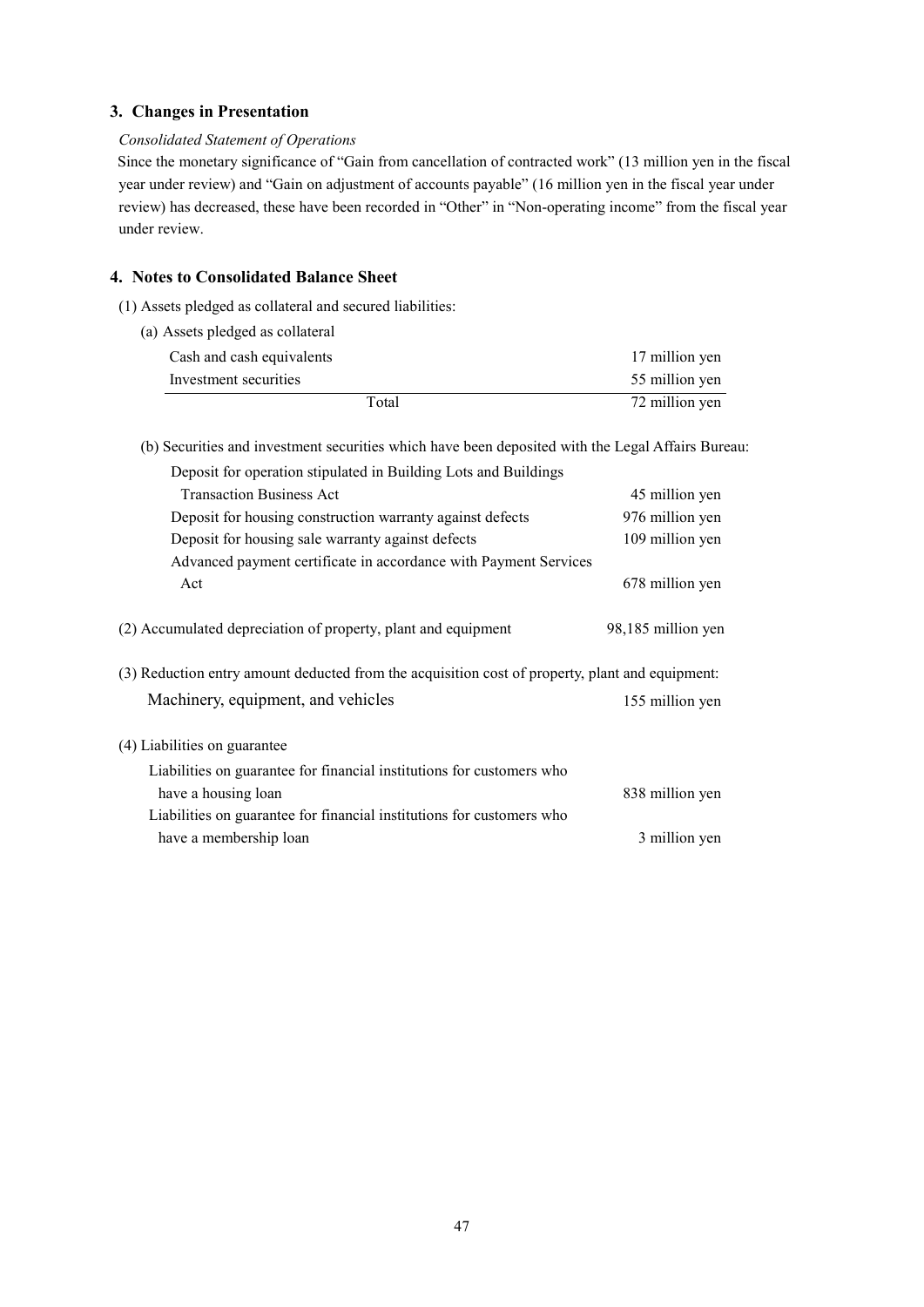#### 5**. Notes to Consolidated Statement of Changes in Net Assets**

#### (1) Number of issued shares

| Class of shares | April 1, 2015      | Increase                 | Decrease                 | .2016<br>March $31$ . |
|-----------------|--------------------|--------------------------|--------------------------|-----------------------|
| Common stock    | 267.443.915 shares | $\overline{\phantom{a}}$ | $\overline{\phantom{a}}$ | 267.443.915 shares    |

#### (2) Number of shares of treasury stock

| Class of shares | April 1, 2015    | Increase  | Decrease                 | March 31, 2016   |
|-----------------|------------------|-----------|--------------------------|------------------|
| ∴ommon stock    | 4.569.430 shares | 90 shares | $\overline{\phantom{m}}$ | 4,569,520 shares |

Note: The increase of 90 shares in the total number of shares of common stock in treasury was due to purchase of shares less than one unit.

#### (3) Dividends of surplus

(a) Cash dividends paid

Not applicable.

(b) Dividend payments whose record date is in the fiscal year under review but whose effective date is in the following fiscal year

| Resolution                                                            | Class of<br>shares | Total amount<br>of dividends<br>(millions of<br>yen) | Source of<br>dividends | Dividends<br>per share<br>(yen) | Record date       | Effective<br>date |
|-----------------------------------------------------------------------|--------------------|------------------------------------------------------|------------------------|---------------------------------|-------------------|-------------------|
| Ordinary General<br>Shareholders'<br>Meeting held on<br>June 29, 2016 | Common<br>shares   | 2,628                                                | Retained<br>earnings   | 10                              | March 31,<br>2016 | June 30,<br>2016  |

(4) Share subscription rights as of March 31, 2016

|                                                       | Share subscription rights as stock options |
|-------------------------------------------------------|--------------------------------------------|
| Class of shares subject to share subscription rights  | Common stock                               |
| Number of shares subject to share subscription rights | $65,000$ shares                            |
| Unexercised share subscription rights                 | 18 million yen                             |

#### **6. Financial Instruments**

- (1) Status of financial instruments
	- (a) Policy for financial instruments

The Companies are mainly involved in raising funds (mostly bank borrowing and corporate bond issuance) needed for capital investment to carry out the leasing business and the construction business. Temporary excess funds are invested in highly secure financial assets, and short-term working capital is raised by borrowing from the bank.

The Companies conduct derivative transactions primarily for the purpose of avoiding interest rate and exchange rate risks, and has a policy not to conduct speculative trading.

(b) Nature of financial instruments and risks arising therefrom

Operating receivables such as trade receivables and accounts receivable for completed projects are exposed to credit risk.

Foreign currency denominated debts and credits originated in conjunction with overseas business development are exposed to exchange risk.

Securities and investment securities are mainly held-to-maturity securities and shares of the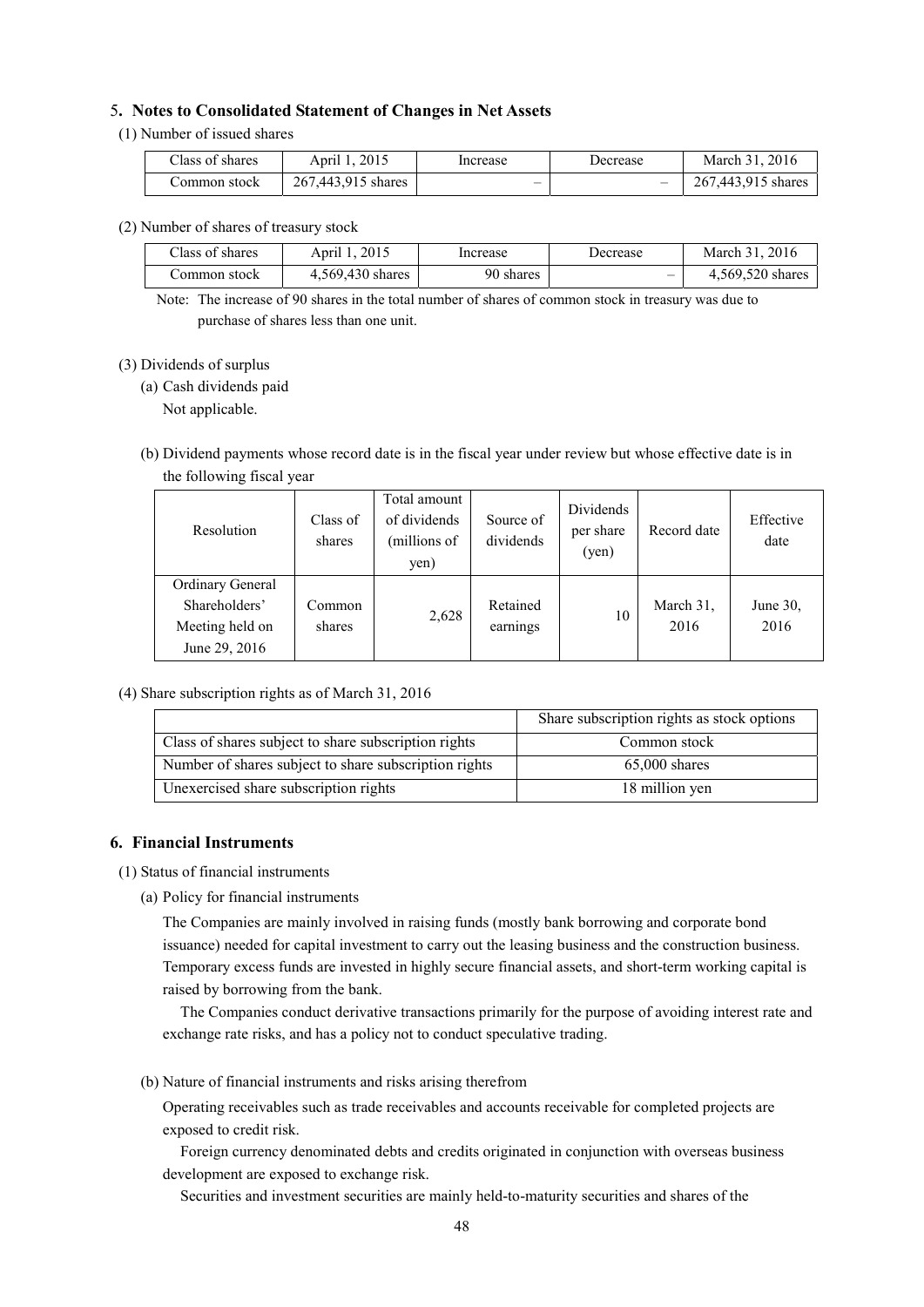companies with which the Company has a business relationship, and those securities are exposed to market risk.

Almost all accounts payable and accounts payable for completed projects which are operating payables are scheduled to be paid within one year.

Borrowings, bonds, and lease obligations related to finance lease transactions are mainly for the purpose of raising funds necessary for investment in facilities, and the longest repayment date is 15 years subsequent to fiscal year end.

Derivative transactions the Companies use are interest rate swaps with the purpose of avoiding risks of future fluctuations in interest rate for borrowings. Interest rate swaps adopted by the Company are exposed to the risk of changes in market interest rates. For details of hedging instruments, hedged items, hedging policies, assessment of hedge effectiveness of hedge accounting, please refer to "1. Notes to Important Items That Form the Basis of Preparing Consolidated Financial Statements, etc., (5) Summary of accounting policies, (f) Significant hedge accounting."

#### (c) Risk management for financial instruments

Credit risk management for operating receivables and loans outstanding follows the "Receivables management rules." While each business division manages the extension of credit to its customers, it is also organized for early detection and loss reduction of accounts where collection is doubtful due to worsening credit or similar problems.

Regarding securities and investment securities, the Company periodically investigates and understands the share price and the financial condition of the share issuing organization. In addition, for items other than held-to-maturity securities, the Company considers the relationship with the trading partner companies and constantly re-evaluates its holdings.

The basic policy on derivatives trading is determined by the board of directors, and the execution and administration of derivatives transactions are conducted in accordance with the Company's "Derivatives Trading Management Rules." The derivatives trading management situation is periodically reported to the board of directors for comprehensive risk management. We believe that we have little credit risk associated with nonfulfillment of contracts by counterparties because we enter into derivative contracts only with domestic financial institutions with high credit ratings.

Operating payables and borrowings are exposed to liquidity risk, but this risk is monitored by various means such as the preparation of a monthly financial plan by each company in the Companies.

#### (d) Supplementary explanations on fair value of financial instruments

Fair value of financial instruments are measured based on the quoted market price, or reasonably assessed value if a quoted market price is not available.

Fair value of financial instruments for which quoted market price is not available is calculated based on changeable factors, and the value might differ if different assumptions are used.

The contracted amounts for "Derivatives" in "(2) Fair value of financial instruments" below should not be, in themselves, considered indicative of the volume of market risk associated with the derivatives.

#### (2) Fair value of financial instruments

The carrying amount on the consolidated balance sheet and fair value of financial instruments as of March 31, 2016 as well as the differences between these values are described below. Financial instruments whose fair values appear to be extremely difficult to determine are not included in the table.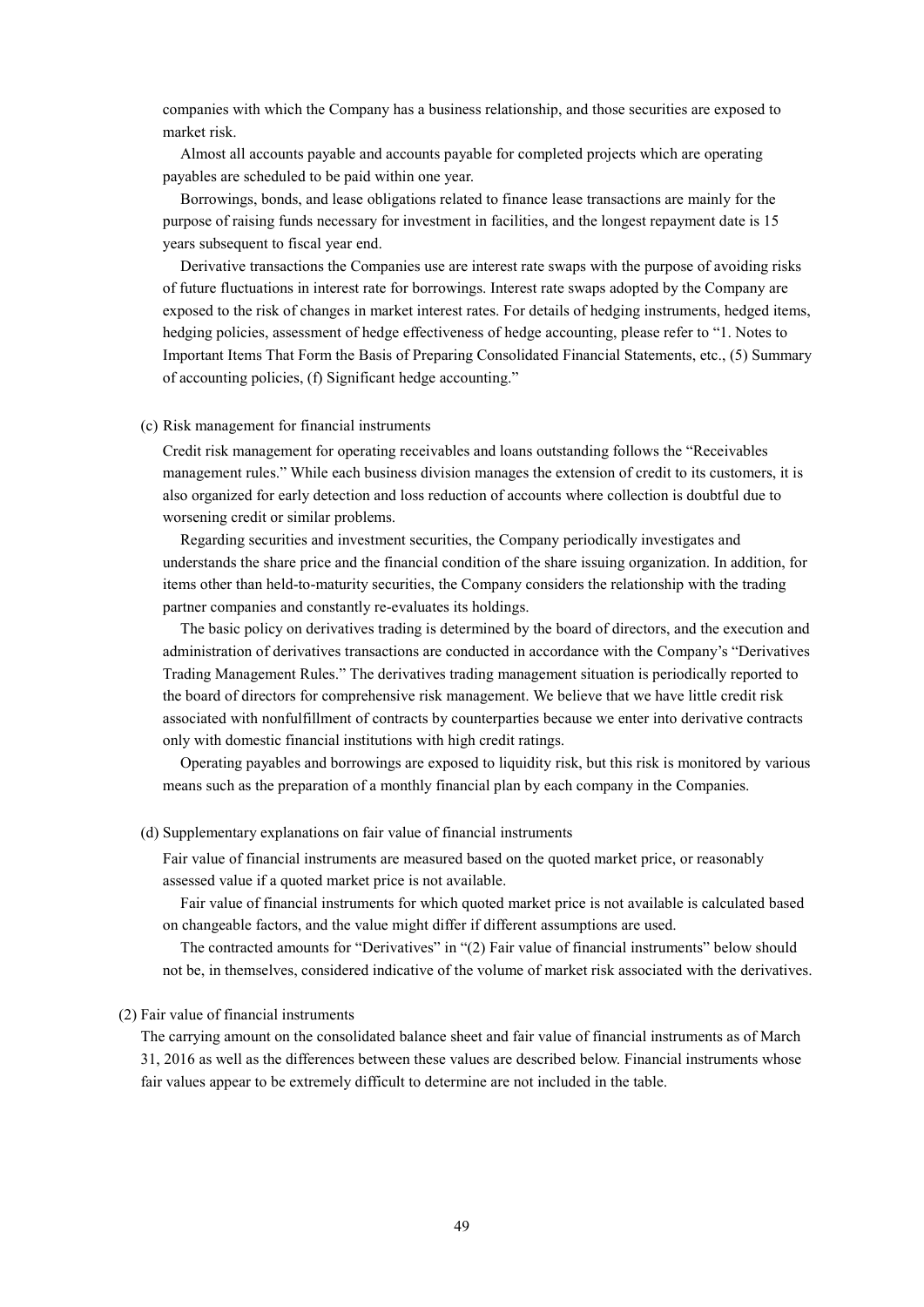(millions of yen)

|                                                                            | Carrying amount | Fair value | Difference |
|----------------------------------------------------------------------------|-----------------|------------|------------|
| (1) Cash and cash equivalents                                              | 88,043          | 88,043     |            |
| (2) Trade receivables and accounts<br>receivable for completed<br>projects | 8,772           | 8,772      |            |
| (3) Securities and investment<br>securities                                |                 |            |            |
| (a) Held-to-maturity debt<br>securities                                    | 1,502           | 1,533      | 30         |
| (b) "Other securities"                                                     | 2,955           | 2,955      |            |
| (4) Operating loans                                                        | 885             |            |            |
| Allowance for doubtful<br>$(*1)$<br>accounts                               | (112)           |            |            |
| Net                                                                        | 773             | 965        | 192        |
| (5) Long-term loans                                                        | 544             |            |            |
| Allowance for doubtful<br>$(*1)$<br>accounts                               | (86)            |            |            |
| Net                                                                        | 457             | 457        |            |
| $(6)$ Bad debt                                                             | 1,256           |            |            |
| Allowance for doubtful<br>$(*1)$<br>accounts                               | (1,256)         |            |            |
| Net                                                                        |                 |            |            |
| Total assets                                                               | 102,504         | 102,726    | 222        |
| (1) Accounts payable and accounts<br>payable for completed projects        | 14,800          | 14,800     |            |
| (2) Short-term borrowings                                                  | 265             | 265        |            |
| $(3)$ Bonds<br>$(*2)$                                                      | 24,327          | 24,425     | 98         |
| (4) Long-term debt<br>$(*2)$                                               | 15,518          | 15,866     | 347        |
| (5) Lease obligations                                                      | 10,713          | 10,801     | 88         |
| <b>Total liabilities</b>                                                   | 65,624          | 66,158     | 534        |
| Derivatives                                                                |                 |            |            |

(\*1) Operating loans, long-term loans and bad debts have deductions of their respective allowance for doubtful accounts, which are recorded separately.

(\*2) As of March 31, 2016, current portion of long-term debt of 1,412 million yen and bonds due within one year of 4,326 million yen are included in long-term debt and bonds, respectively.

Note 1: Matters concerning the calculation method for the fair value of financial instruments, and matters concerning securities and derivatives

#### Assets

(1) Cash and cash equivalents, (2) Trade receivables and accounts receivable for completed projects

These assets are stated at carrying amount as they are settled in the short-term and their fair values approximate their carrying amount.

(3) Securities and investment securities

Shares are stated at the stock exchange quoted price; bonds are stated at either the stock exchange quoted price or the price presented by transacting financial institutions.

Information on securities by holding purpose is shown below.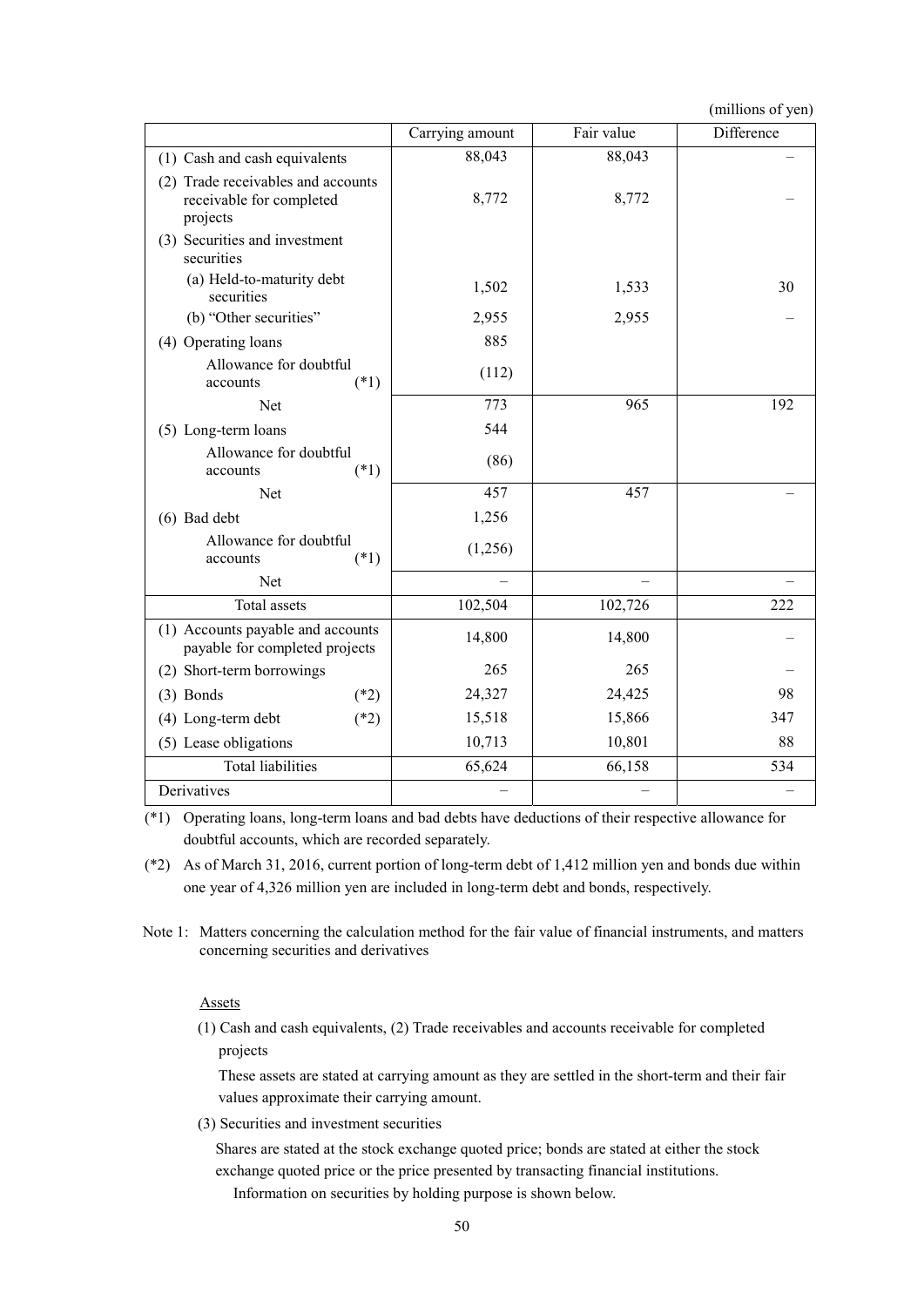### (a) Held-to-maturity debt securities

The carrying amount on the consolidated balance sheet and fair value of held-to-maturity debt securities by type as well as the differences between these values are described below.

|                                    | Type                                  | Carrying amount | Fair value | Difference |
|------------------------------------|---------------------------------------|-----------------|------------|------------|
| Debt securities                    | (1) Government and<br>municipal bonds | 1,502           | 1,533      | 30         |
| whose fair value                   | (2) Corporate bonds                   |                 |            |            |
| exceeds their<br>carrying amount   | (3) Others                            |                 |            |            |
|                                    | Subtotal                              | 1,502           | 1,533      | 30         |
| Debt securities                    | (1) Government and<br>municipal bonds |                 |            |            |
| whose carrying                     | (2) Corporate bonds                   |                 |            |            |
| amount exceeds<br>their fair value | (3) Others                            |                 |            |            |
|                                    | Subtotal                              |                 |            |            |
|                                    | Total                                 | 1,502           | 1,533      | 30         |

(millions of yen)

#### (b) Other securities

The carrying amount on the consolidated balance sheet and fair value of other securities by type as well as the differences between these values are described below.

|                                                                          |                                       |                 |            | (millions of yen) |
|--------------------------------------------------------------------------|---------------------------------------|-----------------|------------|-------------------|
|                                                                          | Type                                  | Carrying amount | Fair value | Difference        |
|                                                                          | $(1)$ Stock                           | 1,040           | 446        | 593               |
|                                                                          | $(2)$ Bonds                           |                 |            |                   |
| Securities whose<br>carrying amount                                      | (a) Government and<br>municipal bonds | 1,863           | 1,829      | 34                |
| exceeds their                                                            | (b) Corporate bonds                   |                 |            |                   |
| acquisition cost                                                         | (c) Others                            |                 |            |                   |
|                                                                          | (3) Others                            |                 |            |                   |
|                                                                          | Subtotal                              | 2,904           | 2,276      | 628               |
|                                                                          | $(1)$ Stock                           | 12              | 13         | (0)               |
|                                                                          | $(2)$ Bonds                           |                 |            |                   |
| Securities whose<br>acquisition cost<br>exceeds their<br>carrying amount | (a) Government and<br>municipal bonds | 38              | 38         | (0)               |
|                                                                          | (b) Corporate bonds                   |                 |            |                   |
|                                                                          | (c) Others                            |                 |            |                   |
|                                                                          | (3) Others                            |                 |            |                   |
|                                                                          | Subtotal                              | 50              | 51         | (1)               |
| Total                                                                    |                                       | 2,955           | 2,328      | 627               |

(4) Operating loans

The fair value of operating loans is stated at the net present value, which is calculated by discounting the principal with interest by the discount rate (i.e. the estimated interest rate for new transaction).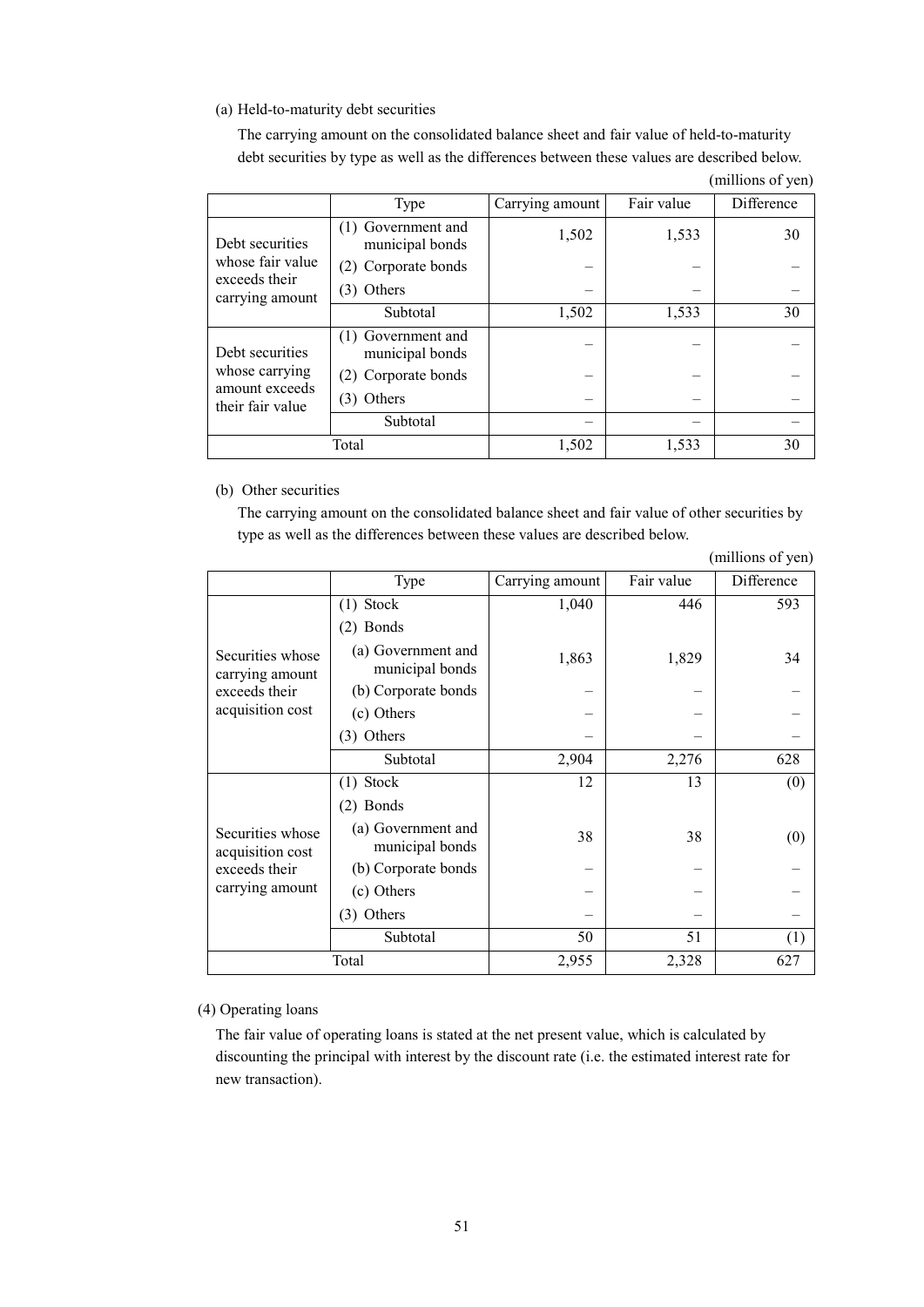#### (5) Long-term loans, (6) Bad debt

The fiscal year-end outstanding balances are calculated mainly using expected future cash flows of the potentially recoverable principal and interest.

#### **Liabilities**

- (1) Accounts payable and accounts payable for completed projects, (2) Short-term borrowings These liabilities are stated at carrying amount as they are settled in the short-term and their fair values approximate their carrying amount.
- (4) Long-term debt, (5) Lease obligations

These liabilities are stated at the net present value, which is calculated by discounting the principal with interest by the discount rate (i.e. the estimated interest rate for new borrowings or lease transaction).

#### (3) Bonds

Bonds issued by the Company are privately offered, and their fair value is stated at the net present value, which is calculated by discounting the principal with interest by the discount rate (i.e. the current market interest rate in consideration of residual value and credit risk).

#### Derivatives trading

- (1) Derivatives to which hedge accounting is not applied Not applicable.
- (2) Derivatives to which hedge accounting is applied

(millions of yen)

| Method of hedge<br>accounting                          | Transaction                                                         | Hedged item    | Contract<br>amount, etc. | Due after<br>l year | Fair<br>value |
|--------------------------------------------------------|---------------------------------------------------------------------|----------------|--------------------------|---------------------|---------------|
| Exceptional<br>treatment for<br>interest rate<br>swaps | Interest rate swaps<br>Floating rate receipt/<br>Fixed rate payment | Long-term debt | 158                      | 58                  | (Note)        |

(Note) Interest rate swaps that qualify for the exceptional treatment are accounted for with the long-term debt, and their fair value is included in the fair value of the long-term debt.

#### Note 2: Financial instruments whose fair value appear to be extremely difficult to determine

|                                                                    | (millions of yen) |
|--------------------------------------------------------------------|-------------------|
|                                                                    | Carrying amount   |
| Other securities                                                   |                   |
| (1) Unlisted shares                                                | 2,815             |
| (2) Unlisted bonds                                                 |                   |
| Subordinate corporate bonds                                        | 824               |
| $(3)$ Others                                                       |                   |
| Subordinate beneficiary rights of loans and accounts receivable in | 886               |
| trust                                                              |                   |
| Investments in silent partnership                                  | 125               |
| Total                                                              | 4.652             |

As they have no market value, and as it is understood that it is extremely difficult to estimate their future cash flow, the above financial instruments are not included in "Assets: (3) (b) Other securities."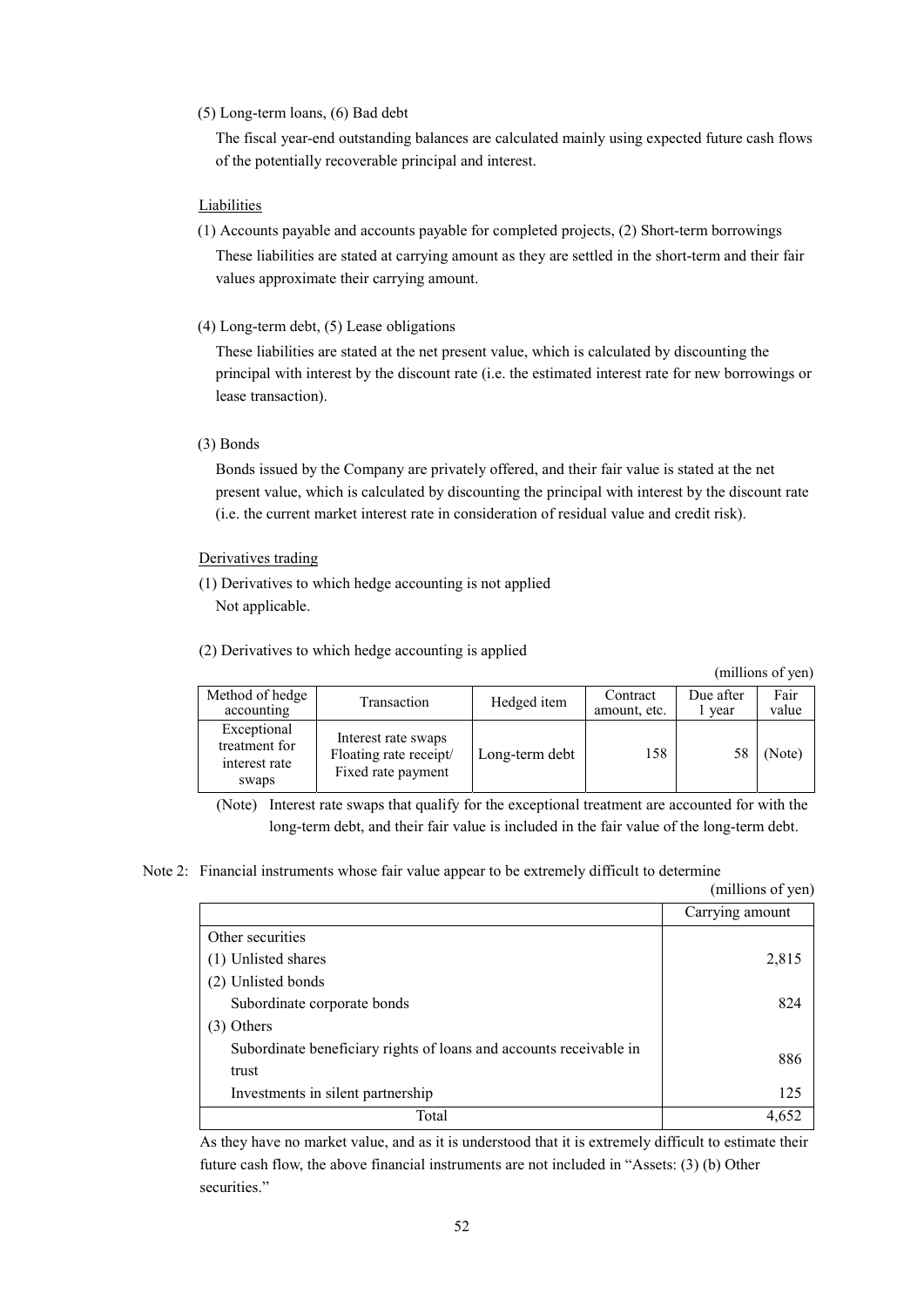Note 3: The scheduled redemption amount of monetary claims and investment securities with maturity subsequent to fiscal year end

|                                                                     | Due within 1<br>year | Due after 1<br>year through<br>5 years | Due after 5<br>years through<br>10 years | Due after<br>10 years |
|---------------------------------------------------------------------|----------------------|----------------------------------------|------------------------------------------|-----------------------|
| Cash and cash equivalents                                           | 88,043               |                                        |                                          |                       |
| Trade receivables and accounts<br>receivable for completed projects | 8,772                |                                        |                                          |                       |
| Securities and investment securities                                |                      |                                        |                                          |                       |
| Held-to-maturity debt securities                                    | 150                  | 1,020                                  | 300                                      |                       |
| Other securities with maturities                                    | 780                  | 1,113                                  |                                          | 1,711                 |
| Operating loans                                                     | 180                  | 593                                    | 83                                       | 27                    |
| Long-term loans                                                     | 12                   | 31                                     | 42                                       | 458                   |
| Bad debt                                                            |                      |                                        |                                          | 1,256                 |
| Total                                                               | 97,938               | 2,758                                  | 425                                      | 3,453                 |

(millions of yen)

Note 4: Scheduled repayment amount of loans payable and other interest-bearing debt subsequent to fiscal year end (millions of yen)

|                       |                      |                                        |                                          | $\cdots$              |
|-----------------------|----------------------|----------------------------------------|------------------------------------------|-----------------------|
|                       | Due within 1<br>year | Due after 1<br>year through<br>5 years | Due after 5<br>years through<br>10 years | Due after<br>10 years |
| Short-term borrowings | 265                  |                                        |                                          |                       |
| <b>Bonds</b>          | 4,326                | 14,964                                 | 5,037                                    |                       |
| Long-term debt        | 1,412                | 4,311                                  | 6,310                                    | 3,484                 |
| Lease obligations     | 3,054                | 7,657                                  |                                          |                       |
| Total                 | 9,057                | 26,932                                 | 11,349                                   | 3,484                 |

#### **7. Rental Properties**

The Company possesses rental apartments in major cities and regions throughout Japan. Also, some of consolidated subsidiaries possess rental housing, serviced apartments, and buildings for rent. For the year ended March 31, 2016, income arising from these rental properties was 4,355 million yen, and impairment loss was 605 million yen.

Also, the changes in the carrying amount on the consolidated balance sheet of rental properties during the fiscal year under review, and the fair value as of March 31, 2016 were as follows:

|  | (millions of yen) |  |
|--|-------------------|--|
|--|-------------------|--|

|                                                       | Fair value |                                 |                        |
|-------------------------------------------------------|------------|---------------------------------|------------------------|
| Balance<br>Increase/decrease<br>as of April 1, $2015$ |            | Balance as of<br>March 31, 2016 | as of March $31, 2016$ |
| 63.819                                                | 339        | 64.159                          | 66,145                 |

Notes: 1. Carrying amount recorded on the consolidated balance sheet is the amount after deducting accumulated depreciation and accumulated impairment loss from acquisition cost.

- 2. The main increase/decrease for the fiscal year under review was purchase of serviced apartments of 1,278 million yen and impairment loss of 605 million yen, respectively.
- 3. Fair value as of the end of the fiscal year under review is calculated by the Company mainly based on "Real-estate appraisal standards."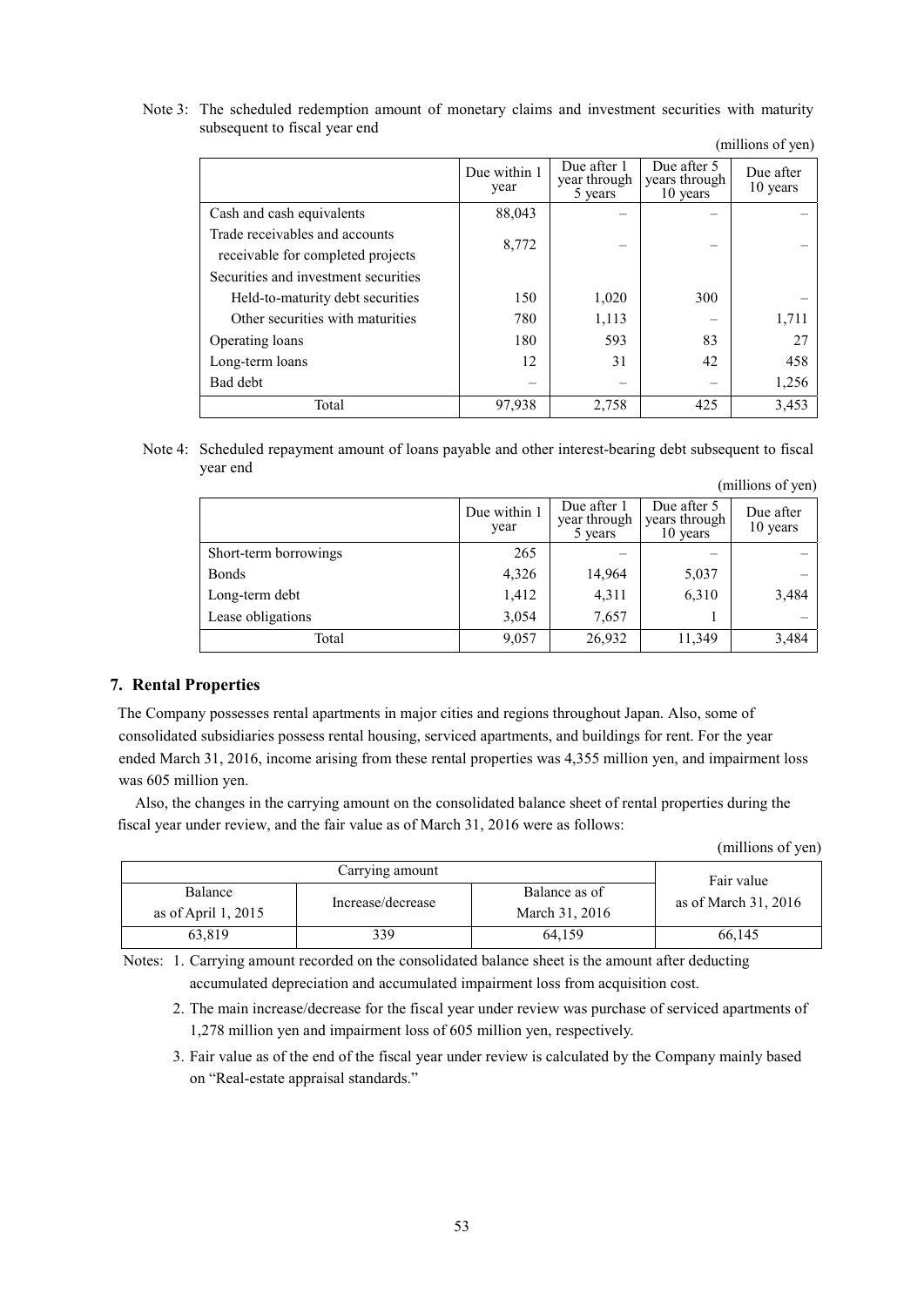### **8. Per Share Information**

| 1. Net assets per share     | 556.06 yen |
|-----------------------------|------------|
| 2. Basic earnings per share | 73.92 yen  |

# **9. Events after the Reporting Period**

Not applicable.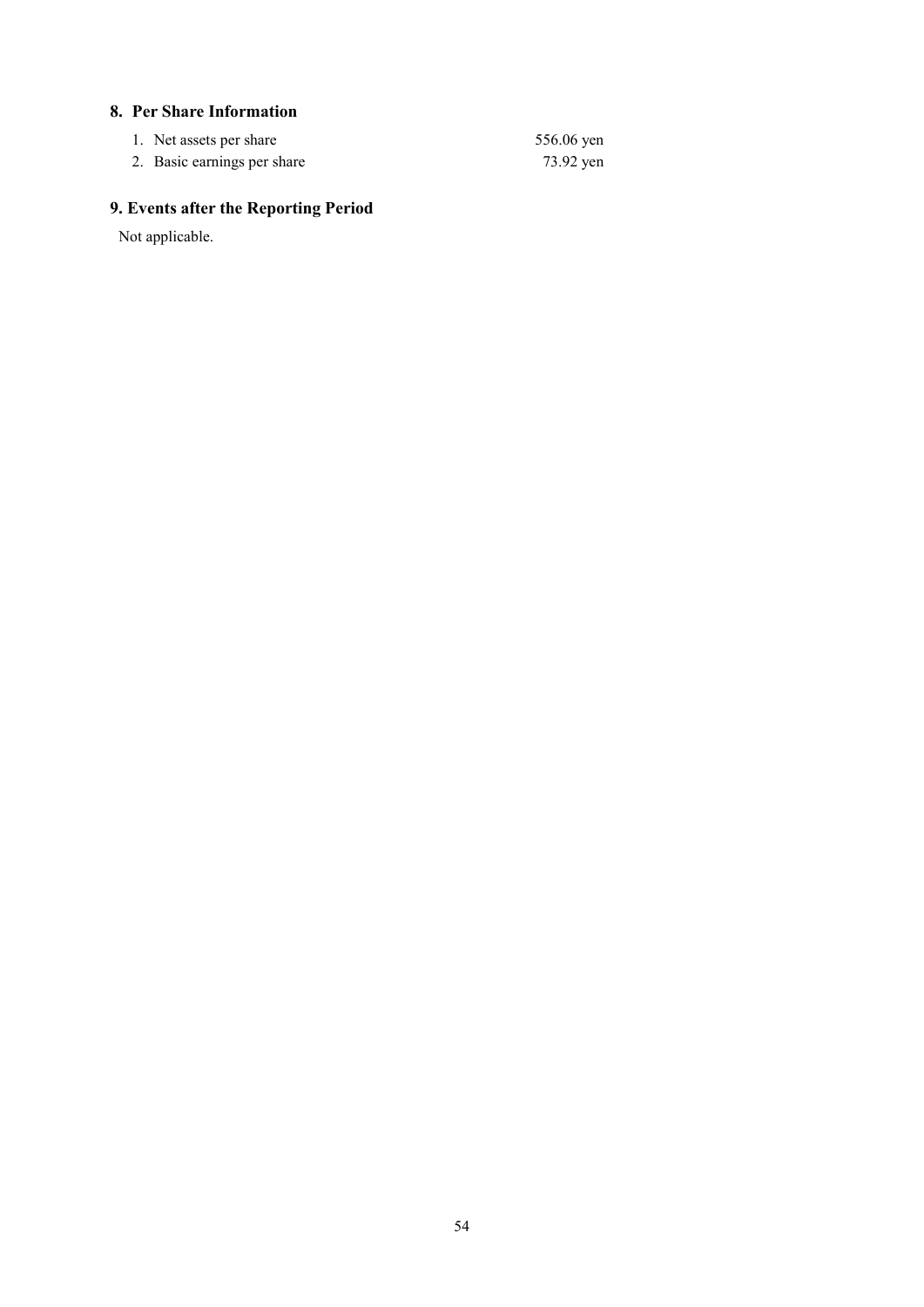## **NON-CONSOLIDATED FINANCIAL STATEMENTS**

# **NON-CONSOLIDATED BALANCE SHEET** (as of March 31, 2016)

| <b>ASSETS</b>                                                |          |
|--------------------------------------------------------------|----------|
| <b>Current assets</b>                                        | 101,794  |
| Cash and cash equivalents                                    | 78,458   |
| Trade receivables                                            | 5,455    |
| Accounts receivable for completed projects                   | 1,839    |
| Operating loans                                              | 885      |
| Securities                                                   | 780      |
| Real estate for sale / property inventories                  | 21       |
| Payment for construction in progress                         | 732      |
| Supplies                                                     | 420      |
| Prepaid expenses                                             | 2,668    |
| Deferred tax assets                                          | 5,292    |
| Other accounts receivable                                    | 1,415    |
| Deposits paid                                                | 2,920    |
| Short-term loans receivable from subsidiaries and affiliates | 524      |
| Other                                                        | 590      |
| Allowance for doubtful accounts                              | (212)    |
| <b>Fixed assets</b>                                          | 192,496  |
| Property, plant and equipment                                | 111,101  |
| <b>Buildings</b>                                             | 25,610   |
| <b>Structures</b>                                            | 306      |
| Machinery and equipment                                      | 153      |
| Vehicles                                                     | $\theta$ |
| Tools, furniture and fixtures                                | 1,283    |
| Land                                                         | 72,815   |
| Leased assets                                                | 9,362    |
| Construction in progress                                     | 1,570    |
| <b>Intangible assets</b>                                     | 7,495    |
| <b>Investments and other assets</b>                          | 73,898   |
| Investment securities                                        | 6,611    |
| Stocks of subsidiaries and affiliates                        | 39,117   |
| Long-term loans                                              | 525      |
| Long-term loans receivable from subsidiaries and affiliates  | 7,245    |
| Bad debt                                                     | 1,256    |
| Long-term prepaid expenses                                   | 3,246    |
| Deferred tax assets                                          | 15,950   |
| Other                                                        | 1,847    |
| Allowance for doubtful accounts                              | (1,902)  |
| <b>Deferred assets</b>                                       | 671      |
| Bond issuance cost                                           | 671      |
| <b>Total assets</b>                                          | 294,962  |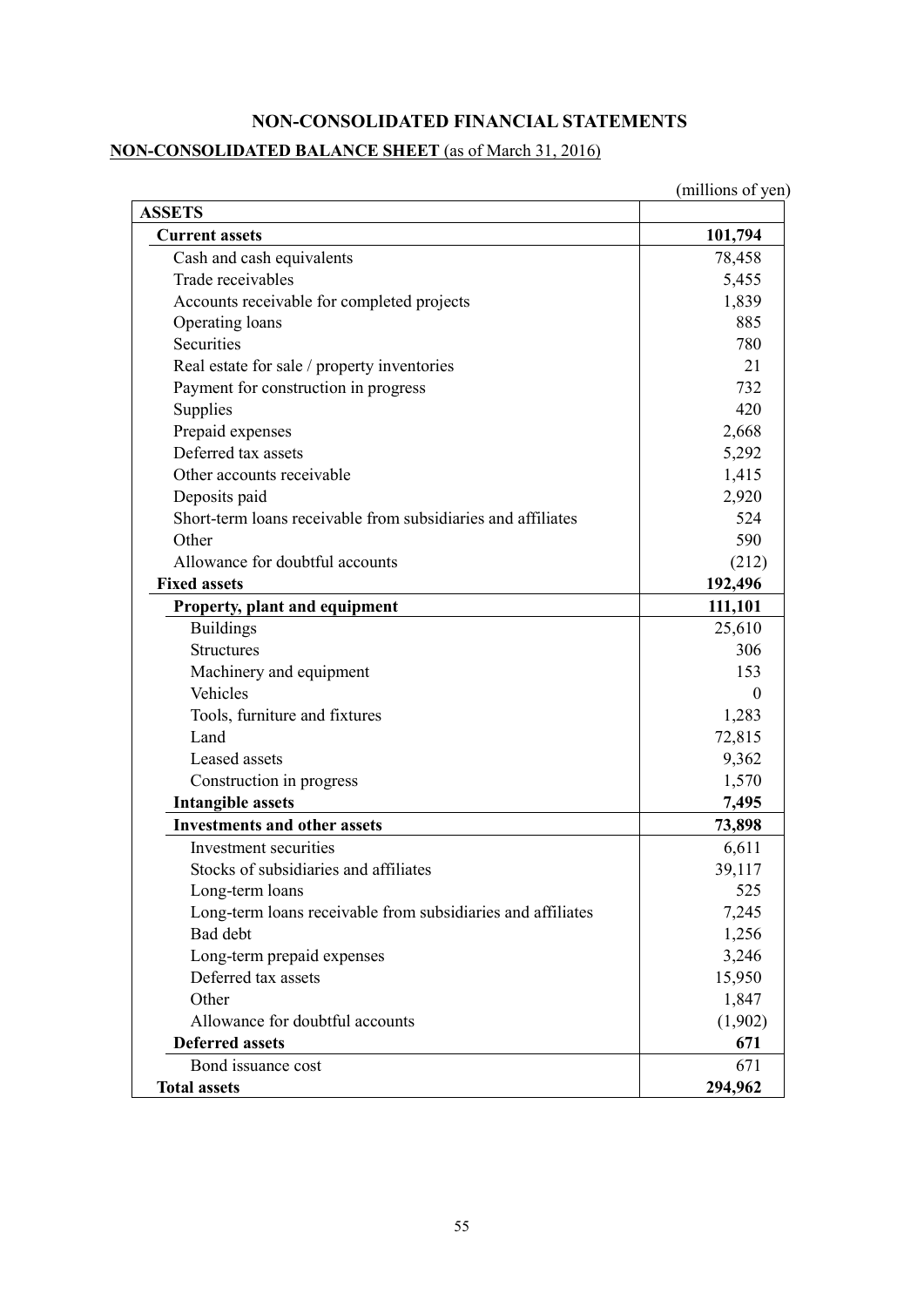## **NON-CONSOLIDATED BALANCE SHEET** (as of March 31, 2016) *(Continued)*

|                                                        | (millions of yen) |
|--------------------------------------------------------|-------------------|
| <b>Liabilities</b>                                     |                   |
| <b>Current liabilities</b>                             | 90,540            |
| Accounts payable                                       | 2,576             |
| Accounts payable for completed projects                | 11,757            |
| Current portion of long-term debt                      | 200               |
| Bonds due within one year                              | 4,326             |
| Lease obligations                                      | 3,038             |
| Accounts payable-other                                 | 17,807            |
| Accrued income taxes                                   | 2,747             |
| Advances received                                      | 38,737            |
| Customer advances for projects in progress             | 4,486             |
| Deposits received                                      | 4,204             |
| Reserve for warranty obligations on completed projects | 447               |
| Other                                                  | 209               |
| <b>Non-current liabilities</b>                         | 67,689            |
| <b>Bonds</b>                                           | 20,001            |
| Long-term debt                                         | 500               |
| Lease obligations                                      | 7,604             |
| Long-term advances received                            | 18,950            |
| Lease/guarantee deposits received                      | 7,497             |
| Retirement benefit reserves                            | 9,281             |
| Reserve for apartment vacancy loss                     | 3,802             |
| Other                                                  | 51                |
| <b>Total liabilities</b>                               | 158,229           |
| <b>Net Assets</b>                                      |                   |
| Shareholders' equity                                   | 136,279           |
| Common stock                                           | 75,282            |
| Capital surplus                                        | 45,235            |
| Legal capital surplus                                  | 45,235            |
| Retained earnings                                      | 19,422            |
| Other retained earnings                                | 19,422            |
| Retained earnings brought forward                      | 19,422            |
| Treasury stock                                         | (3,660)           |
| Valuation and translation adjustments                  | 435               |
| Net unrealized gains on "other securities"             | 435               |
| Share subscription rights                              | 18                |
| <b>Total net assets</b>                                | 136,732           |
| <b>Total liabilities and net assets</b>                | 294,962           |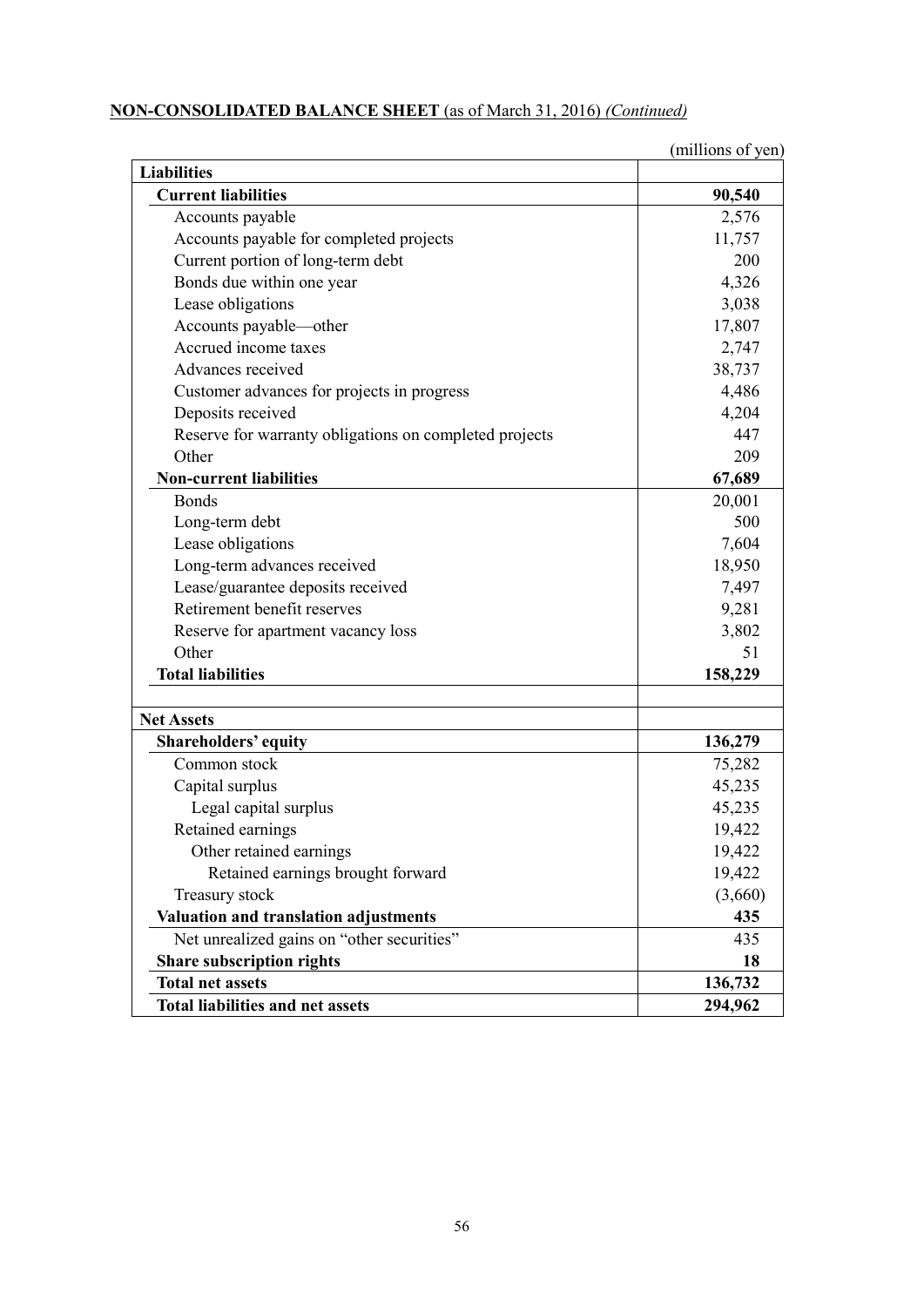### **NON-CONSOLIDATED STATEMENT OF OPERATIONS**

(from April 1, 2015 to March 31, 2016)

|                                                             | (millions of yen) |
|-------------------------------------------------------------|-------------------|
| <b>Net sales</b>                                            | 495,146           |
| Sales from Leasing Business                                 | 409,194           |
| <b>Sales from Construction Business</b>                     | 72,807            |
| <b>Sales from Other Business</b>                            | 13,145            |
| <b>Cost of sales</b>                                        | 408,212           |
| Cost of sales from Leasing Business                         | 342,996           |
| Cost of sales from Construction Business                    | 53,707            |
| Cost of sales from Other Business                           | 11,508            |
| <b>Gross profit</b>                                         | 86,933            |
| Selling, general and administrative expenses                | 66,489            |
| <b>Operating profit</b>                                     | 20,444            |
| Non-operating income                                        | 894               |
| Interest and dividend income                                | 370               |
| Other                                                       | 524               |
| Non-operating expenses                                      | 1,513             |
| Interest expenses                                           | 828               |
| Commission fee                                              | 132               |
| Foreign exchange losses                                     | 282               |
| Other                                                       | 268               |
| <b>Recurring profit</b>                                     | 19,825            |
| <b>Extraordinary income</b>                                 | 23                |
| Gain on sale of property, plant and equipment               | 23                |
| <b>Extraordinary losses</b>                                 | 770               |
| Loss on sale of property, plant and equipment               | $\boldsymbol{0}$  |
| Loss on disposal of property, plant and equipment           | 82                |
| Loss on evaluation of investment securities                 | 19                |
| Loss on evaluation of shares of subsidiaries and affiliates | 51                |
| Impairment loss                                             | 616               |
| Income before income taxes                                  | 19,078            |
| Income taxes—current                                        | 2,829             |
| Income taxes-deferred                                       | (3,172)           |
| Net income                                                  | 19,422            |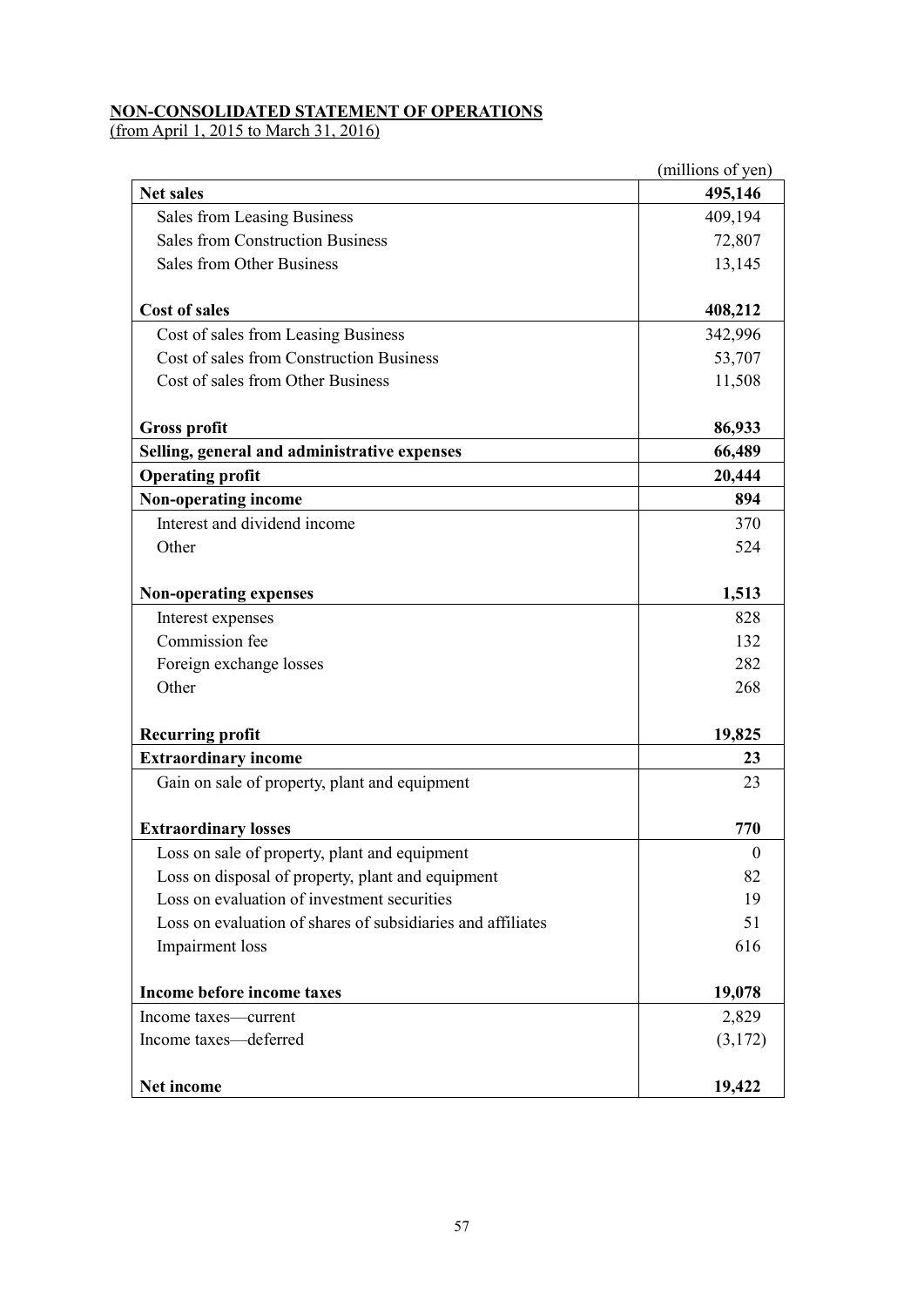### **NON-CONSOLIDATED STATEMENT OF CHANGES IN NET ASSETS**

(from April 1, 2015 to March 31, 2016)

|                                                                       |                      |                             |                             |                             |                                                                             |                               |                   | $\mu$ $\mu$ $\mu$ $\mu$ $\mu$ $\mu$ $\mu$ |
|-----------------------------------------------------------------------|----------------------|-----------------------------|-----------------------------|-----------------------------|-----------------------------------------------------------------------------|-------------------------------|-------------------|-------------------------------------------|
|                                                                       | Shareholders' equity |                             |                             |                             |                                                                             |                               |                   |                                           |
|                                                                       |                      |                             | Capital surplus             |                             | Retained earnings                                                           |                               |                   |                                           |
|                                                                       | Common<br>stock      | Legal<br>capital<br>surplus | Other<br>capital<br>surplus | Total<br>capital<br>surplus | Other<br>retained<br>earnings<br>Retained<br>earnings<br>brought<br>forward | Total<br>retained<br>earnings | Treasury<br>stock | Total<br>share-<br>holders'<br>equity     |
| Balance as of April 1,<br>2015                                        | 75,282               | 50,306                      | 1,194                       | 51,501                      | (6,266)                                                                     | (6,266)                       | (3,660)           | 116,857                                   |
| Change during period                                                  |                      |                             |                             |                             |                                                                             |                               |                   |                                           |
| Transfer to other<br>capital surplus<br>from legal capital<br>surplus |                      | (5,071)                     | 5,071                       | -                           |                                                                             |                               |                   |                                           |
| Deficit disposition                                                   |                      |                             | (6,266)                     | (6,266)                     | 6,266                                                                       | 6,266                         |                   |                                           |
| Net income                                                            |                      |                             |                             |                             | 19,422                                                                      | 19,422                        |                   | 19,422                                    |
| Acquisition of<br>treasury stock                                      |                      |                             |                             |                             |                                                                             |                               | (0)               | (0)                                       |
| Net change of<br>items other than<br>shareholders'<br>equity          |                      |                             |                             |                             |                                                                             |                               |                   |                                           |
| <b>Total change during</b><br>period                                  | —                    | (5,071)                     | (1, 194)                    | (6,266)                     | 25,688                                                                      | 25,688                        | (0)               | 19,421                                    |
| <b>Balance as of March</b><br>31, 2016                                | 75,282               | 45,235                      |                             | 45,235                      | 19,422                                                                      | 19,422                        | (3,660)           | 136,279                                   |

(millions of yen)

<sup>(</sup>millions of yen)

|                                   |                      | Valuation and translation adjustments                                |                              |                  |
|-----------------------------------|----------------------|----------------------------------------------------------------------|------------------------------|------------------|
|                                   | Net unrealized gains | Total valuation and<br>on "other securities" translation adjustments | Share subscription<br>rights | Total net assets |
| Balance as of April 1, 2015       | 379                  | 379                                                                  | 18                           | 117.254          |
| Change during period              |                      |                                                                      |                              |                  |
| Transfer to other capital surplus |                      |                                                                      |                              |                  |
| from legal capital surplus        |                      |                                                                      |                              |                  |
| Deficit disposition               |                      |                                                                      |                              |                  |
| Net income                        |                      |                                                                      |                              | 19,422           |
| Acquisition of treasury stock     |                      |                                                                      |                              | (0)              |
| Net change of items other than    | 55                   | 55                                                                   |                              | 55               |
| shareholders' equity              |                      |                                                                      |                              |                  |
| Total change during period        | 55                   | 55                                                                   |                              | 19,477           |
| Balance as of March 31, 2016      | 435                  | 435                                                                  | 18                           | 136,732          |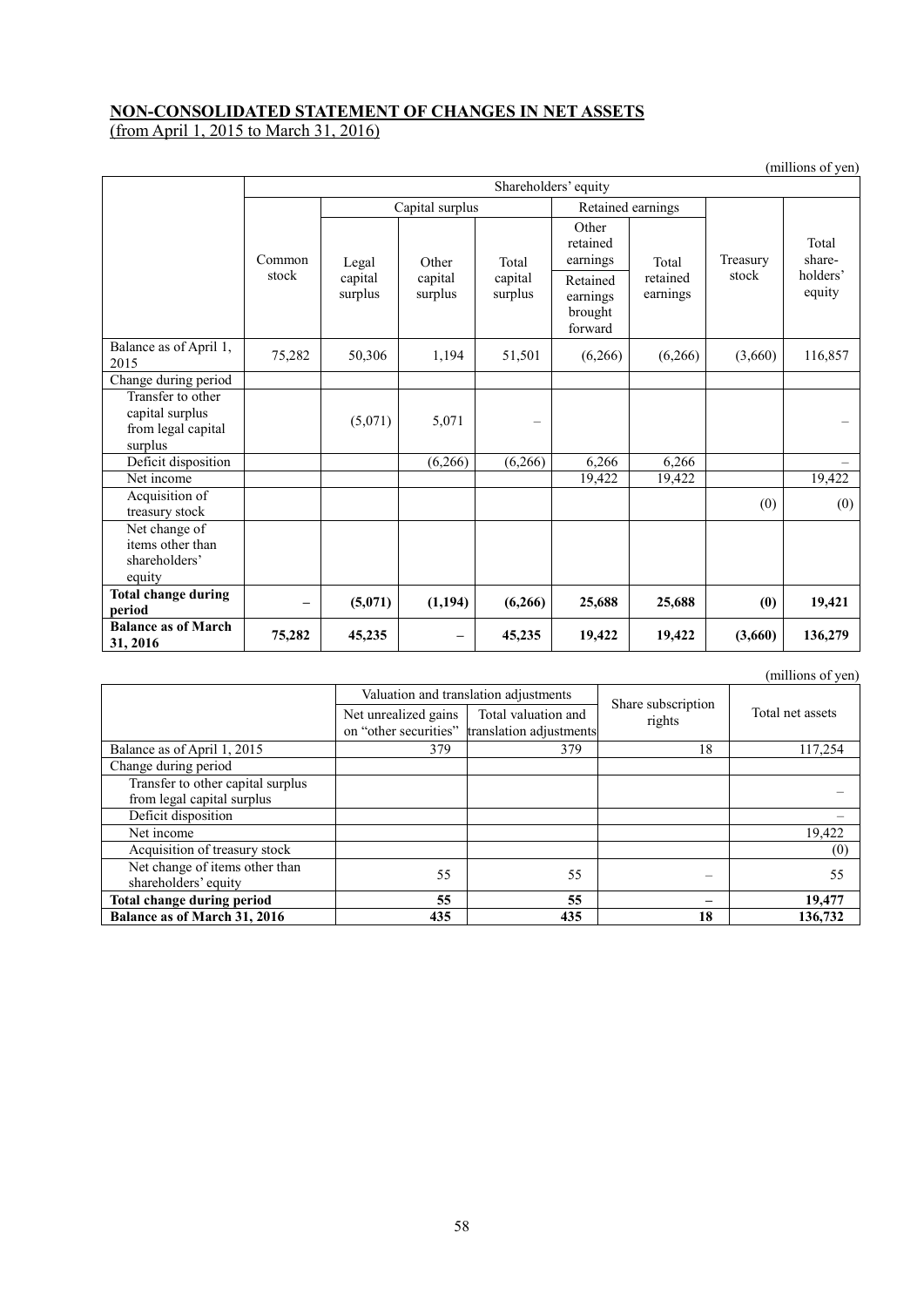## Notes to Non-consolidated Financial Statements

#### **1. Significant Accounting Policies**

- (1) Valuation bases and methods for assets
	- **Securities**

Shares of subsidiaries and affiliates

Stated at cost by the moving-average method

Other securities

Other securities with available fair market values are stated at fair market value at the end of the fiscal year. Unrealized gains and losses are directly included in net assets. The cost of securities sold is determined by the moving-average method.

Other securities without available fair market values are stated at cost determined by the moving-average method.

Investments in silent partnership are reported using the equity method, based on the latest financial statements available.

#### Inventories

Primarily stated at cost determined by the specific identification method (figures on the balance sheet are determined based on the method of writing down the book value in accordance with the declining in profitability of assets)

#### (2) Depreciation and amortization of fixed assets

Rental property, plant and equipment (except for leased assets)

Depreciated by the straight-line method

Useful lives of major assets are as follows:

Buildings: 22–47 years 22–47 years 22–47 years 22–47 years 22–47 years 22–47 years 22–47 years 22–47 years 22–47 years 22–47 years 22–47 years 22–47 years 22–47 years 22–47 years 22–47 years 22–47 years 22–47 years 22–47 y

Property, plant and equipment other than the above (except for leased assets):

Depreciated by the declining-balance method

However, buildings (excluding accompanying facilities) obtained on or after April 1, 1998 are depreciated by the straight-line method.

Useful lives of major assets are as follows:

| Buildings:                                    | $15-50$ years |
|-----------------------------------------------|---------------|
| Tools, furniture and fixtures:                | $5-10$ years  |
| Intangible assets (except for leased assets): |               |

Amortized by the straight-line method

Useful lives of major assets are as follows:

Software for internal use: 5 years 5 years 5 years 5 years 5 years 5 years 5 years 5 years 5 years 5 years 5 years 5 years 5 years 5 years 5 years 5 years 5 years 5 years 5 years 5 years 5 years 5 years 5 years 5 years 6 y

Leased assets:

Depreciated and amortized by the straight-line method based on the lease term as the useful life and residual value of zero.

Long-term prepaid expenses:

| Evenly amortized mainly over the following period |             |
|---------------------------------------------------|-------------|
| Prepaid master-lease rents:                       | $3-5$ years |

(3) Accounting for deferred assets

Bond issuance cost

Evenly amortized over the redemption period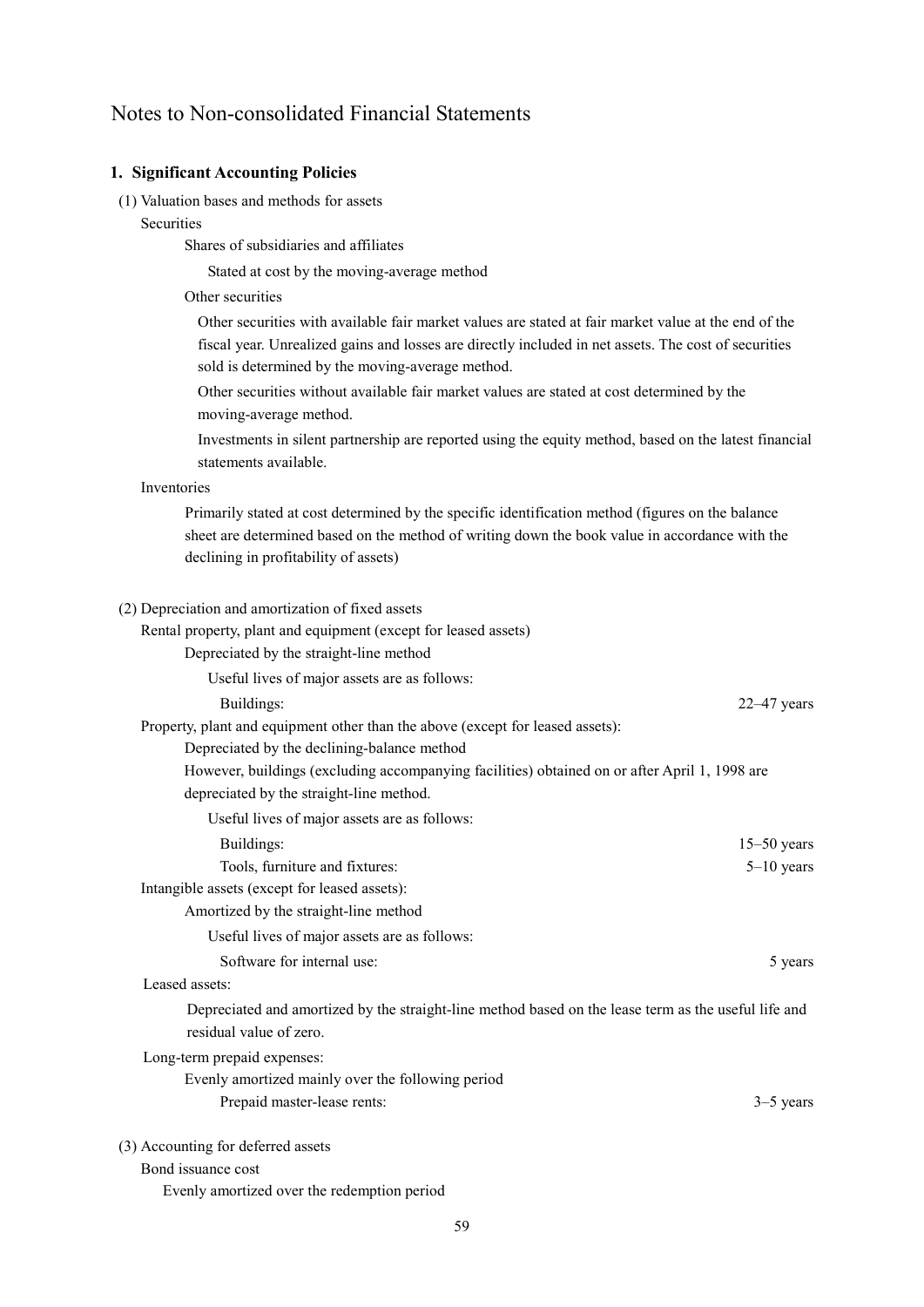#### (4) Provision of allowance and provisions

Allowance for doubtful accounts

The Companies maintain an allowance for doubtful accounts to reserve for potentially uncollectible receivables such as accounts receivable and loans. An estimated uncollectible amount is provided at the amount estimated by either using the historical rate of credit loss in the case of general receivables, or based on individual consideration of collectibility in the case of specific receivables such as highly doubtful receivables.

Reserve for warranty obligations on completed projects

Reserve for warranty obligations on completed projects is provided to reserve for the Company's compensation expenses regarding its execution of warranty obligations under defect liabilities in the future pertaining to completed projects. It is calculated using the percentage of the past execution of warranty obligations on the completed projects.

Retirement benefit reserves

To prepare for employees' retirement benefits, retirement benefit reserves are provided for based on projected retirement benefit obligations as of the balance sheet date.

Actuarial differences, which are prorated according to the straight-line method over a specified period (5 years) within the average remaining service years of employees at the time of accrual in each fiscal year, are amortized starting in the next fiscal year of the respective accruals.

Past service costs are amortized by the straight-line method over a specified period (5 years) within the average remaining service years of employees at the time of accrual.

#### Reserve for apartment vacancy loss

With regard to the leasing business of the Company, reserve to prepare for the risk of vacancy losses on apartment units managed under master lease agreements is provided according to the projected loss that could occur during a logically predictable period. It is based on estimated losses resulting from current rental income and expected future occupancy rates for each rental property.

#### (5) Recognition of significant revenues and costs

Recognition of net sales of completed construction contracts and cost of sales of completed construction contracts

(a) Construction contracts in which the outcome of the construction activity is deemed certain by the end of the fiscal year under review

Percentage-of-completion method (Progress of construction is estimated based on the method of the ratio of actual cost incurred to total cost.)

- (b) Other construction contracts Completed-contract method
- (6) Foreign currency translation of important foreign currency-denominated assets and liabilities into Japanese yen

All monetary receivables and payables denominated in foreign currencies are translated into Japanese yen at the current exchange rates as of each balance sheet date. The foreign exchange gains and losses from translation are recognized in the statement of operations.

(7) Other important matters for preparing non-consolidated financial statements

#### *Accounting for national and local consumption taxes*

National and local consumption taxes are excluded from transaction amounts. The nondeductible portion of consumption taxes related to fixed assets is recorded as long-term prepaid expenses and amortized evenly over 5 years.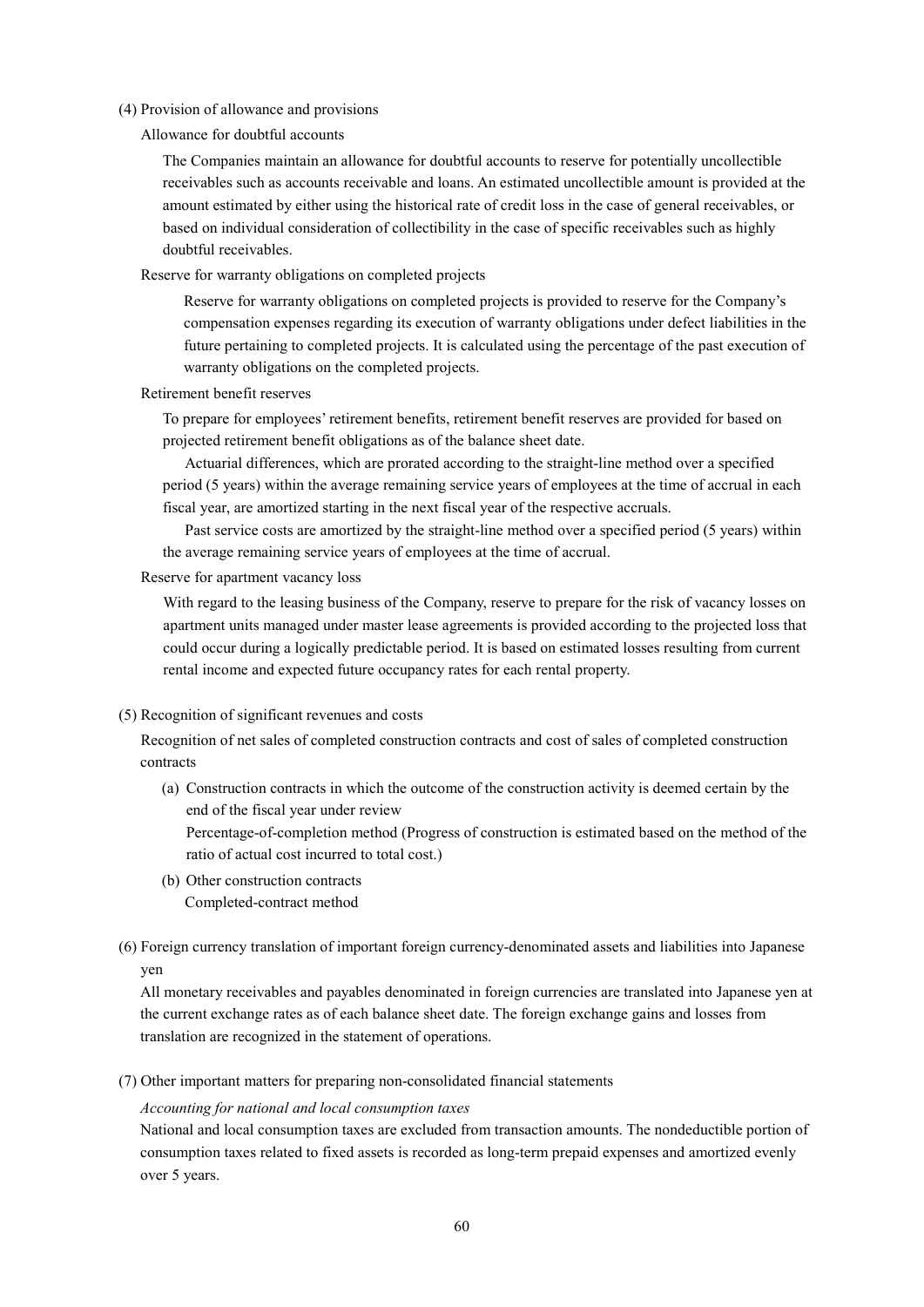### **2. Changes in Presentation**

### *Non-Consolidated Balance Sheet*

"Long-term loans receivable from subsidiaries and associates," which was included in "Long-term loans" under "Investments and other assets" in the previous fiscal year, is posted as a separate item in the fiscal year under review because its monetary significance increased.

"Long-term loans receivable from subsidiaries and associates" in the previous fiscal year was 238 million yen.

### **3. Notes to Non-consolidated Balance Sheet**

- (1) Assets pledged as collateral and secured liabilities:
	- (a) Assets pledged as collateral: Cash and cash equivalents 17 million yen Investment securities 55 million yen Total 72 million yen

(b) Investment securities which have been deposited with the Legal Affairs Bureau:

| Deposit for operation stipulated in Building Lots and Buildings       |                    |
|-----------------------------------------------------------------------|--------------------|
| <b>Transaction Business Act</b>                                       | 45 million yen     |
| Deposit for housing construction warranty                             | 976 million yen    |
| Deposit for housing defect warranty                                   | 109 million yen    |
| Advanced payment certificate in accordance with Payment Services      |                    |
| Act                                                                   | 678 million yen    |
|                                                                       |                    |
| (2) Accumulated depreciation of property, plant and equipment         | 56,249 million yen |
|                                                                       |                    |
| (3) Liabilities on guarantee                                          |                    |
| Liabilities on guarantee for financial institutions for customers who |                    |
| have a housing loan                                                   | 838 million yen    |
| Liabilities on guarantee for financial institutions for customers who |                    |
| have a membership loan                                                | 3 million yen      |
| Liabilities on guarantee for borrowings of subsidiaries               | 14,425 million yen |
| Liabilities on guarantee for lease contracts of subsidiaries          | 7 million yen      |
| Liabilities on guarantee for suppliers of subsidiaries                | 2 million yen      |

(4) Monetary claims and liabilities to subsidiaries and affiliates (excluding those classified separately in the Balance Sheet)

| Short-term monetary claims      | 334 million yen |
|---------------------------------|-----------------|
| Short-term monetary liabilities | 828 million yen |
| Long-term monetary liabilities  | 14 million yen  |

### **4. Notes to Non-consolidated Statement of Operations**

| Sales to subsidiaries and affiliates             | 7,161 million yen |
|--------------------------------------------------|-------------------|
| Purchases, etc. from subsidiaries and affiliates | 7,388 million yen |
| Non-operating transactions                       | 444 million yen   |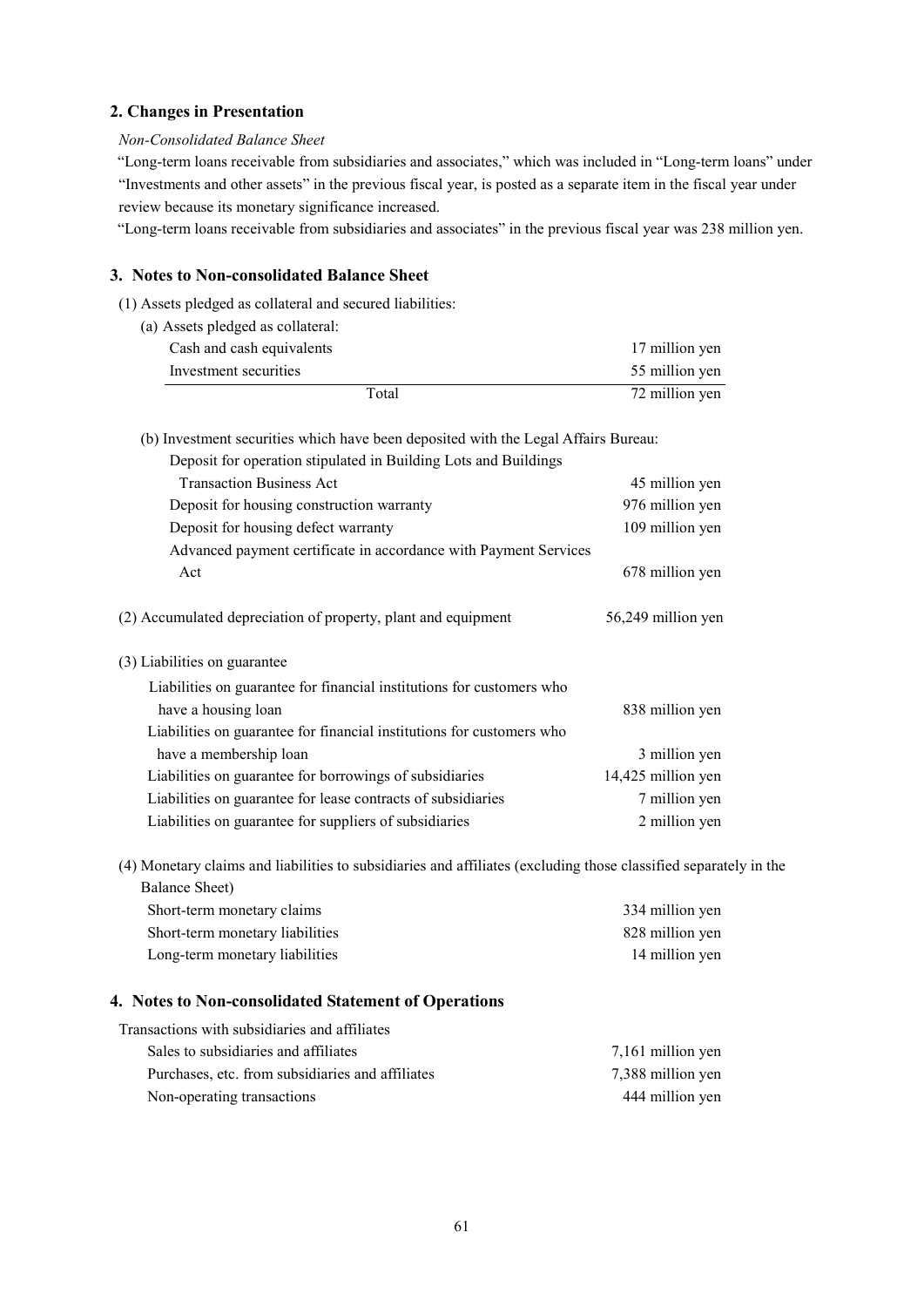### **5. Notes to Non-consolidated Statement of Changes in Net Assets**

Number of shares of treasury stock

| Class of shares | April 1. 2015    | Increase  | Decrease                 | March 31, 2016   |
|-----------------|------------------|-----------|--------------------------|------------------|
| ∴ommon stock    | 4,569,430 shares | 90 shares | $\overline{\phantom{0}}$ | 4.569.520 shares |

Note: The increase of 90 shares in the total number of shares of common stock in treasury was due to purchase of shares less than one unit.

#### **6. Tax Effect Accounting**

Significant components of deferred tax assets and liabilities

|                                                                    | (millions of yen) |
|--------------------------------------------------------------------|-------------------|
| Deferred tax assets:                                               |                   |
| Loss carried forward for tax purposes                              | 20,410            |
| Impairment loss                                                    | 10,573            |
| Retirement benefit reserves                                        | 2,844             |
| Bonuses payable                                                    | 1,280             |
| Loss on devaluation of fixed assets                                | 1,226             |
| Reserve for apartment vacancy loss                                 | 1,172             |
| Loss on devaluation of stock                                       | 1,092             |
| Advances from customers for rent income                            | 727               |
| Allowance for doubtful accounts                                    | 647               |
| Deposits received                                                  | 388               |
| Loss on devaluation of real estate for sale / property inventories | 364               |
| Software                                                           | 277               |
| Accrued enterprise tax                                             | 255               |
| Accounts payable—other                                             | 179               |
| Reserve for warranty obligations on completed projects             | 138               |
| Sales promotion cost                                               | 120               |
| Asset retirement obligations                                       | 115               |
| Others                                                             | 405               |
| Sub-total                                                          | 42,220            |
| Less: valuation allowance                                          | (20,761)          |
| Total deferred tax assets                                          | 21,458            |
|                                                                    |                   |

#### **Deferred tax liabilities:**

| Non-current asset retirement expenses           | (5)    |
|-------------------------------------------------|--------|
| Adjustment of gain/loss on transfer (buildings) | (18)   |
| Net unrealized gain on other securities         | (192)  |
| Total deferred tax liabilities                  | (215)  |
| Net deferred tax assets                         | 21.243 |

#### Changes in Presentation

Since the monetary significance of "Bad debt loss" (74 million yen in the fiscal year under review), "Low-value assets" (10 million yen in the fiscal year under review) and "Sales discount for construction contracts" (10 million yen in the fiscal year under review) in "Deferred tax assets" has decreased, these have been recorded in "Others" under "Deferred tax assets" from the fiscal year under review.